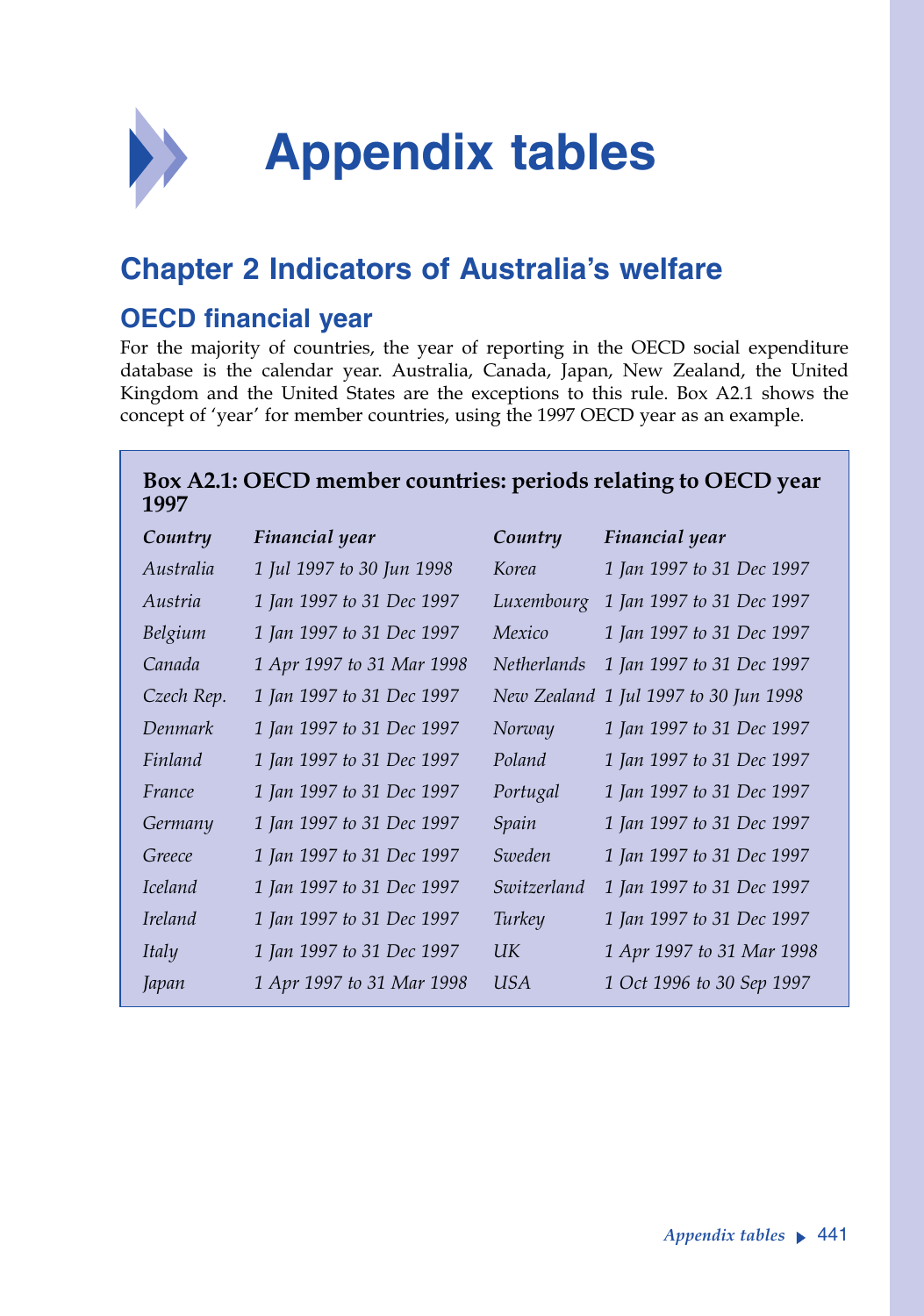|                      |       | <b>Transport</b> |                | Poisoning    | <b>Falls</b>   |              | <b>Suicide</b> |          | Homicide       |              | All injuries/poisoning |          |
|----------------------|-------|------------------|----------------|--------------|----------------|--------------|----------------|----------|----------------|--------------|------------------------|----------|
| Age                  | No.   | /100,000         |                | No. /100,000 |                | No. /100,000 | No.            | /100,000 |                | No. /100,000 | No.                    | /100,000 |
| <b>Males</b>         |       |                  |                |              |                |              |                |          |                |              |                        |          |
| $0 - 4$              | 20    | 3.05             | $\overline{c}$ | 0.30         | 2              | 0.30         | 0              | 0.00     | 8              | 1.22         | 104                    | 15.86    |
| $5 - 14$             | 62    | 4.50             | 4              | 0.29         | 3              | 0.22         | $\overline{7}$ | 0.51     | $\overline{7}$ | 0.51         | 111                    | 8.06     |
| $15 - 19$            | 195   | 28.77            | 22             | 3.25         | 5              | 0.74         | 89             | 13.13    | 16             | 2.36         | 358                    | 52.82    |
| $20 - 29$            | 366   | 26.57            | 208            | 15.10        | 26             | 1.89         | 410            | 29.76    | 44             | 3.19         | 1,159                  | 84.14    |
| $30 - 44$            | 353   | 16.22            | 257            | 11.81        | 36             | 1.65         | 685            | 31.47    | 67             | 3.08         | 1,588                  | 72.96    |
| $45 - 64$            | 274   | 12.50            | 61             | 2.78         | 71             | 3.24         | 438            | 19.98    | 48             | 2.19         | 1,067                  | 48.66    |
| $65+$                | 189   | 18.04            | 21             | 2.00         | 438            | 41.81        | 234            | 22.33    | 14             | 1.34         | 1,128                  | 107.66   |
| <b>Total males</b>   | 1,459 | 15.35            | 575            | 6.05         | 581            | 6.11         | 1,863          | 19.61    | 204            | 2.15         | 5,515                  | 58.04    |
| <b>Females</b>       |       |                  |                |              |                |              |                |          |                |              |                        |          |
| $0 - 4$              | 20    | 3.21             | 3              | 0.48         | 3              | 0.48         | 0              | 0.00     | 5              | 0.80         | 66                     | 10.59    |
| $5 - 14$             | 27    | 2.06             | 3              | 0.23         | 4              | 0.31         | 1              | 0.08     | 6              | 0.46         | 51                     | 3.89     |
| $15 - 19$            | 77    | 11.86            | 14             | 2.16         | $\mathbf{1}$   | 0.15         | 41             | 6.31     | 9              | 1.39         | 146                    | 22.48    |
| $20 - 29$            | 103   | 7.56             | 56             | 4.11         | 4              | 0.29         | 91             | 6.68     | 29             | 2.13         | 309                    | 22.67    |
| $30 - 44$            | 101   | 4.58             | 95             | 4.31         | 8              | 0.36         | 181            | 8.21     | 40             | 1.82         | 461                    | 20.92    |
| $45 - 64$            | 103   | 4.75             | 57             | 2.63         | 27             | 1.25         | 118            | 5.44     | 17             | 0.78         | 385                    | 17.76    |
| $65+$                | 125   | 9.39             | 19             | 1.43         | 735            | 55.20        | 71             | 5.33     | 10             | 0.75         | 1,162                  | 87.26    |
| <b>Total females</b> | 556   | 5.76             | 247            | 2.56         | 782            | 8.11         | 503            | 5.21     | 116            | 1.21         | 2,580                  | 26.75    |
| <b>Persons</b>       |       |                  |                |              |                |              |                |          |                |              |                        |          |
| $0 - 4$              | 40    | 3.13             | 5              | 0.39         | 5              | 0.39         | 0              | 0.00     | 13             | 1.02         | 170                    | 13.29    |
| $5 - 14$             | 89    | 3.31             | $\overline{7}$ | 0.26         | $\overline{7}$ | 0.26         | 8              | 0.30     | 13             | 0.48         | 162                    | 6.03     |
| $15 - 19$            | 272   | 20.49            | 36             | 2.71         | 6              | 0.45         | 130            | 9.80     | 25             | 1.88         | 504                    | 37.98    |
| $20 - 29$            | 469   | 17.11            | 264            | 9.63         | 30             | 1.09         | 501            | 18.28    | 73             | 2.66         | 1,468                  | 53.57    |
| $30 - 44$            | 454   | 10.36            | 352            | 8.04         | 44             | 1.00         | 866            | 19.77    | 107            | 2.44         | 2,049                  | 46.78    |
| $45 - 64$            | 377   | 8.65             | 118            | 2.71         | 98             | 2.25         | 556            | 12.75    | 65             | 1.49         | 1,452                  | 33.30    |
| $65+$                | 314   | 13.20            | 40             | 1.68         | 1,173          | 49.30        | 305            | 12.82    | 24             | 1.01         | 2,290                  | 96.25    |
| <b>Total</b>         | 2,015 | 10.52            | 822            | 4.29         | 1,363          | 7.12         | 2,366          | 12.36    | 320            | 1.68         | (a)8,095               | 42.28    |

**Table A2.1: Injury and poisoning deaths, by age, sex, and type of injury, 2000 (number and rate per 100,000 population)**

*Note:* The 5 topics reported here do not include all injury deaths. Some categories such as burns, fire and scalds are not reported in the table but are included within the total injuries/poisoning category.

(a) Cases where sex was not reported (3) are not included in the table; the total of all injury/poisoning deaths was in fact 8,098.

*Source:* ABS mortality unit record data collection, 1979–2001 (unpublished data). AIHW National Injury Surveillance Unit processed, checked and combined the relevant data years to facilitate analysis.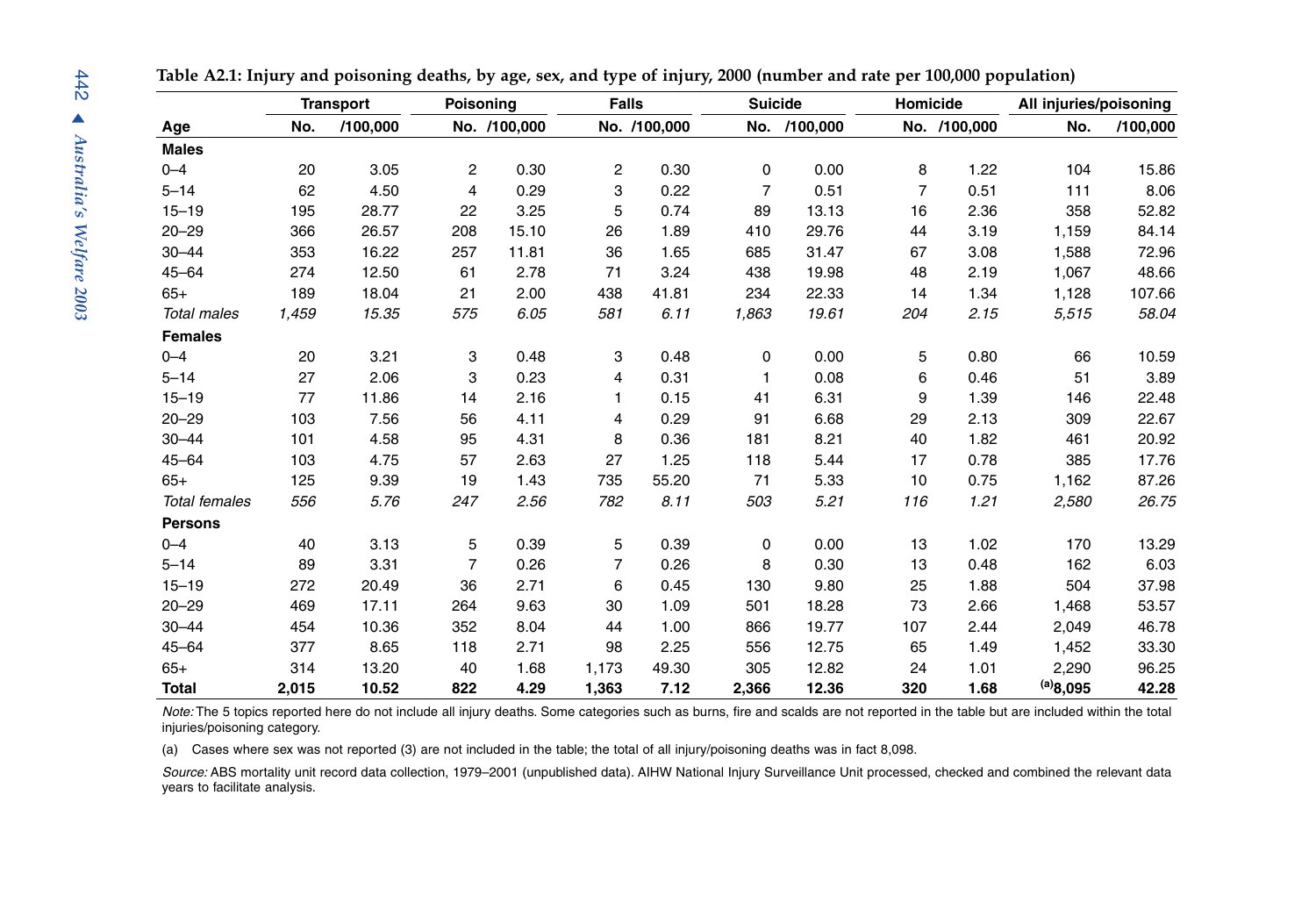|                        | 1990  | 1991  | 1992  | 1993  | 1994  | 1995  | 1996  | 1997  | 1998  | 1999  | 2000  |
|------------------------|-------|-------|-------|-------|-------|-------|-------|-------|-------|-------|-------|
| <b>Males</b>           |       |       |       |       |       |       |       |       |       |       |       |
| Transport              | 24.43 | 21.35 | 19.52 | 18.95 | 17.94 | 18.38 | 18.21 | 15.87 | 15.42 | 15.69 | 15.57 |
| Poisoning              | 1.82  | 1.74  | 1.97  | 2.67  | 2.35  | 2.59  | 2.82  | 2.50  | 5.00  | 8.67  | 6.20  |
| Falls                  | 7.37  | 6.38  | 6.55  | 5.87  | 6.17  | 5.94  | 6.49  | 5.90  | 6.23  | 6.59  | 6.30  |
| Suicide                | 20.73 | 21.74 | 21.08 | 19.35 | 20.72 | 20.87 | 21.32 | 23.45 | 23.14 | 21.50 | 19.83 |
| Homicide               | 2.86  | 2.51  | 2.33  | 2.42  | 2.47  | 2.32  | 2.47  | 2.41  | 2.24  | 2.25  | 2.14  |
| <b>Total males</b>     | 68.37 | 64.82 | 62.00 | 59.11 | 58.91 | 58.77 | 61.17 | 59.78 | 61.35 | 63.27 | 58.44 |
| <b>Females</b>         |       |       |       |       |       |       |       |       |       |       |       |
| Transport              | 9.15  | 8.03  | 8.00  | 6.85  | 6.97  | 7.41  | 6.15  | 6.23  | 5.71  | 5.90  | 5.72  |
| Poisoning              | 0.76  | 0.66  | 0.75  | 1.17  | 1.24  | 1.08  | 1.00  | 1.35  | 1.58  | 3.04  | 2.57  |
| Falls                  | 5.23  | 4.52  | 4.42  | 3.62  | 4.35  | 4.11  | 4.27  | 4.50  | 4.45  | 4.52  | 4.96  |
| Suicide                | 4.92  | 5.86  | 5.32  | 4.35  | 4.67  | 5.38  | 4.91  | 6.09  | 5.56  | 5.24  | 5.32  |
| Homicide               | 1.71  | 1.70  | 1.41  | 1.31  | 1.37  | 1.44  | 1.13  | 1.23  | 1.11  | 1.03  | 1.24  |
| <b>Total females</b>   | 25.74 | 24.93 | 23.87 | 20.49 | 21.26 | 22.60 | 20.55 | 22.32 | 21.70 | 22.82 | 22.97 |
| <b>Persons</b>         |       |       |       |       |       |       |       |       |       |       |       |
| Transport              | 16.67 | 14.62 | 13.69 | 12.83 | 12.37 | 12.80 | 12.10 | 11.01 | 10.54 | 10.73 | 10.60 |
| Poisoning              | 1.29  | 1.2   | 1.35  | 1.92  | 1.8   | 1.84  | 1.9   | 1.93  | 3.29  | 5.86  | 4.39  |
| Falls                  | 6.17  | 5.38  | 5.38  | 4.59  | 5.19  | 4.95  | 5.30  | 5.17  | 5.27  | 5.45  | 5.63  |
| Suicide                | 12.69 | 13.65 | 13.08 | 11.71 | 12.57 | 13.00 | 12.98 | 14.64 | 14.27 | 13.36 | 12.26 |
| Homicide               | 2.29  | 2.09  | 1.87  | 1.86  | 1.92  | 1.88  | 1.80  | 1.81  | 1.69  | 1.65  | 1.69  |
| All injuries/poisoning | 46.66 | 44.56 | 42.60 | 39.40 | 39.73 | 40.36 | 40.51 | 40.75 | 41.27 | 42.73 | 40.46 |

**Table A2.2: Injury and poisoning deaths per 100,000 population, by sex and type of injury, 1990–2000 (age-standardised)**

*Notes*

1. Changes observed between 1998 and 1999 are likely to be due, at least in part, to the transition from ICD-9 to ICD-10. Apparent changes in rates during the transition period should be interpreted with special caution particularly with respect to poisoning, falls and homicide categories.

Transport: (ICD-9 E800–E848) (ICD-10 V01 to V99).

Poisoning: (ICD-9 E850–E858, E860–E869) (ICD-10 X40–X49).

Suicide: (ICD-9 E950–E959) (ICD-10 X60–X84).

Falls: (ICD-9 E880–E888) (ICD-10 W00–W19; ICD-10 revised for comparability with ICD-9 E880–E888 W00–W19; or X59 and any Multiple Cause code S02, S12, S32, S42, S52, S62, S72, S82, S92, T02, or T14.2). Homicide: (ICD-9 E960–E978, E990–E999) (ICD-10 X85 to Y09).

2. The 5 topics reported here do not include all injury deaths. Some categories such as burns, fire and scalds are not in the table but are included within the total injuries/poisoning category.

*Source:* ABS mortality unit record data collection, 1979–2001 (unpublished data). AIHW National Injury Surveillance Unit processed, checked and combined the relevant data years to facilitate analysis.

### **Table A2.3: Australian family types,(a) Census night 2001**

|               | <b>Family type</b>                                         |                                                               |          |                              |                        |              |  |  |  |  |
|---------------|------------------------------------------------------------|---------------------------------------------------------------|----------|------------------------------|------------------------|--------------|--|--|--|--|
|               | Couple family<br>with dependent<br>children <sup>(b)</sup> | Couple family with Couple family<br>non-dependent<br>children | children | without One-parent<br>family | <b>Other</b><br>family | <b>Total</b> |  |  |  |  |
| Number ('000) | 1.904.1                                                    | 417.0                                                         | 1.764.2  | 762.6                        | 88.9                   | 4,936.8      |  |  |  |  |
| Per cent      | 38.6                                                       | 8.4                                                           | 35.7     | 15.4                         | 1.8                    | 100.0        |  |  |  |  |

(a) As defined by the ABS.

(b) Couple families with dependent children comprise couple families with children under 15 years, couple families with dependent students, and couple families with children under 15 and dependent students.

*Source:* ABS 2002k.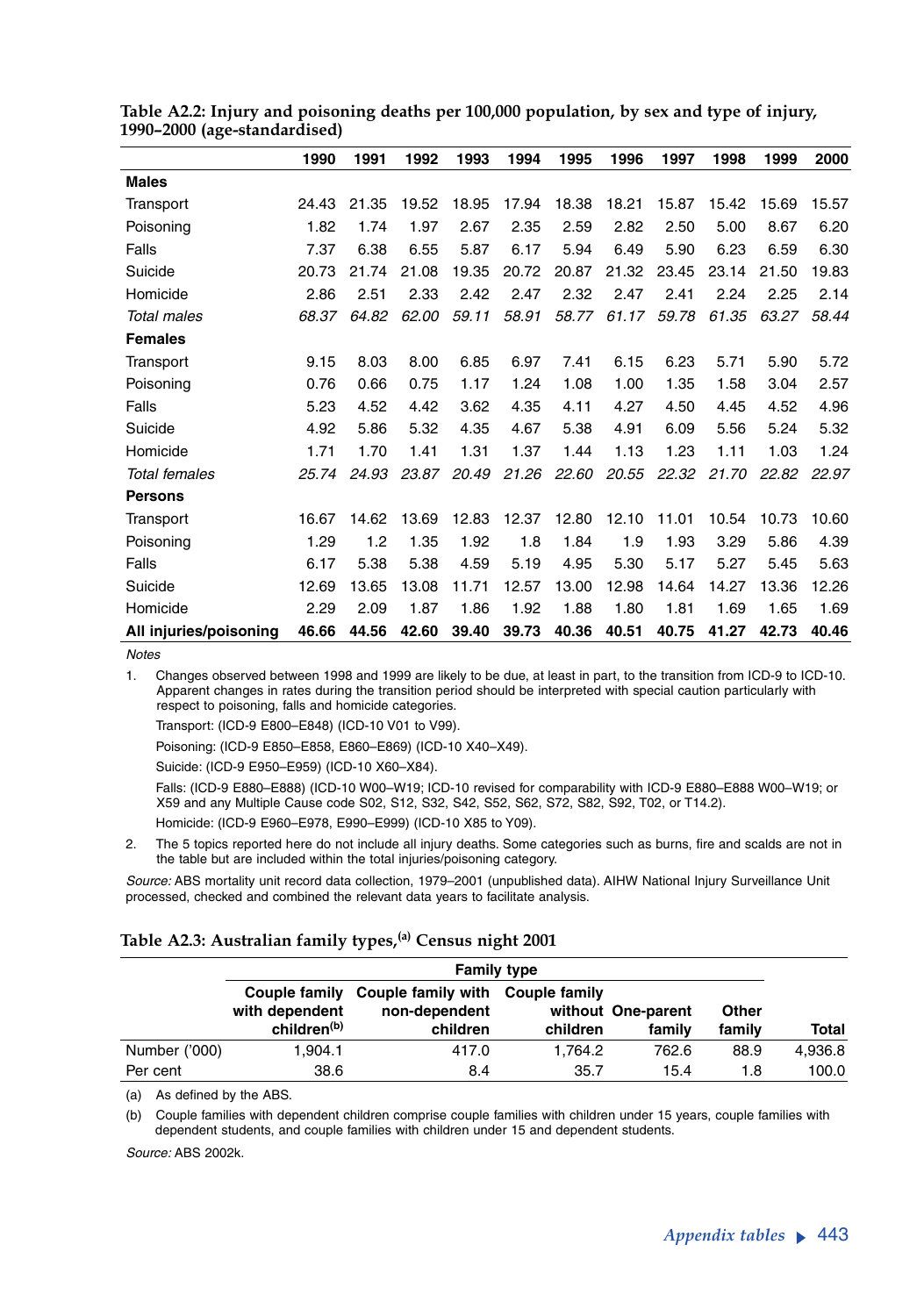# **Chapter 4 Welfare services resources**

|                          |              | 1995           |                | 2000         |                |                |
|--------------------------|--------------|----------------|----------------|--------------|----------------|----------------|
|                          | <b>Males</b> | <b>Females</b> | <b>Persons</b> | <b>Males</b> | <b>Females</b> | <b>Persons</b> |
| Age group (years)        |              |                |                |              |                |                |
| $18 - 24$                | 2.7          | 5.0            | 3.8            | 3.7          | 6.6            | 5.1            |
| $25 - 34$                | 3.8          | 4.6            | 4.2            | 4.5          | 7.0            | 5.8            |
| $35 - 44$                | 5.8          | 6.3            | 6.1            | 7.8          | 10.8           | 9.3            |
| $45 - 54$                | 8.4          | 8.9            | 8.7            | 7.9          | 12.3           | 10.1           |
| $55 - 64$                | 9.8          | 12.3           | 11.0           | 14.3         | 15.0           | 14.6           |
| $65 - 74$                | 9.6          | 13.6           | 11.7           | 14.3         | 16.7           | 15.6           |
| $75+$                    | 7.0          | 8.2            | 7.7            | 8.4          | 9.4            | 9.0            |
| <b>Total</b>             | 6.1          | 7.7            | 6.9            | 8.0          | 10.7           | 9.4            |
| <b>Employment status</b> |              |                |                |              |                |                |
| Employed full-time       | 5.8          | 5.5            | 5.7            | 7.4          | 8.4            | 7.7            |
| Employed part-time       | 8.8          | 8.4            | 8.5            | 8.2          | 12.1           | 11.0           |
| Unemployed               | 4.3          | 7.0            | 5.4            | 3.9          | 11.8           | 7.7            |
| Not in labour force      | 6.5          | 8.7            | 7.9            | 10.2         | 11.4           | 10.9           |
| <b>Total</b>             | 6.1          | 7.7            | 6.9            | 8.0          | 10.7           | 9.4            |

**Table A4.1: Volunteer rates in community and welfare organisations, 1995 and 2000 (per cent)**

*Sources:* ABS 1996b, 2001d.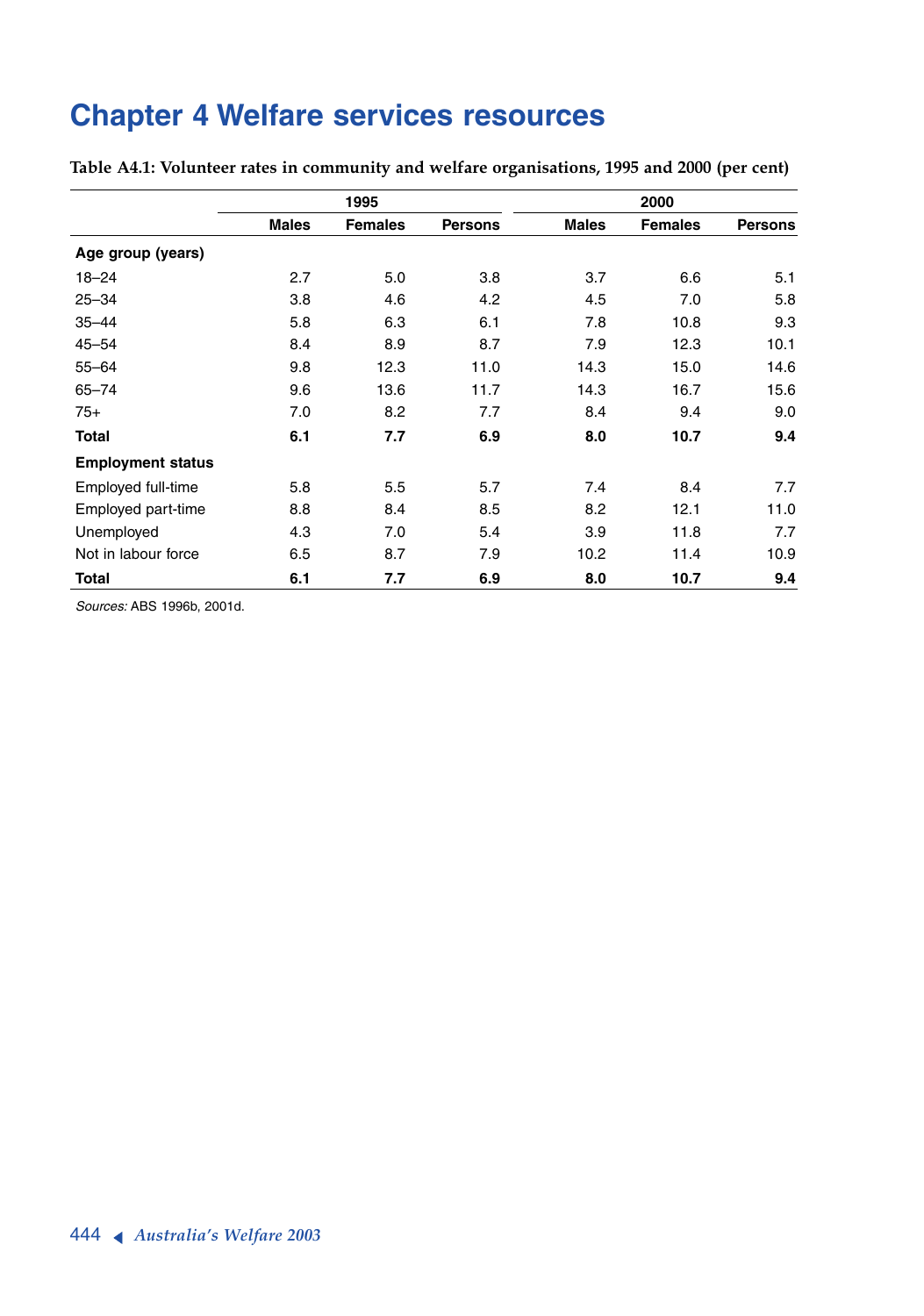| Family and child welfare services<br>1992-93<br>698.8<br>875.8<br>1,574.6<br>861.8<br>924.1<br>1993-94<br>1,785.9<br>1,074.7<br>1994-95<br>994.0<br>2,068.6<br>1995-96<br>1,207.1<br>2,326.8<br>1,119.8<br>1996-97<br>1,262.3<br>1,188.2<br>2,450.5<br>1997-98<br>1,165.0<br>1,283.2<br>2,448.3<br>1998-99 (accrual)<br>1,219.0<br>1,540.6<br>2,759.6<br>1999-00 (accrual)<br>1,485.8<br>1,668.0<br>3,153.9<br>2000-01 (accrual)<br>1,405.1<br>1,679.4<br>3,084.5<br>Average annual growth rate<br>1992-93 to 1997-98<br>10.8<br>7.9<br>9.2<br>7.4<br>4.4<br>5.7<br>1998-99 to 2000-01<br>Welfare services for older people<br>670.3<br>1992-93<br>468.7<br>1,139.0<br>1993-94<br>909.3<br>400.4<br>1,309.7<br>1,028.1<br>547.2<br>1994-95<br>1,575.3<br>1995-96<br>1,016.7<br>622.0<br>1,638.8<br>1996-97<br>1,112.6<br>824.9<br>1,937.5<br>1997-98<br>1,253.6<br>1,004.1<br>2,257.7 |
|---------------------------------------------------------------------------------------------------------------------------------------------------------------------------------------------------------------------------------------------------------------------------------------------------------------------------------------------------------------------------------------------------------------------------------------------------------------------------------------------------------------------------------------------------------------------------------------------------------------------------------------------------------------------------------------------------------------------------------------------------------------------------------------------------------------------------------------------------------------------------------------|
|                                                                                                                                                                                                                                                                                                                                                                                                                                                                                                                                                                                                                                                                                                                                                                                                                                                                                       |
|                                                                                                                                                                                                                                                                                                                                                                                                                                                                                                                                                                                                                                                                                                                                                                                                                                                                                       |
|                                                                                                                                                                                                                                                                                                                                                                                                                                                                                                                                                                                                                                                                                                                                                                                                                                                                                       |
|                                                                                                                                                                                                                                                                                                                                                                                                                                                                                                                                                                                                                                                                                                                                                                                                                                                                                       |
|                                                                                                                                                                                                                                                                                                                                                                                                                                                                                                                                                                                                                                                                                                                                                                                                                                                                                       |
|                                                                                                                                                                                                                                                                                                                                                                                                                                                                                                                                                                                                                                                                                                                                                                                                                                                                                       |
|                                                                                                                                                                                                                                                                                                                                                                                                                                                                                                                                                                                                                                                                                                                                                                                                                                                                                       |
|                                                                                                                                                                                                                                                                                                                                                                                                                                                                                                                                                                                                                                                                                                                                                                                                                                                                                       |
|                                                                                                                                                                                                                                                                                                                                                                                                                                                                                                                                                                                                                                                                                                                                                                                                                                                                                       |
|                                                                                                                                                                                                                                                                                                                                                                                                                                                                                                                                                                                                                                                                                                                                                                                                                                                                                       |
|                                                                                                                                                                                                                                                                                                                                                                                                                                                                                                                                                                                                                                                                                                                                                                                                                                                                                       |
|                                                                                                                                                                                                                                                                                                                                                                                                                                                                                                                                                                                                                                                                                                                                                                                                                                                                                       |
|                                                                                                                                                                                                                                                                                                                                                                                                                                                                                                                                                                                                                                                                                                                                                                                                                                                                                       |
|                                                                                                                                                                                                                                                                                                                                                                                                                                                                                                                                                                                                                                                                                                                                                                                                                                                                                       |
|                                                                                                                                                                                                                                                                                                                                                                                                                                                                                                                                                                                                                                                                                                                                                                                                                                                                                       |
|                                                                                                                                                                                                                                                                                                                                                                                                                                                                                                                                                                                                                                                                                                                                                                                                                                                                                       |
|                                                                                                                                                                                                                                                                                                                                                                                                                                                                                                                                                                                                                                                                                                                                                                                                                                                                                       |
|                                                                                                                                                                                                                                                                                                                                                                                                                                                                                                                                                                                                                                                                                                                                                                                                                                                                                       |
|                                                                                                                                                                                                                                                                                                                                                                                                                                                                                                                                                                                                                                                                                                                                                                                                                                                                                       |
|                                                                                                                                                                                                                                                                                                                                                                                                                                                                                                                                                                                                                                                                                                                                                                                                                                                                                       |
| 1998-99 (accrual)<br>1,476.0<br>655.2<br>2,131.1                                                                                                                                                                                                                                                                                                                                                                                                                                                                                                                                                                                                                                                                                                                                                                                                                                      |
| 1999-00 (accrual)<br>1,471.7<br>687.1<br>2,158.8                                                                                                                                                                                                                                                                                                                                                                                                                                                                                                                                                                                                                                                                                                                                                                                                                                      |
| 2000-01 (accrual)<br>2,308.1<br>1,614.5<br>693.6                                                                                                                                                                                                                                                                                                                                                                                                                                                                                                                                                                                                                                                                                                                                                                                                                                      |
| Average annual growth rate                                                                                                                                                                                                                                                                                                                                                                                                                                                                                                                                                                                                                                                                                                                                                                                                                                                            |
| 1992-93 to 1997-98<br>13.3<br>16.5<br>14.7                                                                                                                                                                                                                                                                                                                                                                                                                                                                                                                                                                                                                                                                                                                                                                                                                                            |
| 2.9<br>1998-99 to 2000-01<br>4.6<br>4.1                                                                                                                                                                                                                                                                                                                                                                                                                                                                                                                                                                                                                                                                                                                                                                                                                                               |
| Welfare services for people with a disability                                                                                                                                                                                                                                                                                                                                                                                                                                                                                                                                                                                                                                                                                                                                                                                                                                         |
| 626.2<br>916.3<br>1992-93<br>1,542.5                                                                                                                                                                                                                                                                                                                                                                                                                                                                                                                                                                                                                                                                                                                                                                                                                                                  |
| 1993-94<br>677.2<br>1,035.6<br>1,712.8                                                                                                                                                                                                                                                                                                                                                                                                                                                                                                                                                                                                                                                                                                                                                                                                                                                |
| 1994-95<br>787.7<br>884.3<br>1,672.0                                                                                                                                                                                                                                                                                                                                                                                                                                                                                                                                                                                                                                                                                                                                                                                                                                                  |
| 1995-96<br>808.6<br>887.3<br>1,695.9                                                                                                                                                                                                                                                                                                                                                                                                                                                                                                                                                                                                                                                                                                                                                                                                                                                  |
| 791.2<br>1,005.2<br>1,796.4<br>1996-97                                                                                                                                                                                                                                                                                                                                                                                                                                                                                                                                                                                                                                                                                                                                                                                                                                                |
| 1997-98<br>796.0<br>1,166.8<br>1,962.8                                                                                                                                                                                                                                                                                                                                                                                                                                                                                                                                                                                                                                                                                                                                                                                                                                                |
| 942.9<br>1998-99 (accrual)<br>1,697.4<br>2,640.3                                                                                                                                                                                                                                                                                                                                                                                                                                                                                                                                                                                                                                                                                                                                                                                                                                      |
| 1999-00 (accrual)<br>945.0<br>1,858.1<br>2,803.2                                                                                                                                                                                                                                                                                                                                                                                                                                                                                                                                                                                                                                                                                                                                                                                                                                      |
| 2000-01 (accrual)<br>1,016.8<br>1,990.9<br>3,007.7                                                                                                                                                                                                                                                                                                                                                                                                                                                                                                                                                                                                                                                                                                                                                                                                                                    |
| Average annual growth rate                                                                                                                                                                                                                                                                                                                                                                                                                                                                                                                                                                                                                                                                                                                                                                                                                                                            |
| 1992-93 to 1997-98<br>4.9<br>5.0<br>4.9                                                                                                                                                                                                                                                                                                                                                                                                                                                                                                                                                                                                                                                                                                                                                                                                                                               |
| 8.3<br>6.7<br>1998-99 to 2000-01<br>3.8                                                                                                                                                                                                                                                                                                                                                                                                                                                                                                                                                                                                                                                                                                                                                                                                                                               |

**Table A4.2: Recurrent government expenditure on welfare services, 1992–93 to 2000–01 (\$m in 2000–01 prices)**

*(continued)*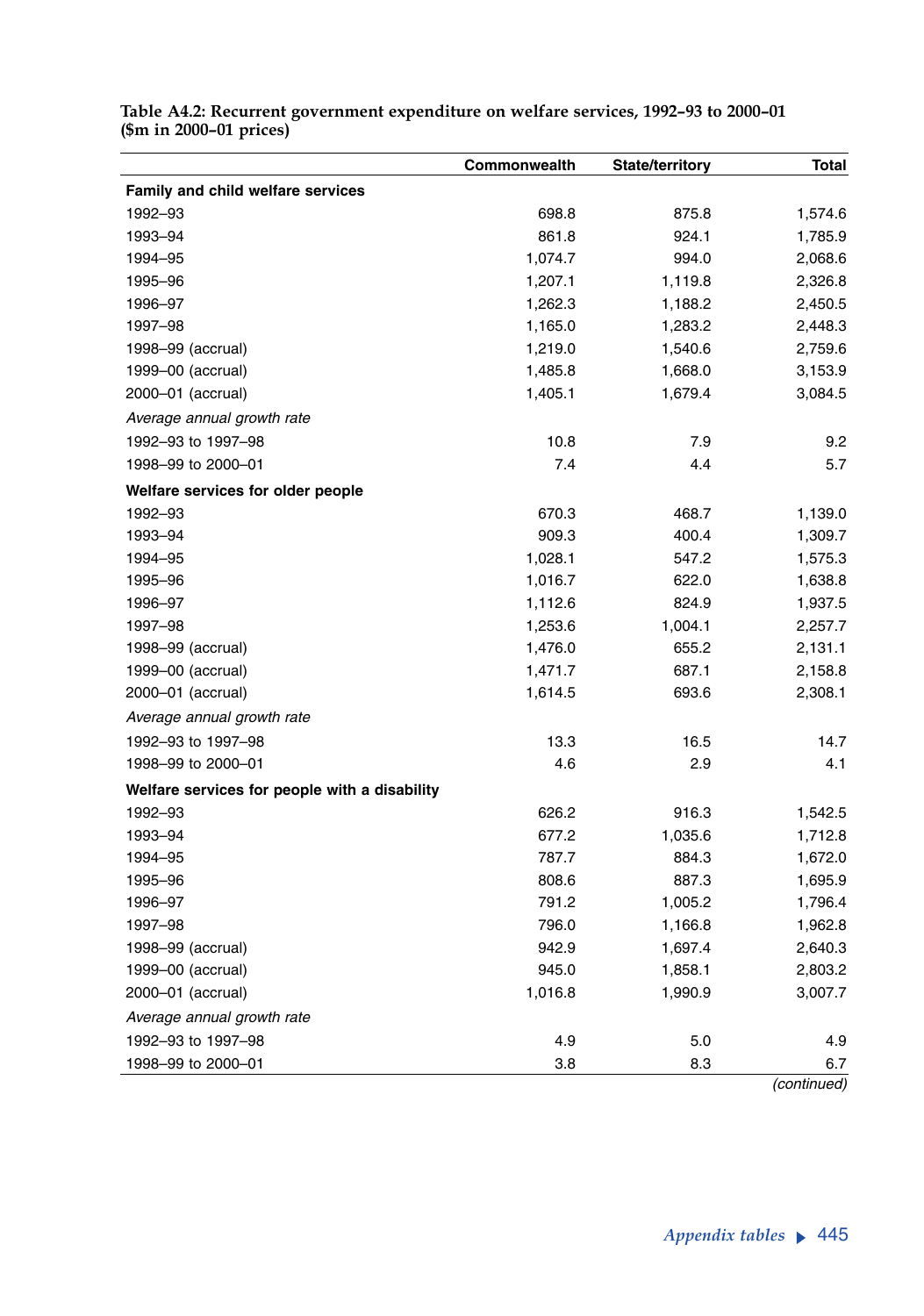|                               | Commonwealth | State/territory | <b>Total</b> |
|-------------------------------|--------------|-----------------|--------------|
| Other welfare services        |              |                 |              |
| 1992-93                       | 167.5        | 237.6           | 405.1        |
| 1993-94                       | 176.6        | 240.9           | 417.4        |
| 1994-95                       | 182.4        | 320.2           | 502.6        |
| 1995-96                       | 224.5        | 314.6           | 539.0        |
| 1996-97                       | 200.5        | 340.1           | 540.6        |
| 1997-98                       | 194.7        | 401.2           | 595.9        |
| 1998-99 (accrual)             | 182.9        | 542.9           | 725.8        |
| 1999-00 (accrual)             | 217.6        | 612.3           | 829.9        |
| 2000-01 (accrual)             | 216.7        | 601.0           | 817.7        |
| Average annual growth rate    |              |                 |              |
| 1992-93 to 1997-98            | 3.0          | 11.0            | 8.0          |
| 1998-99 to 2000-01            | 8.8          | 5.2             | 6.1          |
| <b>Total welfare services</b> |              |                 |              |
| 1992-93                       | 2,163.0      | 2,498.3         | 4,661.3      |
| 1993-94                       | 2,624.7      | 2,601.0         | 5,225.6      |
| 1994-95                       | 3,072.9      | 2,745.6         | 5,818.5      |
| 1995-96                       | 3,257.0      | 2,943.7         | 6,200.6      |
| 1996-97                       | 3,366.7      | 3,358.4         | 6,725.1      |
| 1997-98                       | 3,409.3      | 3,855.3         | 7,264.7      |
| 1998-99 (accrual)             | 3,820.8      | 4,436.1         | 8,256.9      |
| 1999-00 (accrual)             | 4,120.2      | 4,825.6         | 8,945.8      |
| 2000-01 (accrual)             | 4,253.1      | 4,965.0         | 9,218.1      |
| Average annual growth rate    |              |                 |              |
| 1992-93 to 1997-98            | 9.5          | 9.1             | 9.3          |
| 1998-99 to 2000-01            | 5.5          | 5.8             | 5.7          |

**Table A4.2 (continued): Recurrent government expenditure on welfare services, 1992–93 to 2000–01 (\$m in 2000–01 prices)**

*Note:* Totals may not add due to rounding.

*Sources:* Commonwealth—Compiled from DHHCS 1991, 1992; DHHLGCS 1993; DHSH 1995a, 1995b; DHFS 1996, 1997, 1998; DHAC 1999, 2000; DHRD 1994, 1995; FACS 1999, 2000; Department of Immigration and Ethnic Affairs unpublished data; Department of Veterans' Affairs unpublished data; State/territory—Recurrent expenditure—CGC unpublished data.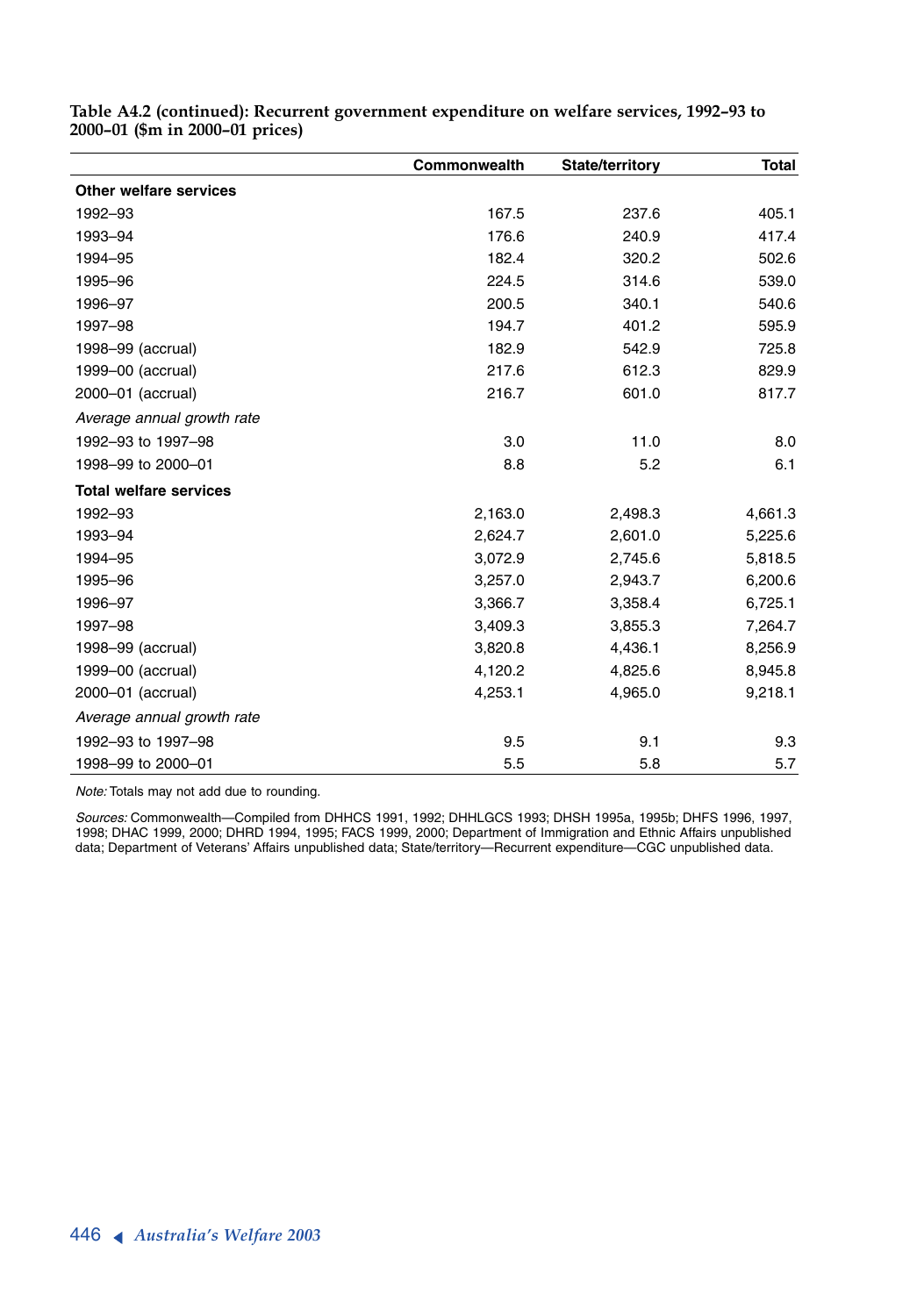## **Chapter 5 Assistance for housing**

**Table A5.1: Real government expenditure on CSHA assistance, CRA and rent rebates, 1990–91 to 2000–01 (\$m)**

|         |         | <b>CSHA</b>                               |         | <b>CRA</b>                                | <b>Rent rebates</b> |                                           |                            |
|---------|---------|-------------------------------------------|---------|-------------------------------------------|---------------------|-------------------------------------------|----------------------------|
|         | prices  | <b>Current Constant prices</b><br>1999-00 | prices  | <b>Current Constant prices</b><br>1999-00 | prices              | <b>Current Constant prices</b><br>1999-00 | 1999-00<br><b>Deflator</b> |
| 1990-91 | 1,322.9 | 1,505.0                                   | 740.0   | 841.9                                     | 794.5               | 903.9                                     | 87.9%                      |
| 1991-92 | 1,409.0 | 1,572.5                                   | 907.0   | 1,012.3                                   | 882.9               | 985.4                                     | 89.6%                      |
| 1992-93 | 1,485.4 | 1,639.5                                   | 1,199.0 | 1,323.4                                   | 773.2               | 853.4                                     | 90.6%                      |
| 1993-94 | 1.419.6 | 1.549.8                                   | 1.401.0 | 1,529.5                                   | 857.0               | 935.6                                     | 91.6%                      |
| 1994-95 | 1.509.6 | 1.625.0                                   | 1.453.0 | 1.564.0                                   | 1.063.5             | 1,144.8                                   | 92.9%                      |
| 1995-96 | 1,489.8 | 1.568.2                                   | 1,552.0 | 1,633.7                                   | 1.208.8             | 1,272.4                                   | 95.0%                      |
| 1996-97 | 1,353.4 | 1,401.0                                   | 1,647.0 | 1,705.0                                   | 1,219.9             | 1,262.8                                   | 96.6%                      |
| 1997-98 | 1,207.4 | 1,234.6                                   | 1,484.0 | 1,517.4                                   | 1,205.6             | 1,232.7                                   | 97.8%                      |
| 1998-99 | 1,276.6 | 1,301.3                                   | 1,505.0 | 1,534.1                                   | 1,232.8             | 1,256.7                                   | 98.1%                      |
| 1999-00 | 1.331.0 | 1.331.0                                   | 1,538.0 | 1,538.0                                   | 1,175.2             | 1,175.2                                   | 100.0%                     |
| 2000-01 | 1,406.5 | 1,342.1                                   | 1,717.0 | 1,638.4                                   | 1,268.8             | 1,210.7                                   | 104.8%                     |

*Notes*

1. Constant dollar values were calculated using 1999–00 GDP deflators.

2. Care should be taken in interpreting data as CRA is a demand-driven recurrent expenditure program, whereas CSHA expenditure includes a component for capital investment that has resulted in approximately \$30 billion of public housing assets that are continually used for housing assistance.

- 3. Market rent is a notional value, and there is a variation across jurisdictions.
- 4. 1999–00 rebate value excludes NT.

5. The rent rebate figures since 1999–00 are collected through the financial statements for which the method used is different from previous years, as stated in the Housing Assistance ACT annual report.

6. Data on CSHA expenditure include all housing expenditure under the CSHA. However, public housing and community housing account for the majority of CSHA funding.

*Source:* AIHW 2003i.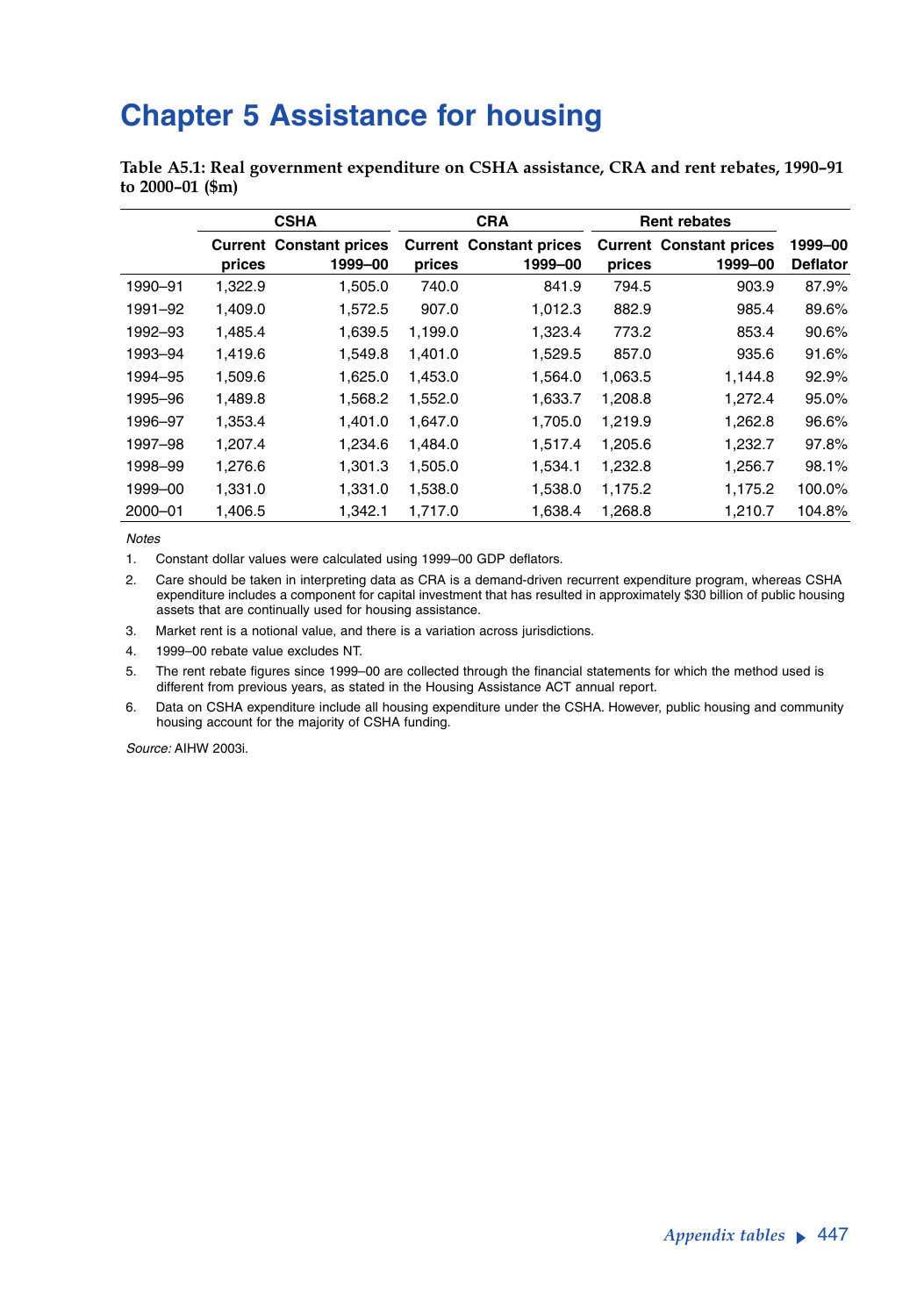### **Table A5.2: Financial hardship of renters, 1998–99**

|                                                    | <b>Public</b> | Private tenants-                    |      |
|----------------------------------------------------|---------------|-------------------------------------|------|
| <b>Financial position</b>                          | tenants       | bottom two quintiles All households |      |
| Living standard worse than 2 years ago             | 36.9          | 38.3                                | 27.0 |
| Spend more money than we get                       | 21.9          | 25.2                                | 14.6 |
| Able to save most weeks                            | 14.1          | 8.3                                 | 32.7 |
| Can't afford a holiday                             | 57.8          | 55.2                                | 27.4 |
| Can't afford to have friends and family over for a |               |                                     |      |
| meal                                               | 15.6          | 16.0                                | 5.3  |
| Buy secondhand clothes—cant afford new ones        | 35.9          | 35.3                                | 11.7 |
| Could not afford \$2,000 in an emergency           | 68.3          | 53.0                                | 19.3 |
| Could not pay utilities                            | 38.9          | 45.1                                | 16.1 |
| Went without a meal                                | 8.3           | 13.2                                | 2.7  |
| Could not pay insurance/registration               | 12.0          | 18.1                                | 6.5  |
| Had to pawn or sell items                          | 12.6          | 18.0                                | 4.3  |
| Sought assistance from welfare agencies            | 15.8          | 15.0                                | 3.5  |
| Could not afford to heat home                      | 7.4           | 10.0                                | 2.3  |
| Proportion of households with one or more          |               |                                     |      |
| members with a health or disability problem        | 75.0          | 54.5                                | 51.3 |

*Source:* Burke and Ralston 2003.

### **Table A5.3: Proportion of households below second quintile, 1988–89 to 1998–99**

| <b>Tenure</b>    | 1988–89 | 1993-94 | 1998-99 |
|------------------|---------|---------|---------|
| Owner            | 47.4    | 47.7    | 49.4    |
| Purchaser        | 26.2    | 24.6    | 25.2    |
| Renting, public  | 67.8    | 69.2    | 72.4    |
| Renting, private | 35.1    | 35.8    | 36.9    |
| <b>Total</b>     | 39.9    | 40.3    | 40.4    |

*Source:* Burke & Ralston 2003.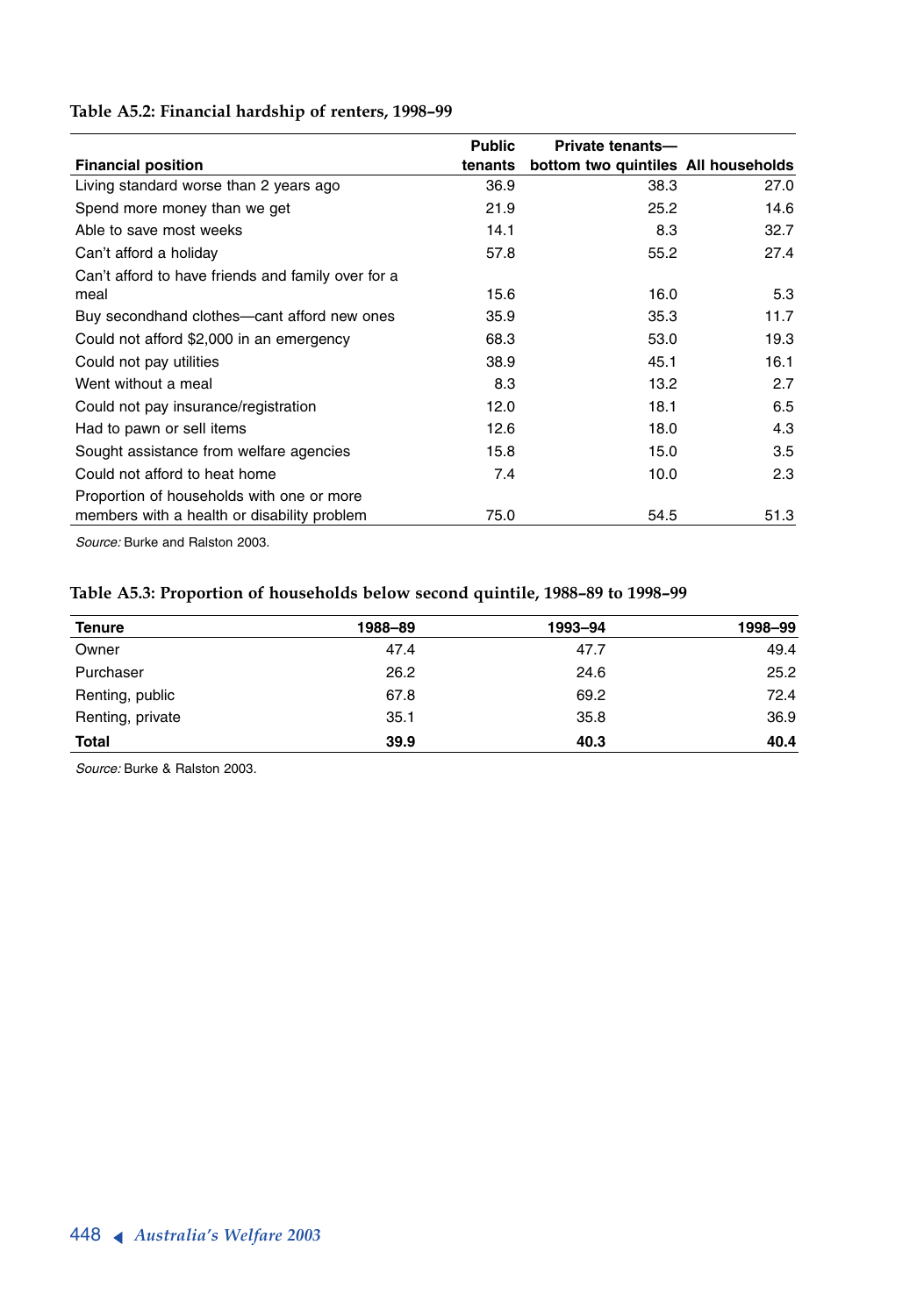|                                                           | <b>NSW</b> | Vic    | Qld             | <b>WA</b> | SA      | Tas     | <b>ACT</b> | <b>NT</b> | Aust.     |
|-----------------------------------------------------------|------------|--------|-----------------|-----------|---------|---------|------------|-----------|-----------|
| Single sharer                                             | 46,539     | 34,487 | 34,972          | 13,080    | 7,970   | 2,730   | 2,100      | 953       | 142,831   |
| Single, no                                                |            |        |                 |           |         |         |            |           |           |
| children                                                  | 116,038    | 81,210 | 83,806          | 34,160    | 27,390  | 9,699   | 2,612      | 2,230     | 357,145   |
| Sole parent, 1 or                                         |            |        |                 |           |         |         |            |           |           |
| 2 children                                                | 57,606     | 33,630 | 44,095          | 16,766    | 12,797  | 4,213   | 1,249      | 1,105     | 171,461   |
| Sole parent, 3 or                                         |            |        |                 |           |         |         |            |           |           |
| more children                                             | 11,081     | 5,923  | 8,925           | 2,913     | 2,077   | 791     | 188        | 199       | 32,097    |
| Partnered, no                                             |            |        |                 |           |         |         |            |           |           |
| children                                                  | 26,260     | 14,516 | 19,325          | 6,149     | 4,273   | 1,675   | 391        | 276       | 73,865    |
| Partnered, 1 or 2                                         |            |        |                 |           |         |         |            |           |           |
| children                                                  | 34,166     | 17805  | 24,742          | 7,495     | 5,416   | 1,941   | 779        | 523       | 92,867    |
| Partnered, 3 or                                           |            |        |                 |           |         |         |            |           |           |
| more children                                             | 13,708     | 6,653  | 11,591          | 2,925     | 2,069   | 815     | 306        | 258       | 38,325    |
| Couple, no                                                |            |        |                 |           |         |         |            |           |           |
| children, either                                          |            |        |                 |           |         |         |            |           |           |
| temporarily                                               |            |        |                 |           |         |         |            |           |           |
| separated or                                              |            |        |                 |           |         |         |            |           |           |
| separated due to<br>illness                               | 406        | 297    | 396             | 147       | 172     | 33      | (a)        | (a)       | 1,471     |
|                                                           |            |        |                 |           |         |         |            |           |           |
| <b>Total CRA</b>                                          |            |        |                 |           |         |         |            |           |           |
| income units                                              | 23.5       | 19.9   | 29.1            | 22.7      | 17.8    | 18.1    | 17.8       | 14.7      | 22.9      |
| <b>Total Centrelink</b>                                   |            |        |                 |           |         |         |            |           |           |
| income units                                              | 1.299.041  |        | 975,392 781,877 | 367,994   | 349,786 | 120,943 | 42,923     | 37,826    | 3,975,782 |
| $\lambda$ , and $\lambda$ , and $\lambda$ , and $\lambda$ |            |        |                 |           |         |         |            |           |           |

**Table A5.4: Income units having ongoing entitlement to and receiving CRA, June 2002**

*(a) Not published.*

*Source:* AIHW 2003a.

#### **Table A5.5: Indigenous status of income units having entitlement to and receiving CRA, June 2002 (per cent)**

|                | <b>NSW</b> | Vic   | Qld             | WA     | <b>SA</b> | Tas    | <b>ACT</b> | NΤ    | Aust.         |
|----------------|------------|-------|-----------------|--------|-----------|--------|------------|-------|---------------|
| Indigenous     | 2.3        | 0.6   | 3.2             | 2.4    | 1.3       | 2.7    | 1.1        | 15.3  | 2.2           |
| Non-Indigenous | 97.7       | 99.4  | 96.8            | 97.6   | 98.7      | 97.3   | 98.9       | 84.7  | 97.8          |
| Total          | 100.0      | 100.0 | 100.0           | 100.0  | 100.0     | 100.0  | 100.0      | 100.0 | 100.0         |
| Total (number) | 305.804    |       | 194,521 227,852 | 83.635 | 62,164    | 21.897 | 7.631      |       | 5,558 909,062 |

*Source:* AIHW 2003a.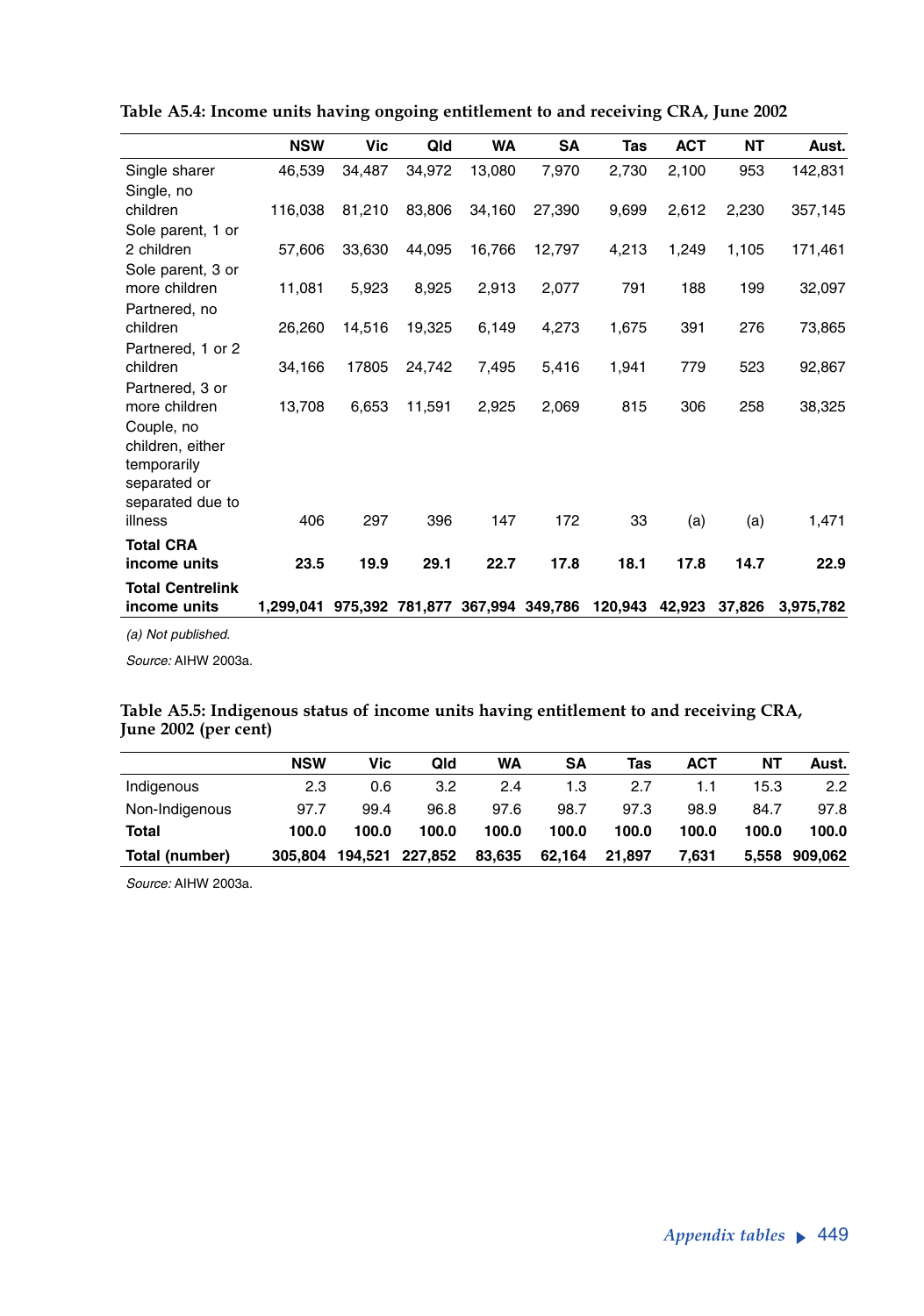|                                | <b>NSW</b>   | <b>Vic</b>   | Qld          | <b>WA</b>    | <b>SA</b>     | Tas          | <b>ACT</b>   | <b>NT</b>    | Aust.         |
|--------------------------------|--------------|--------------|--------------|--------------|---------------|--------------|--------------|--------------|---------------|
|                                |              |              |              |              | <b>Number</b> |              |              |              |               |
| Age Pension                    | 51,076       | 33,377       | 35,633       | 13,365       | 10,710        | 3,136        | 780          | 451          | 148,528       |
| Carer Payment                  | 3,511        | 2,095        | 2,519        | 576          | 518           | 244          | 40           | 35           | 9,538         |
| <b>Disability Support</b>      |              |              |              |              |               |              |              |              |               |
| Pension                        | 51,911       | 34,032       | 38,252       | 13,085       | 11,165        | 3,927        | 962          | 924          | 154,258       |
| Family Tax Benefit             |              |              |              |              |               |              |              |              |               |
| only                           | 30,218       | 15,821       | 22,545       | 6,144        | 4,460         | 1,309        | 999          | 693          | 82,189        |
| <b>Newstart Allowance</b>      | 63,932       | 42,806       | 48,745       | 20,194       | 13,572        | 4,825        | 1,453        | 1,637        | 197,164       |
| <b>Parenting Payment</b>       |              |              |              |              |               |              |              |              |               |
| (couple)                       | 8,748        | 4,430        | 6,266        | 1,983        | 1,362         | 490          | 171          | 100          | 23,550        |
| <b>Parenting Payment</b>       |              |              |              |              |               |              |              |              |               |
| (single)                       | 60,026       | 34,614       | 46,371       | 17,628       | 13,055        | 4,387        | 1,126        | 1,046        | 178,253       |
| <b>Widow Allowance</b>         | 3,619        | 2,424        | 2,645        | 828          | 602           | 184          | 37           | 32           | 10,371        |
| <b>Youth Allowance</b>         | 25,388       | 20,817       | 21,555       | 8,531        | 5,737         | 3,138        | 1,933        | 580          | 87,679        |
| Other payments                 | 7,375        | 4,105        | 3,321        | 1,301        | 983           | 257          | 130          | 60           | 17,532        |
| <b>Total</b>                   | 305.804      | 194,521      | 227,852      | 83,635       | 62,164        | 21,897       | 7,631        |              | 5,558 909,062 |
|                                |              |              |              |              | Per cent      |              |              |              |               |
| Age Pension                    | 16.7         | 17.2         | 15.6         | 16.0         | 17.2          | 14.3         | 10.2         | 8.1          | 16.3          |
| Carer Payment                  | 1.1          | 1.1          | 1.1          | 0.7          | 0.8           | 1.1          | 0.5          | 0.6          | 1.0           |
| <b>Disability Support</b>      |              |              |              |              |               |              |              |              |               |
| Pension                        | 17.0         | 17.5         | 16.8         | 15.6         | 18.0          | 17.9         | 12.6         | 16.6         | 17.0          |
| Family Tax Benefit             |              |              |              |              |               |              |              |              |               |
| only                           | 9.9          | 8.1          | 9.9          | 7.3          | 7.2           | 6.0          | 13.1         | 12.5         | 9.0           |
| <b>Newstart Allowance</b>      | 20.9         | 22.0         | 21.4         | 24.1         | 21.8          | 22.0         | 19.0         | 29.5         | 21.7          |
| <b>Parenting Payment</b>       |              |              |              |              |               |              |              |              |               |
| (couple)                       | 2.9          | 2.3          | 2.8          | 2.4          | 2.2           | 2.2          | 2.2          | 1.8          | 2.6           |
|                                |              |              |              |              |               |              |              |              |               |
| <b>Parenting Payment</b>       |              |              |              |              |               |              |              |              |               |
| (single)                       | 19.6         | 17.8         | 20.4         | 21.1         | 21.0          | 20.0         | 14.8         | 18.8         | 19.6          |
| <b>Widow Allowance</b>         | 1.2          | 1.2          | 1.2          | 1.0          | 1.0           | 0.8          | 0.5          | 0.6          | 1.1           |
| Youth Allowance                | 8.3          | 10.7         | 9.5          | 10.2         | 9.2           | 14.3         | 25.3         | 10.4         | 9.6           |
| Other payments<br><b>Total</b> | 2.4<br>100.0 | 2.1<br>100.0 | 1.5<br>100.0 | 1.6<br>100.0 | 1.6<br>100.0  | 1.2<br>100.0 | 1.7<br>100.0 | 1.1<br>100.0 | 1.9<br>100.0  |

**Table A5.6: CRA income units: primary payment type for principal client, June 2002**

*Source:* AIHW 2003a.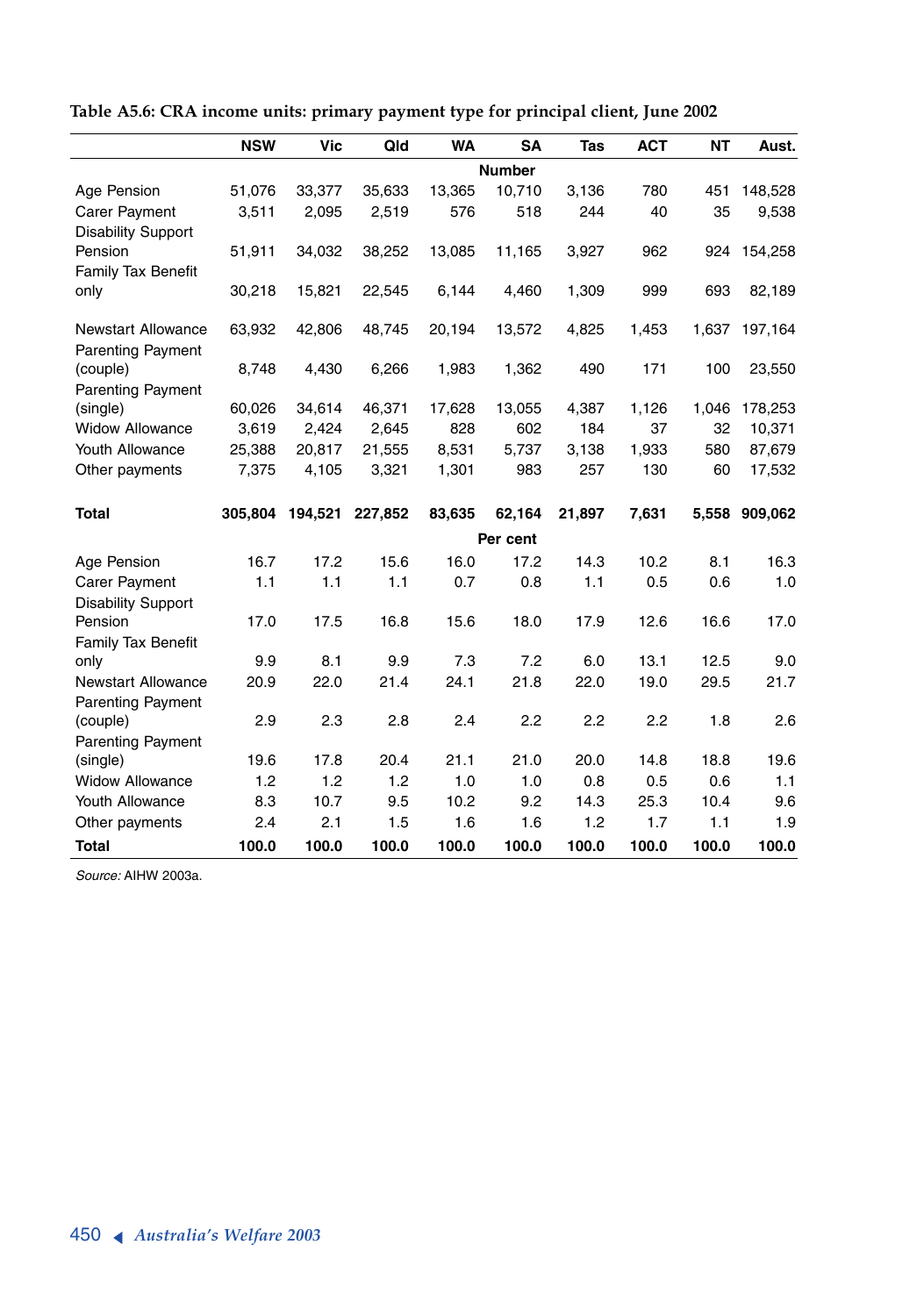| <b>NSW</b> | Vic     | Qld     | <b>WA</b> | SΑ     | Tas    | <b>ACT</b> | NΤ    | Aust.   |
|------------|---------|---------|-----------|--------|--------|------------|-------|---------|
|            |         |         |           |        |        |            |       |         |
|            |         |         |           |        |        |            |       |         |
| 83.104     | 57,784  | 72.903  | 27,105    | 22,249 | 8,230  | 2,165      | 1,545 | 275.085 |
|            |         |         |           |        |        |            |       |         |
| 125,741    | 81,870  | 97,218  | 35,934    | 24,963 | 9,430  | 2,899      | 2,224 | 380,279 |
|            |         |         |           |        |        |            |       |         |
| 96.928     | 54,853  | 57,706  | 20,587    | 14,949 | 4,231  | 2,567      | 1,789 | 253,610 |
| 305.773    | 194.507 | 227.827 | 83,626    | 62,161 | 21,891 | 7,631      | 5,558 | 908,974 |
|            |         |         |           |        |        |            |       |         |
|            |         |         |           |        |        |            |       |         |
| 183,158    | 127.456 | 155.219 | 58,820    | 44.451 | 17.023 | 4,300      | 3.391 | 593,818 |
|            |         |         |           |        |        |            |       |         |
| 85.919     | 49.082  | 56,076  | 19,413    | 13925  | 3.992  | 2,381      | 1,621 | 232,409 |
|            |         |         |           |        |        |            |       |         |
| 36,696     | 17,969  | 16,532  | 5,393     | 3,785  | 876    | 950        | 546   | 82,747  |
| 305,773    | 194.507 | 227,827 | 83,626    | 62,161 | 21,891 | 7,631      | 5,558 | 908,974 |
|            |         |         |           |        |        |            |       |         |

**Table A5.7: Income units: affordability with and without CRA, June 2002.** 

*Source:* AIHW 2003a.

#### **Table A5.8: Type of housing tenure, 1999 (per cent)**

|                          | <b>NSW</b> | Vic  | Qld  | WA   | SΑ   | Tas  | <b>ACT</b> | NT <sup>(a)</sup> | Aust. |
|--------------------------|------------|------|------|------|------|------|------------|-------------------|-------|
| Owner without a mortgage | 40.6       | 42.5 | 34.8 | 34.3 | 38.1 | 40.5 | 30.7       | 16.2              | 38.8  |
| Owner with a mortgage    | 29.0       | 32.2 | 32.7 | 33.6 | 30.9 | 30.1 | 37.4       | 29.4              | 31.3  |
| Public renter            | 5.3        | 3.8  | 3.4  | 4.5  | 10.7 | 5.9  | 10.1       | 13.2              | 5.1   |
| Private landlord renter  | 21.9       | 17.3 | 23.7 | 21.4 | 14.6 | 18.4 | 17.8       | 21.5              | 20.3  |

(a) Estimates for the NT relate to mainly urban areas only.

*Note:* Components for each state/territory do not total 100% because other renters (paying rent to the manager of a caravan park, an employer, a housing cooperative, or a church or community group), as well as other types of tenure (rent-free and others), are not included.

*Source:* ABS 2003a.

|  |  |  |  |  |  |  |  |  |  |  | Table A5.9: Total number of public housing dwellings at 30 June, 1995–96 to 2001–02 |  |  |  |  |  |  |  |
|--|--|--|--|--|--|--|--|--|--|--|-------------------------------------------------------------------------------------|--|--|--|--|--|--|--|
|--|--|--|--|--|--|--|--|--|--|--|-------------------------------------------------------------------------------------|--|--|--|--|--|--|--|

|             | <b>NSW</b>                                 | Vic    | Qld    | WA     | <b>SA</b> | Tas    | <b>ACT</b> | NΤ    | Aust.   |
|-------------|--------------------------------------------|--------|--------|--------|-----------|--------|------------|-------|---------|
|             | Data reported prior to 1999 CSHA and NHDA  |        |        |        |           |        |            |       |         |
| 1995-96     | 135,744                                    | 62.224 | 47,618 | 33,132 | 58,236    | 14,813 | 12,171     | 8,196 | 372,134 |
| 1996-97     | 133,714                                    | 62,014 | 49,306 | 32,839 | 56,695    | 14,913 | 11,945     | 7.914 | 369,340 |
| 1997-98     | 124,516                                    | 63.860 | 49,753 | 33,335 | 55,319    | 14,775 | 12,209     | 8.023 | 361,790 |
| 1998-99     | 125.083                                    | 67.423 | 50,273 | 32,926 | 54.041    | 13,590 | 11,791     | 7,320 | 362,447 |
|             | Data reported under the 1999 CSHA and NHDA |        |        |        |           |        |            |       |         |
| 1999-00     | 127,513                                    | 65.996 | 50,662 | 32,697 | 53,485    | 13.405 | 11,758     | 7.451 | 362,967 |
| 2000-01     | 128.215                                    | 65,310 | 50,666 | 32,645 | 51,760    | 13,178 | 11,510     | 6,038 | 359,322 |
| $2001 - 02$ | 127.754                                    | 64,656 | 50.157 | 32,551 | 49.134    | 12.656 | 11.154     | 6.062 | 354.124 |

*Note:* Excludes the Aboriginal Rental Housing Program (state/territory owned and managed Indigenous housing). *Sources:* AIHW 1996, 1999, 1998, 1999, 2000, 2001c, 2003g.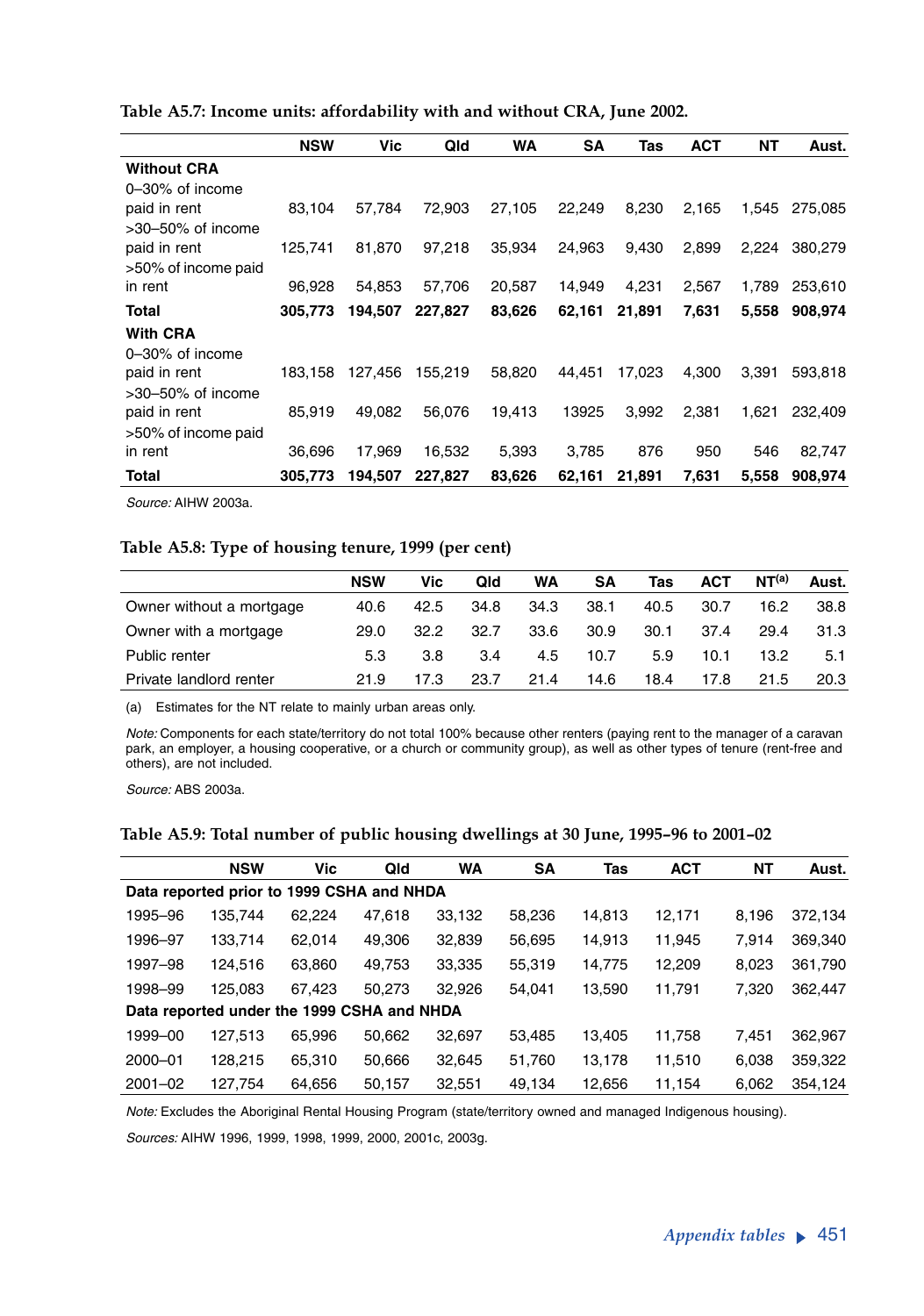|                         | Manage<br>money | more | Feel Able to<br>stav | More<br>able | Part of<br>better settled in area to cope community services health | <b>Better Eniov</b> |    | situation | <b>Start</b><br>local access to better Better job education/<br>training |
|-------------------------|-----------------|------|----------------------|--------------|---------------------------------------------------------------------|---------------------|----|-----------|--------------------------------------------------------------------------|
| Applicable              | 91              | 91   | 87                   | 87           | 81                                                                  | 80                  | 76 | 41        | 40                                                                       |
| Achieved <sup>(a)</sup> | 91              | 90   | 90                   | 88           | 74                                                                  | 80                  | 67 | 35        | 50                                                                       |

#### **Table A5.10: Housing outcomes for public housing tenants, 2001 (per cent)**

(a) The percentage achieved is of those who said it was applicable.

*Note:* Excludes the Aboriginal Rental Housing Program (state/territory owned and managed Indigenous housing).

*Source:* NFO Donovan Research 2001.

#### **Table A5.11: Composition of public rental households, including the Aboriginal Rental Housing Program (state/territory owned and managed Indigenous housing), 30 June 2002**

|                                                                                    | <b>NSW</b> | Vic   | Qld                  | WA    | SΑ            | Tas         | <b>ACT</b> | NΤ    | Aust.                                                           |
|------------------------------------------------------------------------------------|------------|-------|----------------------|-------|---------------|-------------|------------|-------|-----------------------------------------------------------------|
| Single income unit household                                                       |            |       |                      |       |               |             |            |       |                                                                 |
| Single person                                                                      |            |       | 57.029 28.564 20.602 |       | 15.583 26.369 | 5.861       | 1.979      | 4.685 | 160.672                                                         |
| Couple only                                                                        | 12.450     | 5.347 | 4.188                | 3.409 | 5.528         | 1.199       | 433        | 987   | 33,541                                                          |
| Single parent with dependent                                                       | 22.656     |       | 12.875 10.727        | 6.174 | 6.046         | 2,506 1,286 |            | 2.248 | 64.518                                                          |
| Couple with dependent                                                              | 7.320      | 3.664 | 4.655                | 2.415 | 2.406         | 984         | 612        | 908   | 22.964                                                          |
| All single income unit households 100,240 50,504 40,192 27,582 40,587 10,605 8,860 |            |       |                      |       |               |             |            |       | 4.414 282.984                                                   |
| Group household (only single<br>income units shared)                               | 12.118     | 5.965 | 4.697                | 2.622 | 3.903         | 801         | 427        | 942   | 31.475                                                          |
| Multiple income unit<br>household (other shared)                                   | 15.740     | 6.929 | 6,592                | 2,756 | 3,502         | 1.009       | 783        | 1.206 | 38,517                                                          |
| Other/ Unknown / missing                                                           | 1.875      | 200   | 59                   | 84    | 238           | 62          | 104        | 32    | 2.654                                                           |
| <b>Total all households</b>                                                        |            |       |                      |       |               |             |            |       | 129.188 63.544 51.520 33.043 47.992 12.422 5.624 11.008 354.341 |

*Source:* AIHW analysis of NHDA Public housing and ARHP STOMIH NMDS.

#### **Table A5.12: Number of CSHA public and community housing dwellings, 30 June 2002**

|                             | <b>NSW</b> | Vic                           | Qld | WA | SΑ | Tas   | <b>ACT</b> | NΤ | Aust.                                                           |
|-----------------------------|------------|-------------------------------|-----|----|----|-------|------------|----|-----------------------------------------------------------------|
| Community housing dwellings |            | 9.180 7.710 3.967 2.099 3.439 |     |    |    | - 227 | 434        |    | 122 27.178                                                      |
| Public housing dwellings    |            |                               |     |    |    |       |            |    | 127,754 64,656 50,157 32,551 49,134 12,656 11,154 6,062 354,124 |
| Total                       |            |                               |     |    |    |       |            |    | 136,934 72,366 54,124 34,650 52,573 12,883 11,588 6,184 381,302 |

*Note:* Excludes the Aboriginal Rental Housing Program (state/territory owned and managed Indigenous housing). *Source:* AIHW 2003c, 2003g.

#### **Table A5.13: Housing outcomes for community housing tenants, 2002 (per cent)**

|                         | more    | monev  | Feel Manage Supported Able local Enjoy Grow<br>by organ- to stay comm- better in con- |    | Part of |    |    | <b>Better</b><br>access                                          | <b>Start</b><br>edu-<br>to cation/ | <b>Better</b><br>iob |
|-------------------------|---------|--------|---------------------------------------------------------------------------------------|----|---------|----|----|------------------------------------------------------------------|------------------------------------|----------------------|
|                         | settled | better |                                                                                       |    |         |    |    | isation in area unity health fidence services training situation |                                    |                      |
| Applicable              | 92      | 89     | 89                                                                                    | 88 | 83      | 83 | 82 | 80                                                               | 51                                 | 51                   |
| Achieved <sup>(a)</sup> | 93      | 87     | 82                                                                                    | 91 | 73      | 71 | 80 | 77                                                               | 59                                 | 44                   |

(a) The percentage achieved is of those who said it was applicable.

*Source:* NFO Donovan Research 2002.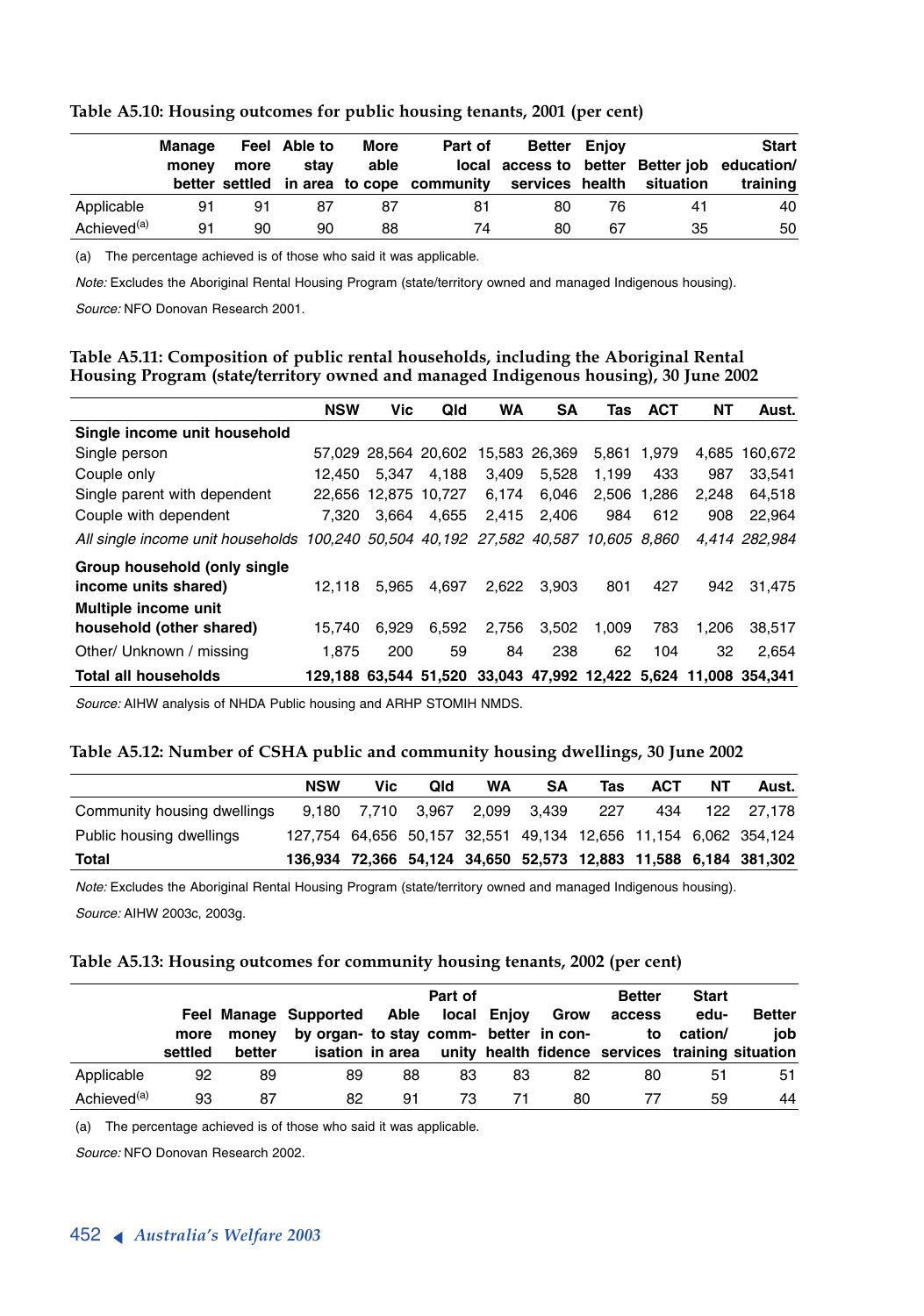|                          | Very satisfied | <b>Satisfied</b> | <b>Dissatisfied</b> |
|--------------------------|----------------|------------------|---------------------|
| Age                      |                |                  |                     |
| $15 - 34$                | 32             | 41               | 15                  |
| $35 - 44$                | 41             | 36               | 12                  |
| $45 - 64$                | 41             | 41               | 8                   |
| $65+$                    | 47             | 34               | 6                   |
| <b>Dwelling type</b>     |                |                  |                     |
| Separate                 | 39             | 40               | 11                  |
| Attached                 | 45             | 34               | $\overline{7}$      |
| Unit                     | 40             | 37               | 10                  |
| Shared/rooming           | 34             | 35               | 16                  |
| <b>Indigenous status</b> |                |                  |                     |
| Indigenous               | 23             | 61               | 8                   |
| Non-Indigenous           | 40             | 38               | 10                  |

## **Table A5.14: Tenant's level of satisfaction with community housing, 2002 (per cent)**

*Source:* NFO Donovan Research 2002.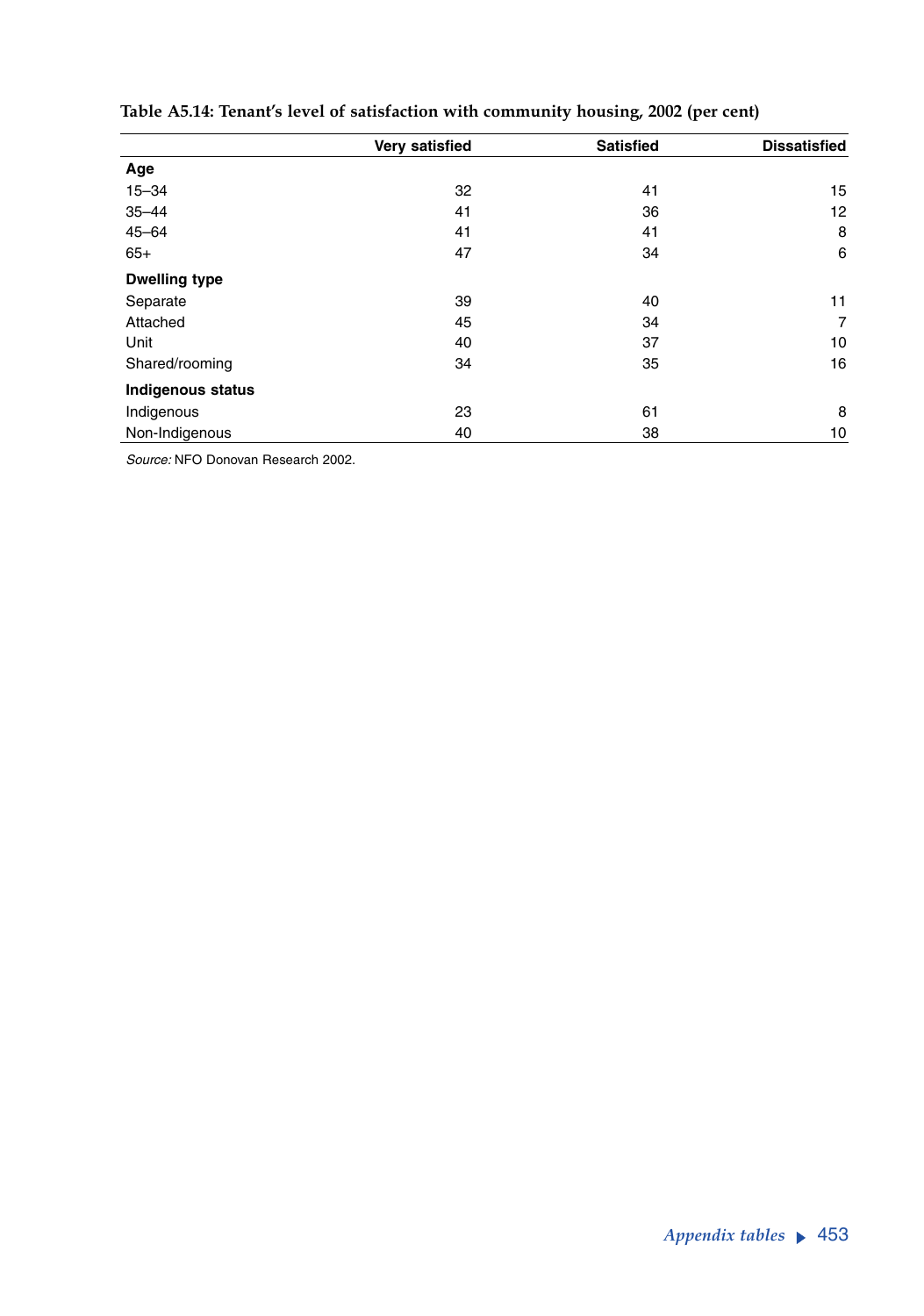## **Chapter 6 Children's and family services**

| Age (years)                                                  | <b>NSW</b> | Vic     | Qld     | <b>WA</b> | <b>SA</b> | Tas   | <b>ACT</b> | NΤ    | Aust.    |
|--------------------------------------------------------------|------------|---------|---------|-----------|-----------|-------|------------|-------|----------|
| $0 - 4$                                                      | 431.3      | 306.5   | 247.5   | 125.3     | 90.6      | 30.7  | 20.6       | 17.6  | 1,270.2  |
| $5 - 12$                                                     | 727.1      | 524.4   | 427.0   | 217.9     | 158.7     | 53.5  | 35.3       | 27.1  | 2.171.1  |
| $13 - 17$                                                    | 450.9      | 327.4   | 264.0   | 142.0     | 102.3     | 34.5  | 22.9       | 15.1  | 1,358.9  |
| Total 0-17                                                   | 1.609.4    | 1.158.3 | 938.5   | 485.2     | 351.6     | 118.7 | 78.8       | 59.9  | 4,800.3  |
| Total population<br>Children aged 0-17<br>as a percentage of | 6.640.4    | 4.872.6 | 3.707.2 | 1.927.3   | 1.520.2   | 472.7 | 321.8      | 198.0 | 19.660.2 |
| total population                                             | 24         | 24      | 25      | 25        | 23        | 25    | 25         | 30    | 24       |

#### **Table A6.1: Estimated number of children aged 0–17 years, 30 June 2002 ('000)**

*Source:* ABS 2003c.

#### **Table A6.2: Families with both parents or a sole parent in the labour force, June 2002 ('000)**

|                               | <b>Both parents</b><br>(or a sole parent |                       | Per cent<br>of total |
|-------------------------------|------------------------------------------|-----------------------|----------------------|
| Age of youngest child (years) | in labour force)                         | <b>Total families</b> | families             |
| <b>Couple families</b>        |                                          |                       |                      |
| $0 - 4$                       | 398.1                                    | 804.9                 | 49.5                 |
| $5 - 9$                       | 324.7                                    | 480.0                 | 67.6                 |
| $10 - 14$                     | 311.6                                    | 420.2                 | 74.2                 |
| <b>One-parent families</b>    |                                          |                       |                      |
| $0 - 4$                       | 70.9                                     | 172.8                 | 41.0                 |
| $5 - 9$                       | 100.9                                    | 173.3                 | 58.2                 |
| $10 - 14$                     | 107.6                                    | 162.2                 | 66.3                 |

*Note:* The labour force includes people who are employed and people who are not employed but are actively looking for work.

*Source:* ABS 2002b.

#### **Table A6.3: Labour force status and hours worked by employed mothers, August 2001 (per cent)**

|                 |            | <b>Employed</b> |         |                   |               |
|-----------------|------------|-----------------|---------|-------------------|---------------|
| Age of youngest | 25 or more |                 |         |                   | Not in labour |
| child (years)   | hours      | 1-24 hours      | 0 hours | <b>Unemployed</b> | force         |
| 0               | 10.4       | 14.9            | 7.6     | 2.6               | 64.5          |
| $\mathbf{1}$    | 19.0       | 23.8            | 2.0     | 3.7               | 51.4          |
| $\overline{2}$  | 22.4       | 24.2            | 2.0     | 4.1               | 47.4          |
| 3               | 25.2       | 24.1            | 1.9     | 4.3               | 44.4          |
| $\overline{4}$  | 26.9       | 24.5            | 1.9     | 4.5               | 42.1          |
| 5               | 30.2       | 24.7            | 1.8     | 5.2               | 38.1          |
| 6               | 33.3       | 25.5            | 1.8     | 5.2               | 34.2          |

*Note:* Mothers working '0' hours were in paid employment but did not work during the census week (e.g. maternity leave). *Source:* ABS 2001b.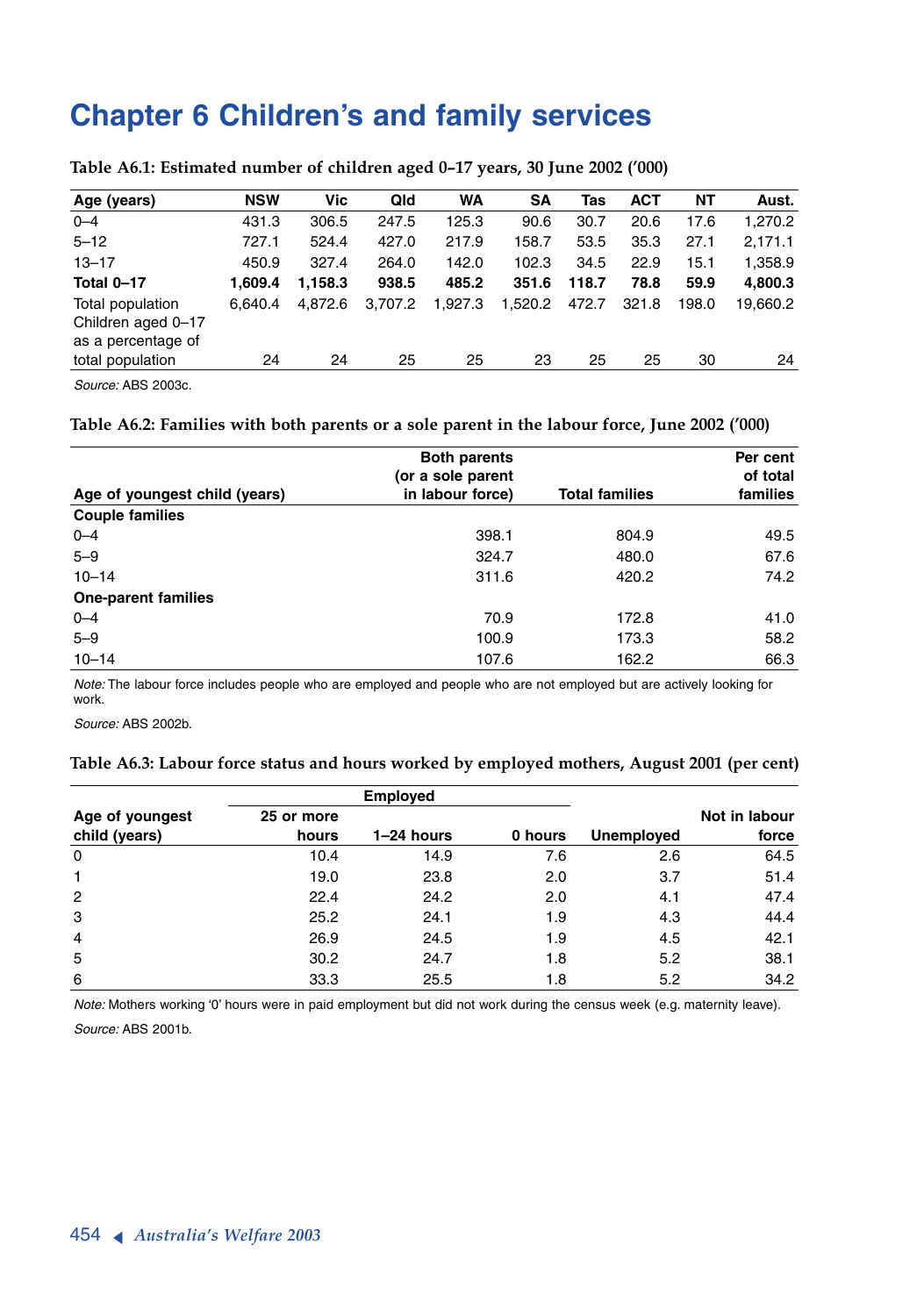|               | June  |                  |
|---------------|-------|------------------|
| Type of care  | 1993  | <b>June 2002</b> |
|               |       | $0-4$ years      |
| Formal only   | 245.9 | 343.0            |
| <b>Both</b>   | 193.3 | 209.4            |
| Informal only | 341.7 | 246.6            |
| <b>Total</b>  | 780.9 | 799.0            |
|               |       | 5-11 years       |
| Formal only   | 92.8  | 148.3            |
| <b>Both</b>   | 64.2  | 86.7             |
| Informal only | 567.0 | 476.5            |
| <b>Total</b>  | 724.0 | 711.5            |

### **Table A6.4: Children under 12 years in child care, 1993 and 2002 ('000)**

*Source:* ABS 2003b.

## **Table A6.5: Children aged under 12 years in childcare by type of care, 2002 (per cent)**

|                        | Age of child (years) |       |       |       |       |       |         |          |              |
|------------------------|----------------------|-------|-------|-------|-------|-------|---------|----------|--------------|
| Type of care           | Under 1              |       | 2     | З     | 4     | 5     | $6 - 8$ | $9 - 11$ | <b>Total</b> |
| Formal only            | 12                   | 28    | 39    | 49    | 61    | 35    | 21      | 14       | 33           |
| <b>Both</b>            | 8                    | 20    | 24    | 33    | 33    | 22    | 12      | 8        | 20           |
| Informal only          | 79                   | 53    | 37    | 18    | 6     | 43    | 68      | 78       | 48           |
| Total children in care | 100                  | 100   | 100   | 100   | 100   | 100   | 100     | 100      | 100          |
| Total number ('000)    | 82.0                 | 140.9 | 162.3 | 192.0 | 221.7 | 128.1 | 320.2   | 263.2    | 1.510.5      |

*Source:* ABS 2003b.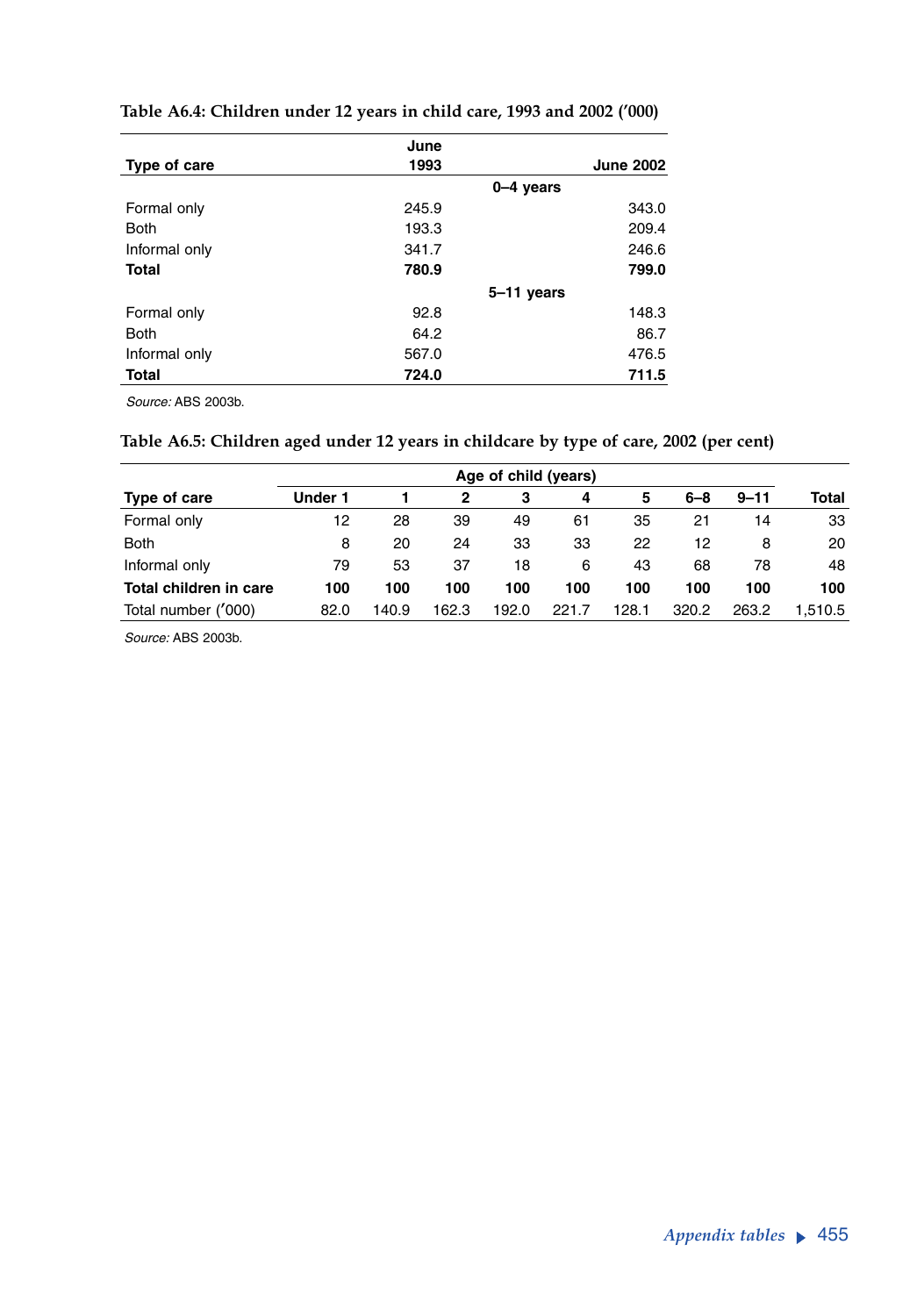|      |                                    | Long day care centres  |                              |                                   |                                     |                                         |        |
|------|------------------------------------|------------------------|------------------------------|-----------------------------------|-------------------------------------|-----------------------------------------|--------|
|      |                                    |                        | Employer/                    |                                   | Outside                             |                                         |        |
| Year | Community-<br>based <sup>(a)</sup> | Private-for-<br>profit | other non-<br>profit centres | Family day<br>care <sup>(c)</sup> | school hours<br>care <sup>(d)</sup> | Occasional<br>care/other <sup>(e)</sup> | Total  |
|      |                                    |                        |                              |                                   |                                     |                                         |        |
| 1991 | 984                                | 1,030                  | (b)                          | 327                               | 1,304                               | 327                                     | 3,972  |
| 1992 | 990                                | 1.295                  | (b)                          | 342                               | 1.414                               | 497                                     | 4,538  |
| 1993 | 1,048                              | 1,369                  | 193                          | 354                               | 1,528                               | 537                                     | 5,029  |
| 1994 | 1,061                              | 1,705                  | 249                          | 363                               | 2,494                               | 619                                     | 6,491  |
| 1995 | 1.094                              | 2,058                  | 274                          | 370                               | 2.617                               | 653                                     | 7,066  |
| 1996 | 1,112                              | 2,456                  | 292                          | 366                               | 3,055                               | 651                                     | 7,932  |
| 1997 | 1,122                              | 2,658                  | 306                          | 381                               | 3,544                               | 655                                     | 8,666  |
| 1998 | 1,118                              | 2,757                  | 295                          | 360                               | 3,958                               | 648                                     | 9,136  |
| 1999 | 1,089                              | 2,639                  | 285                          | 331                               | 4,496                               | 677                                     | 9,517  |
| 2000 | 1.093                              | 2,646                  | 273                          | 372                               | 4,706                               | 655                                     | 9,745  |
| 2001 | 1,348                              | 2,725                  | (b)                          | 408                               | 5,407                               | 162                                     | 10,050 |

**Table A6.6: Number of Commonwealth-supported service providers, by type of service, 30 June 1991–2001**

(a) From 2001 community-based ownership includes services operated by community-based groups, religious organisations, charities, local governments, and by or in state government premises.

(b) 'Employer and other non-profit centres' are included in 'Private-for-profit long day care centres' in 1991 and 1992. However, from 2001, with the introduction of the Childcare Operator System data from the 'employer' category was recoded according to ownership status to either community-based or private-for-profit.

(c) Family day care coordination units. Also includes family day care schemes offering in-home care, and stand-alone inhome services.

(d) From 1993 includes vacation care services funded under Year-Round Care.

(e) From 1993 to 1997 includes occasional care centres, neighbourhood model services, multifunctional Aboriginal children's services, and multifunctional services. After 1997 excludes neighbourhood model services.

*Source:* FaCS 2003b.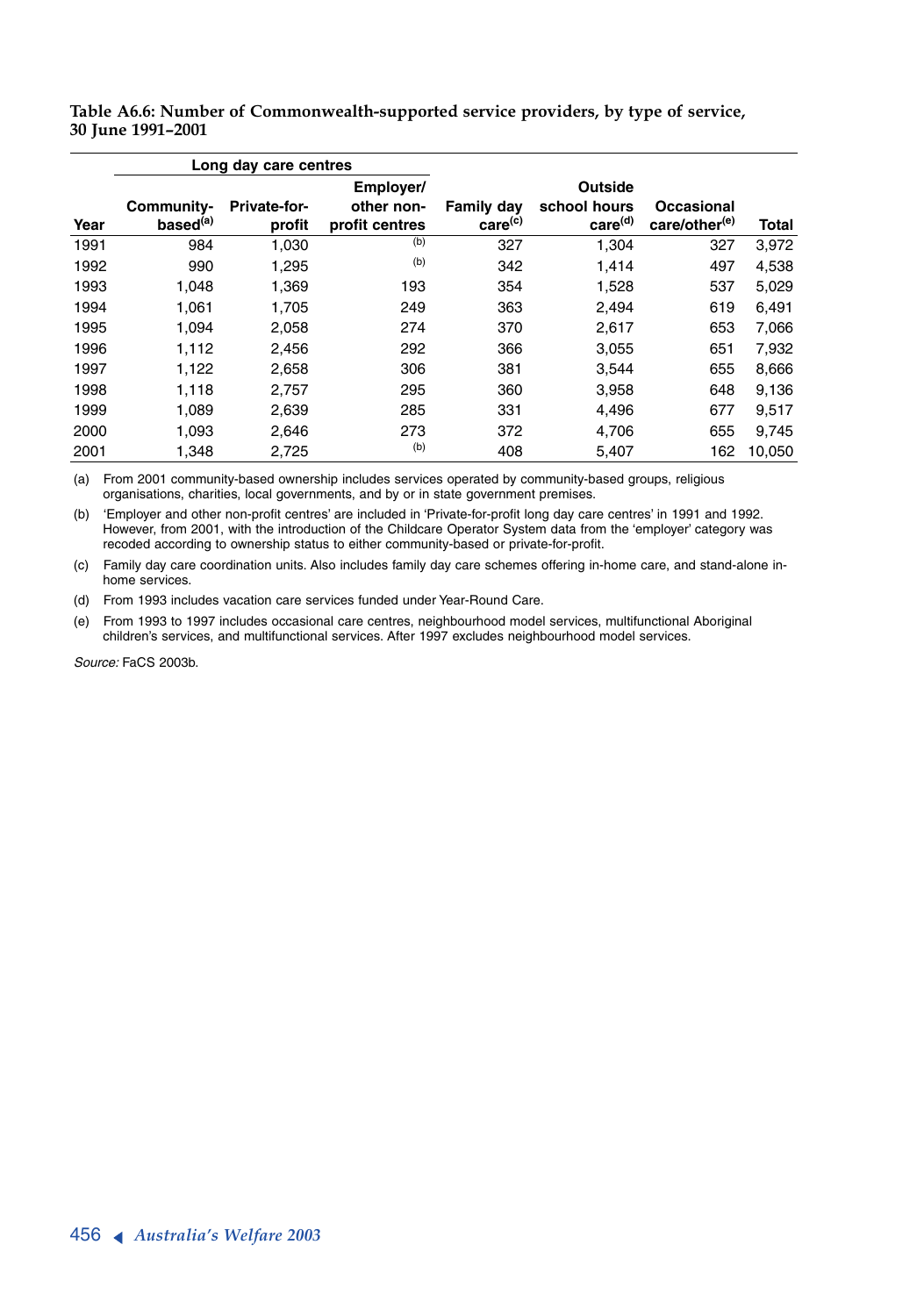|      |                                    | Long day care centres         |                              |                                   |                                     |                             |         |
|------|------------------------------------|-------------------------------|------------------------------|-----------------------------------|-------------------------------------|-----------------------------|---------|
|      |                                    |                               | Employer/                    |                                   | Outside                             |                             |         |
|      | Community-<br>based <sup>(a)</sup> | <b>Private-for-</b><br>profit | other non-<br>profit centres | Family day<br>care <sup>(c)</sup> | school hours<br>care <sup>(d)</sup> | Occasional<br>care/other(e) | Total   |
| 1991 | 39,567                             | 36,700                        | (b)                          | 42,501                            | 44.449                              | 5,059                       | 168,276 |
| 1992 | 40,262                             | 53,210                        | (b)                          | 45.454                            | 48,222                              | 5,634                       | 192,782 |
| 1993 | 42,777                             | 53,920                        | 7,455                        | 47,855                            | 50,340                              | 5,626                       | 207,973 |
| 1994 | 43.399                             | 70.587                        | 9.787                        | 51,651                            | 59.840                              | 6.228                       | 241,492 |
| 1995 | 44,566                             | 88.614                        | 11.295                       | 54.041                            | 64.046                              | 6,365                       | 268,927 |
| 1996 | 45.601                             | 109.691                       | 12.771                       | 60,091                            | 71.846                              | 6.575                       | 306,575 |
| 1997 | 46,294                             | 121,559                       | 15,012                       | 62,714                            | 78,970                              | 6,564                       | 331,113 |
| 1998 | 51.710                             | 129.671                       | 13.173                       | 63,725                            | 134.354                             | 6.711                       | 399,355 |
| 1999 | 50,589                             | 127,128                       | 12,609                       | 64,037                            | 160,955                             | 6,722                       | 422,040 |
| 2000 | 50.368                             | 128.415                       | 12.132                       | 66.294                            | 179.743                             | 6.492                       | 443.444 |
| 2001 | 61,248                             | 132,561                       | (b)                          | 70,840                            | 230,511                             | 4.874                       | 500.034 |

**Table A6.7: Number of Commonwealth-supported places, by type of service, 30 June 1991–2001**

(a) From 2001 community-based ownership includes services operated by community-based groups, religious organisations, charities, local governments, and by or in state government premises.

(b) 'Employer and other non-profit centres' are included in 'Private-for-profit long day care centres' in 1991 and 1992. In 2001, with the introduction of the Childcare Operator System, data from the 'employer' category was recoded according to ownership status to either community-based or private-for-profit.

(c) Family day care coordination units. Also includes family day care schemes offering in-home care, and stand-alone inhome services.

(d) The large increase in outside school hours care places between June 1997 and June 1998 is due to the inclusion for the first time of vacation care places previously funded under block grant arrangements and change to a consistent counting methodology.

(e) From 1993 to 1997 includes occasional care centres, neighbourhood model services, multifunctional Aboriginal children's services, and multifunctional services. After 1997 excludes neighbourhood model services.

*Source:* FaCS 2003b.

#### **Table A6.8: Percentage of children using Commonwealth-approved services who are in care for work-related reasons, 2002**

| Type of service                 | Per cent |
|---------------------------------|----------|
| Long day care centres           | 84       |
| Family day care                 | 86       |
| Before and after school care    | 96       |
| Vacation care                   | 93       |
| Occasional care                 | 49       |
| Multifunctionals <sup>(a)</sup> | 83       |

(a) Includes multifunctional children's services, multifunctional Aboriginal children's services and in-home care services.

*Source:* FaCS 2003b.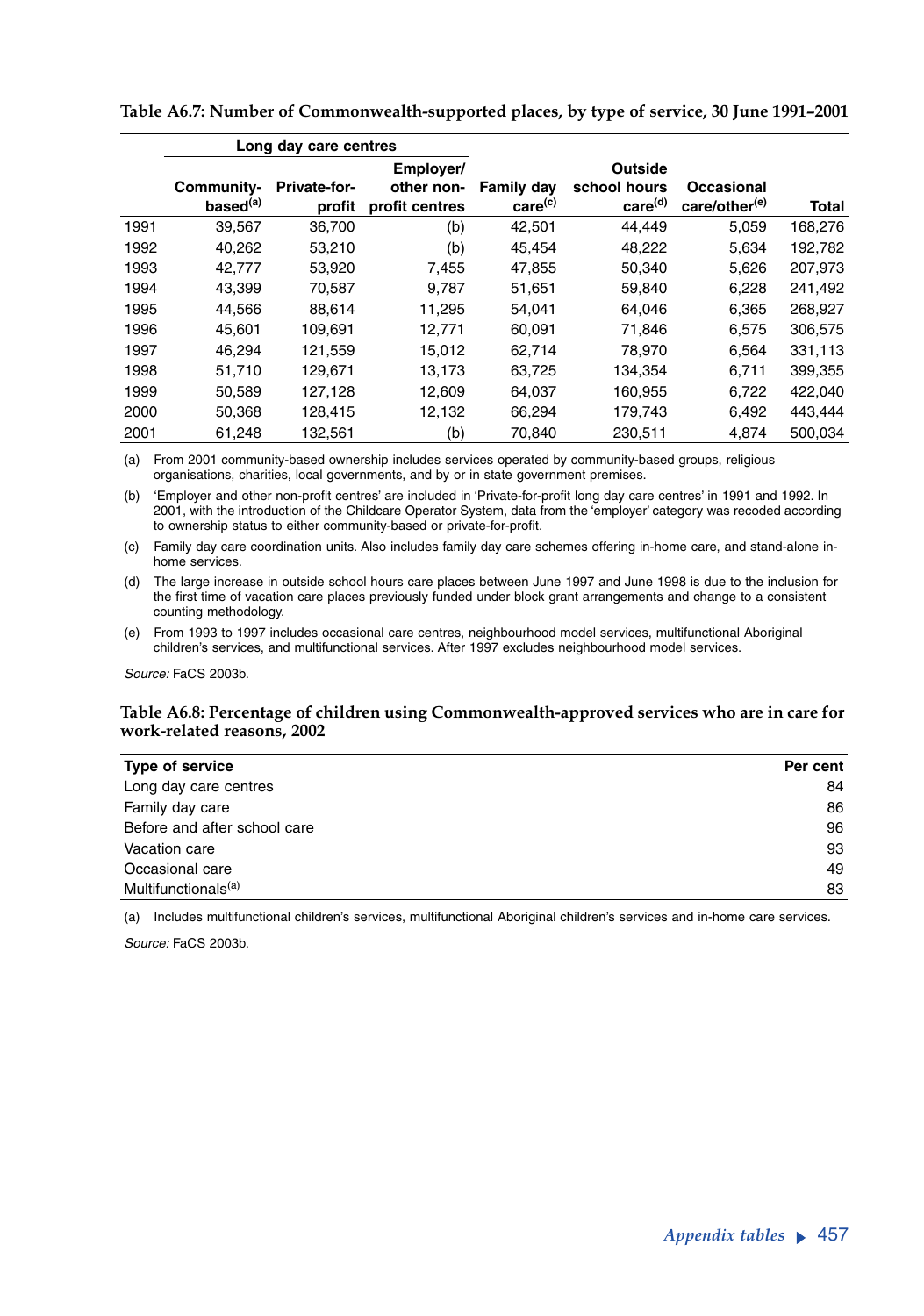#### **Table A6.9: Qualifications and training of workers in Commonwealth-supported child care services, by type of service, 2002 (per cent)**

|                                            | Level of qualifications |                                                        |      |                                |     | In-service training in last<br>12 months |                       |         |
|--------------------------------------------|-------------------------|--------------------------------------------------------|------|--------------------------------|-----|------------------------------------------|-----------------------|---------|
| Type of service                            | Has<br>cations          | Studying 3+ years'<br>qualifi- for qualifi-<br>cations | ence | experi- None of<br>these Total |     | <b>Training</b><br>under-<br>taken       | No.<br>training Total |         |
| Long day care centres                      | 55                      | 16                                                     | 14   | 16                             | 100 | 71                                       | 29                    | 100     |
| Community-based                            | 55                      | 13                                                     | 17   | 15                             | 100 | 71                                       | 29                    | 100     |
| Private-for-profit                         | 54                      | 18                                                     | 11   | 16                             | 100 | 72                                       | 28                    | 100     |
| Family day care coordination<br>unit staff | 70                      | 5                                                      | 15   | 10                             | 100 | 86                                       | 14                    | 100     |
| Family day care providers                  | 26                      | 5                                                      | 37   | 32                             | 100 | 80                                       | 20                    | 100     |
| Before/after school care                   | 37                      | 23                                                     | 15   | 25                             | 100 | 60                                       | 40                    | 100     |
| Vacation care                              | 39                      | 24                                                     | 13   | 24                             | 100 | $\star$                                  | $\star$               | $\star$ |
| Occasional care/other <sup>(a)</sup>       | 47                      | 14                                                     | 18   | 19                             | 100 | 67                                       | 33                    | 100     |

\*Vacation care does not report on in-service training undertaken by staff.

(a) Includes occasional care centres, multifunctional Aboriginal children's services, multifunctional children's services and In-home care services.

#### *Notes*

1. Double-counting may occur for workers in before/after school care and vacation care services.

2. Each worker has been counted once for level of qualifications and once for in service training. However, a 'qualified worker' may also be studying for a qualification and/or have 3 or more years' experience.

- 3. These data are weighted (adjusted for agency non-response).
- 4. Workers include paid and unpaid workers.

5. Some rows may add to less than or greater than 100 due to rounding.

*Source:* FaCS 2003b.

#### **Table A6.10: Number of child protection notifications, investigations and substantiations, 1997–98 to 2001–02**

|                 | 1997-98 | 1998–99 <sup>(a)</sup> | 1999-00 | 2000-01 | $2001 - 02$ |
|-----------------|---------|------------------------|---------|---------|-------------|
| Notifications   | 98.568  | 103.980                | 107.134 | 115.471 | 137.938     |
| Investigations  | 61.452  | 58.717                 | 56.083  | 66.265  | 80.371      |
| Substantiations | 26.025  | 25.447                 | 24.732  | 27.367  | 30.473      |

(a) An estimate using 6 months of data for the Northern Territory was used to form the national total for 1998–99.

*Source:* AIHW 2003.

#### **Table A6.11: Number of children aged 0–17 years on care and protection orders, 1998–2002**

| At 30 June | $NSW^{(a)}$ | Vic   | Qld   | <b>WA</b> | SΑ    | Tas | ACT | NΤ  | Total  |
|------------|-------------|-------|-------|-----------|-------|-----|-----|-----|--------|
| 1998       | 5,987       | 4.215 | 3.433 | 799       | 1,102 | 520 | 255 | 138 | 16.449 |
| 1999       | 6.948       | 4.358 | 3.609 | 1.019     | 1.024 | 440 | 236 | 177 | 17.811 |
| 2000       | 7.661       | 4.752 | 3.612 | 1.105     | 1.210 | 470 | 232 | 220 | 19.262 |
| 2001       | 8.105       | 4.782 | 3.573 | 1.320     | 1.260 | 453 | 219 | 205 | 19.917 |
| 2002       | 8.229       | 4.975 | 3.765 | 1.384     | 1.286 | 463 | 261 | 194 | 20.557 |

(a) Data for NSW do not include children on supervisory orders.

*Source:* AIHW 2003.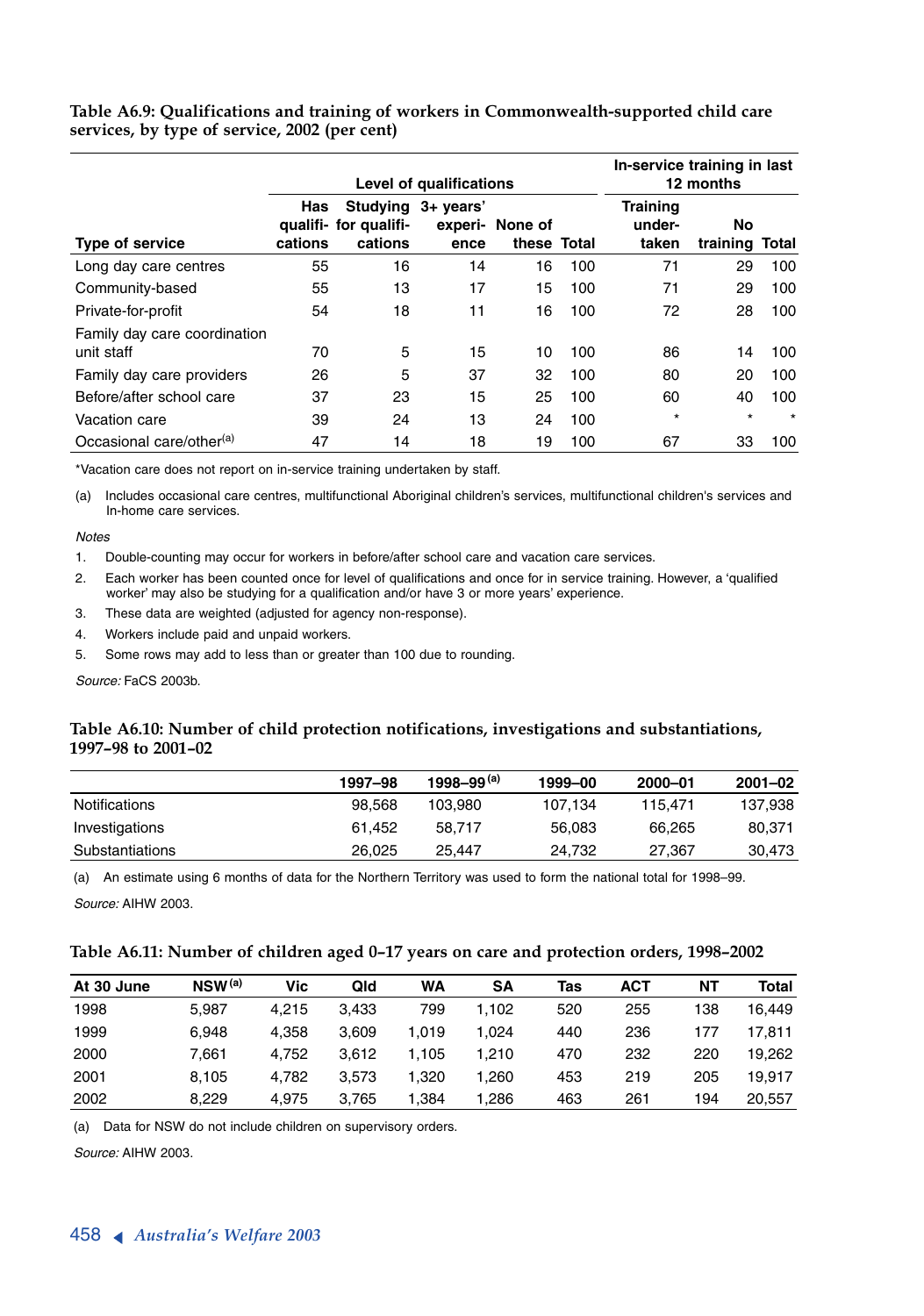| Relationship                         | <b>NSW</b> | Vic | Qld            | <b>WA</b>      | <b>SA</b>     | Tas            | <b>ACT</b>     | <b>NT</b>    | <b>Total</b>   |
|--------------------------------------|------------|-----|----------------|----------------|---------------|----------------|----------------|--------------|----------------|
|                                      |            |     |                |                | <b>Number</b> |                |                |              |                |
| Indigenous relative/kin              | 1,212      | 87  | 173            | 246            | 42            | 5              | 5              | 22           | 1,805          |
| Other Indigenous caregiver           | 339        | 100 | 194            | 87             | 112           | $\overline{2}$ | 12             | 54           | 887            |
| Non-Indigenous relative/kin          | 279        | 64  | 115            | 34             | 13            | 6              | $\overline{2}$ | $n.a.$ $(a)$ | 513            |
| Indigenous residential care          | 9          | 20  | 10             | 38             |               |                | 1              |              | 78             |
| Total in accordance with the         |            |     |                |                |               |                |                |              |                |
| Aboriginal Child Placement Principle | 1,839      | 271 | 492            | 405            | 167           | 13             | 20             | 76           | 3,283          |
| Other non-Indigenous                 |            |     |                |                |               |                |                |              |                |
| caregiver                            | 215        | 176 | 214            | 75             | 62            | 8              | $\overline{7}$ | 21           | 778            |
| Non-Indigenous residential care      | 29         | 42  | $\overline{2}$ | 26             | 3             | 8              |                | 6            | 116            |
| Total not placed in accordance with  |            |     |                |                |               |                |                |              |                |
| the Aboriginal Child Placement       |            |     |                |                |               |                |                |              |                |
| Principle                            | 244        | 218 | 216            | 101            | 65            | 16             | 7              | 27           | 894            |
| <b>Total</b>                         | 2,083      | 489 | 708            | 506            | 232           | 29             | 27             | 103          | 4,177          |
|                                      |            |     |                |                | Per cent      |                |                |              |                |
| Indigenous relative/kin              | 58         | 20  | 24             | 49             | 18            | 17             | 19             | 21           | 43             |
| Other Indigenous caregiver           | 16         | 18  | 27             | 17             | 48            | $\overline{7}$ | 44             | 52           | 21             |
| Non-Indigenous relative/kin          | 13         | 13  | 16             | $\overline{7}$ | 6             | 21             | $\overline{7}$ | $n.a.$ $(a)$ | 12             |
| Indigenous residential care          |            | 4   | 1              | 8              |               |                | 4              |              | $\overline{2}$ |
| Total in accordance with the         |            |     |                |                |               |                |                |              |                |
| Aboriginal Child Placement Principle | 88         | 55  | 69             | 80             | 72            | 45             | 74             | 74           | 79             |
| Other non-Indigenous                 |            |     |                |                |               |                |                |              |                |
| caregiver                            | 10         | 36  | 30             | 15             | 27            | 28             | 26             | 20           | 19             |
| Non-Indigenous residential care      | 1          | 9   |                | 5              | 1             | 28             |                | 6            | 3              |
| Total not placed in accordance with  |            |     |                |                |               |                |                |              |                |
| the Aboriginal Child Placement       |            |     |                |                |               |                |                |              |                |
| Principle                            | 12         | 45  | 31             | 20             | 28            | 55             | 26             | 26           | 21             |
| <b>Total</b>                         | 100        | 100 | 100            | 100            | 100           | 100            | 100            | 100          | 100            |

### **Table A6.12: Aboriginal and Torres Strait Islander children in out-of-home care, by Indigenous status of carer, at 30 June 2002**

(a) The relationship of the caregiver to children placed with non-Indigenous caregivers was not available and these children were placed in the 'other' category.

*Note:* This table does not include Indigenous children who were living independently or whose living arrangements were unknown.

*Source:* AIHW 2003.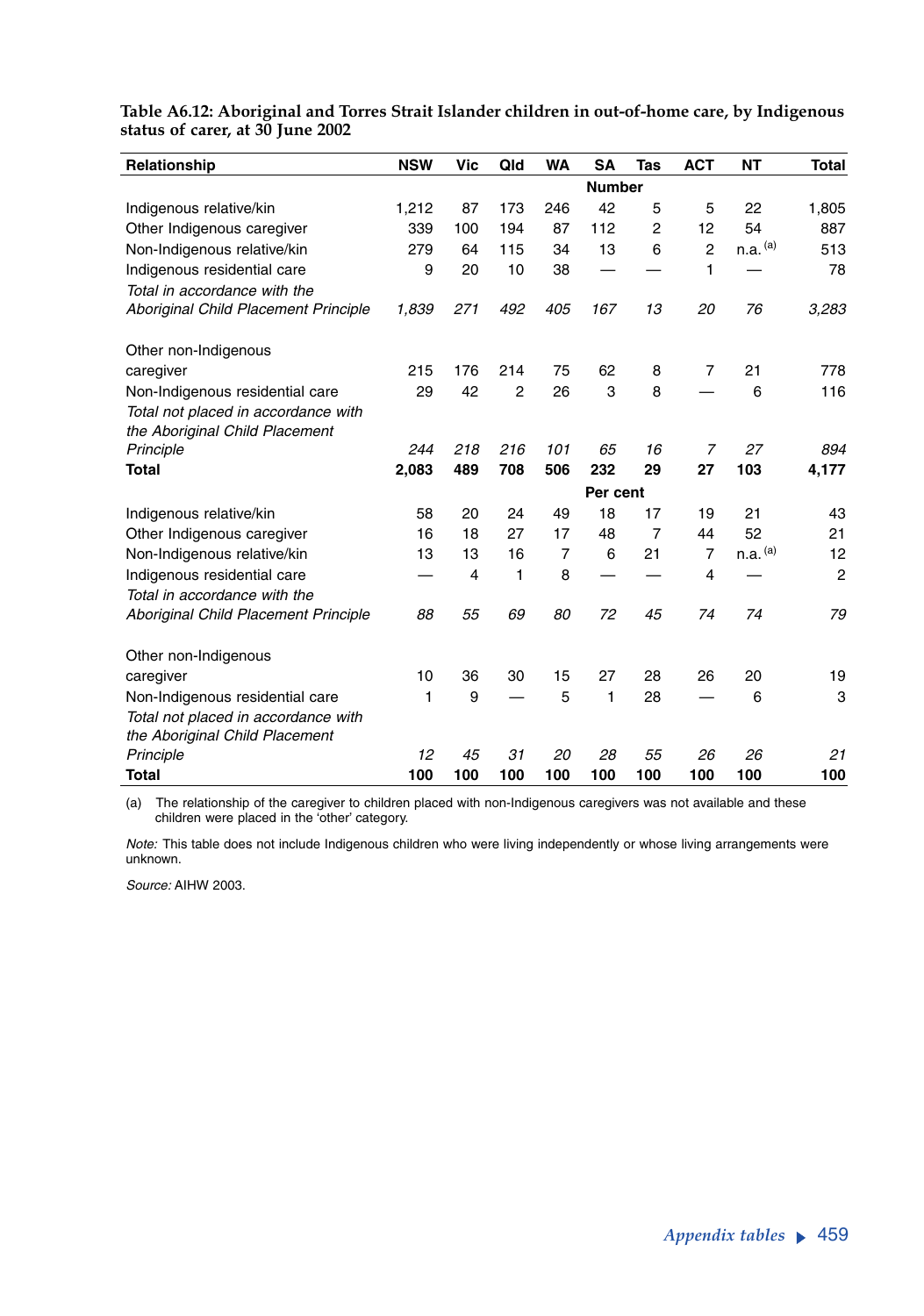# **Chapter 7 Ageing and aged care**

**Table A7.1: Population aged 65 and over, and number with a severe or profound core activity restriction, 2001 and 2021 (projected)**

|                | Total population aged 65 and over |           | Estimated population aged 65 and over with a<br>severe or profound core activity restriction |         |  |  |
|----------------|-----------------------------------|-----------|----------------------------------------------------------------------------------------------|---------|--|--|
| Sex/age        | 2001                              | 2021      | 2001                                                                                         | 2021    |  |  |
| <b>Males</b>   |                                   |           |                                                                                              |         |  |  |
| $65 - 69$      | 335,600                           | 630,400   | 26,400                                                                                       | 49,700  |  |  |
| $70 - 74$      | 303,600                           | 554,100   | 35,900                                                                                       | 65,500  |  |  |
| 75-79          | 227,400                           | 377,000   | 42,500                                                                                       | 70,400  |  |  |
| $80 - 84$      | 128,300                           | 231,400   | 31,300                                                                                       | 56,500  |  |  |
| $85+$          | 81,900                            | 177,800   | 46,000                                                                                       | 99,800  |  |  |
| Total          | 1,076,700                         | 1,970,700 | 182,100                                                                                      | 341,900 |  |  |
| <b>Females</b> |                                   |           |                                                                                              |         |  |  |
| 65-69          | 346,900                           | 657,300   | 31,400                                                                                       | 59,400  |  |  |
| $70 - 74$      | 334,800                           | 585,900   | 50,300                                                                                       | 88,000  |  |  |
| $75 - 79$      | 292,000                           | 418,700   | 72,800                                                                                       | 104,400 |  |  |
| $80 - 84$      | 201,800                           | 287,000   | 71,600                                                                                       | 101,800 |  |  |
| $85+$          | 183,300                           | 300,800   | 126,300                                                                                      | 207,300 |  |  |
| Total          | 1,358,900                         | 2,249,800 | 352,400                                                                                      | 561,000 |  |  |

*Note:* Population estimates by disability status are obtained using age/sex disability rates from the ABS 1998 Survey of Disability, Ageing and Carers in conjunction with the estimated resident population.

*Sources:* ABS 2000, projected estimated resident population series q; ABS 2003a; AIHW analysis of ABS 1998 Survey of Disability, Ageing and Carers.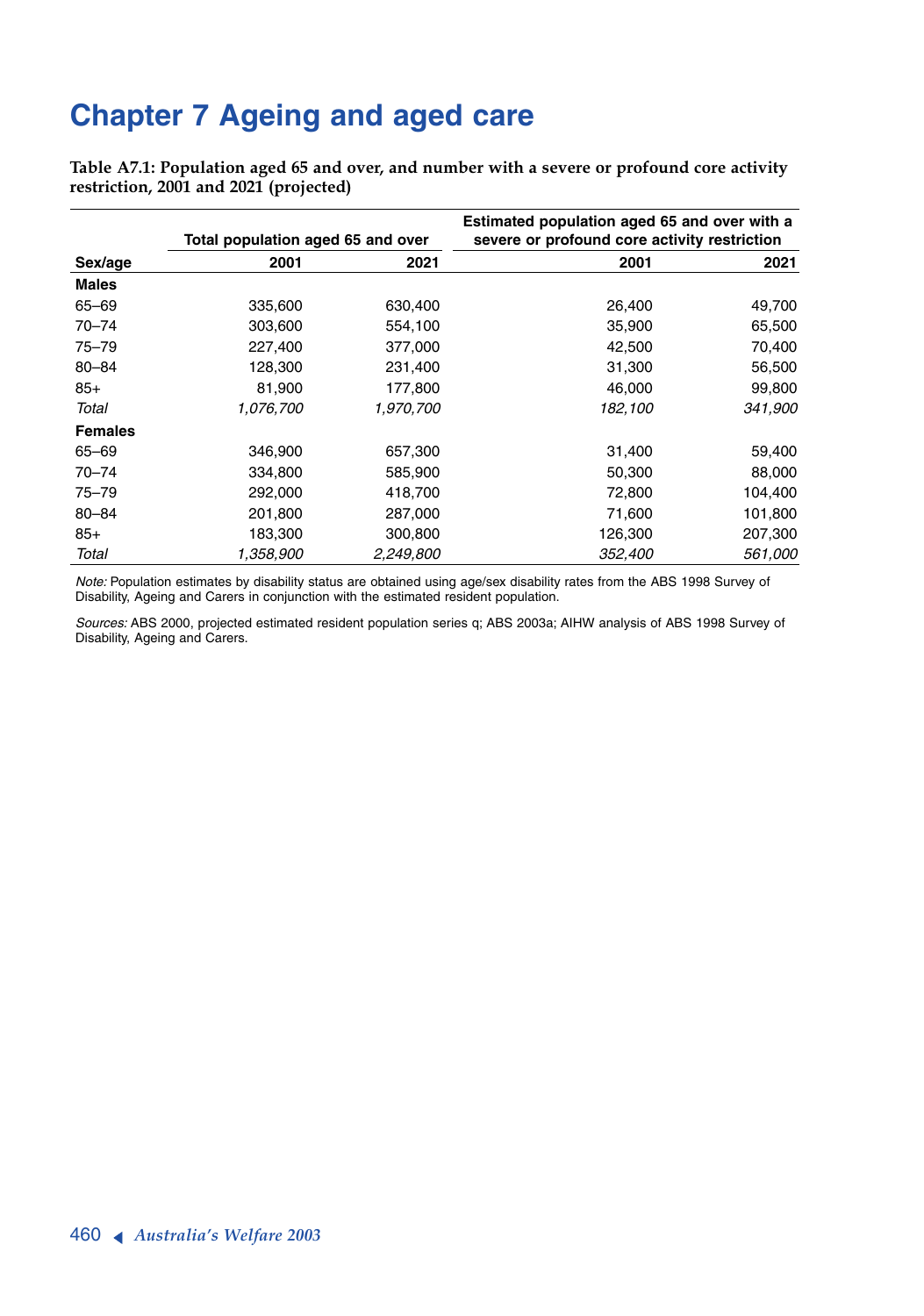|                                                   | Age group (years) |         |                          |               |
|---------------------------------------------------|-------------------|---------|--------------------------|---------------|
|                                                   | $65 - 74$         | $75+$   | All                      | <b>Number</b> |
| <b>Males</b>                                      |                   |         |                          |               |
| Husband/wife/partner                              | 78.1              | 68.7    | 74.4                     | 678,431       |
| Other related individual (including parent/child) | 4.0               | 6.3     | 4.9                      | 45,091        |
| Unrelated individual in family household          | 0.4               | 0.4     | 1.4                      | 3,385         |
| Group household                                   | 2.0               | 1.7     | 1.9                      | 16,973        |
| Lone person                                       | 15.5              | 22.9    | 18.4                     | 168,018       |
| Total                                             | 100.0             | 100.0   | 100.0                    |               |
| Total (number)                                    | 549,027           | 362,871 |                          | 911,898       |
| <b>Females</b>                                    |                   |         |                          |               |
| Husband/wife/partner                              | 58.4              | 30.7    | 45.5                     | 510,127       |
| Other related individual (including parent/child) | 11.0              | 16.9    | 13.8                     | 154,531       |
| Unrelated individual in family household          | 0.3               | 0.3     | 0.3                      | 3,002         |
| Group household                                   | 1.6               | 1.3     | 1.5                      | 16,646        |
| Lone person                                       | 28.7              | 50.7    | 39.0                     | 436,923       |
| Total                                             | 100.0             | 100.0   | 100.0                    | $\sim$        |
| Total (number)                                    | 598,025           | 523,204 | $\overline{\phantom{a}}$ | 1,121,229     |
| <b>Persons</b>                                    |                   |         |                          |               |
| Husband/wife/partner                              | 67.9              | 46.3    | 58.5                     | 1,188,558     |
| Other related individual (including parent/child) | 7.7               | 12.6    | 9.8                      | 199,622       |
| Unrelated individual in family household          | 0.3               | 0.3     | 0.3                      | 6,387         |
| Group household                                   | 1.8               | 1.5     | 1.7                      | 33,619        |
| Lone person                                       | 22.4              | 39.3    | 29.8                     | 604,941       |
| <b>Total</b>                                      | 100.0             | 100.0   | 100.0                    |               |
| Total (number)                                    | 1,147,052         | 886,075 | $\sim$                   | 2,033,127     |

## **Table A7.2: Relationship of older people to others in households, 2001(a) (per cent)**

(a) Excludes 'Persons in other not classifiable households' and 'Persons in migratory or off-shore CDs'. Also, 111,640 visitors in households, most of whom (88%) were from within Australia, have been excluded from the table.

*Source:* ABS 2002a.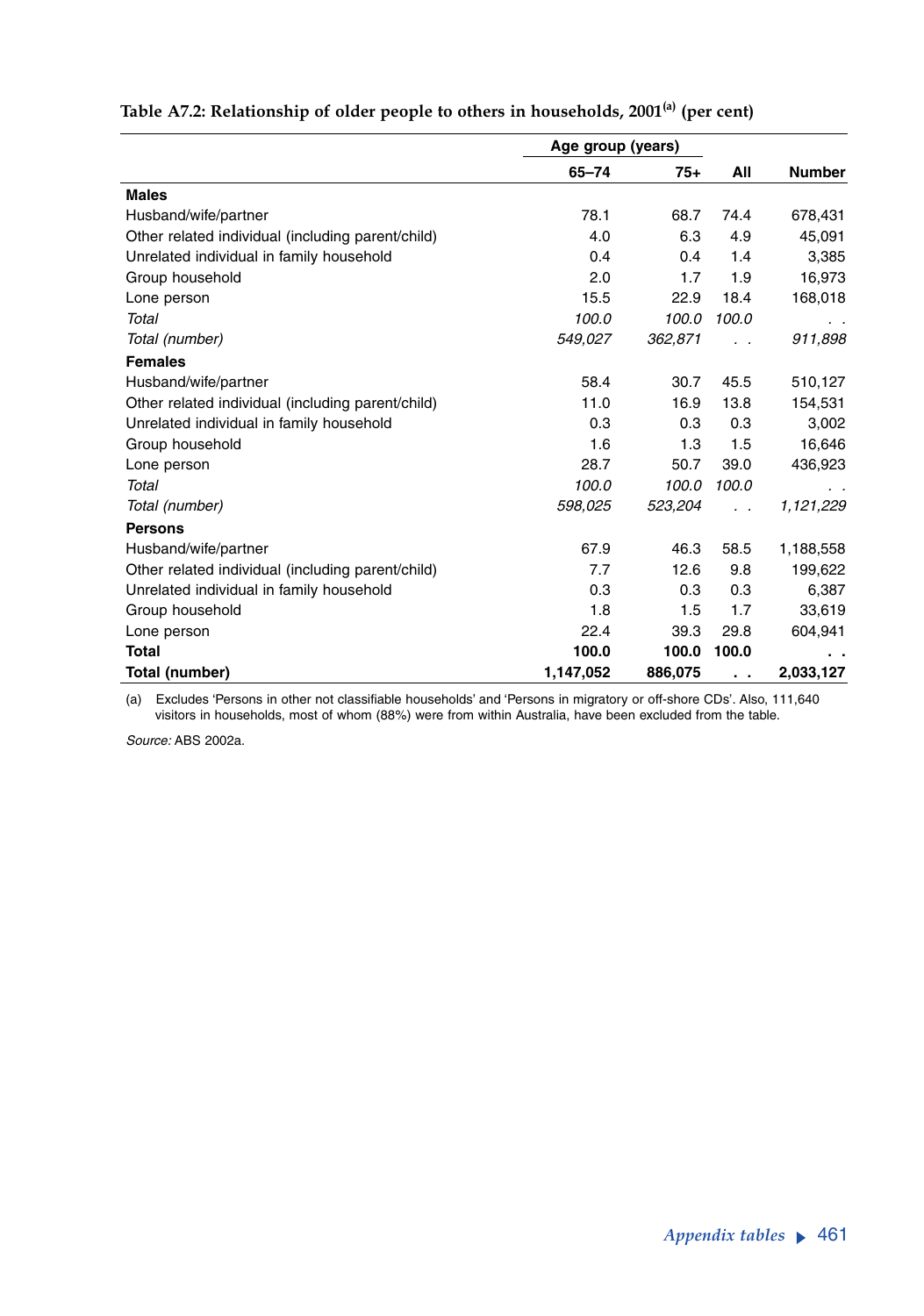| <b>Condition type</b>                            | Main disabling condition | All disabling conditions |
|--------------------------------------------------|--------------------------|--------------------------|
| Arthritis                                        | 11.8                     | 25.9                     |
| All other diseases and conditions <sup>(a)</sup> | 9.2                      | 29.4                     |
| Other musculoskeletal disorder                   | 6.7                      | 14.3                     |
| Other circulatory diseases                       | 6.4                      | 27.5                     |
| Diseases of ear                                  | 5.3                      | 24.5                     |
| Psychiatric <sup>(b)</sup>                       | 3.7                      | 9.7                      |
| Respiratory diseases                             | 3.4                      | 8.4                      |
| Disease of eye                                   | 3.2                      | 8.5                      |
| <b>Stroke</b>                                    | 2.1                      | 7.1                      |
| Nervous system diseases                          | 1.6                      | 4.1                      |
| Intellectual and other mental <sup>(c)</sup>     | 0.4                      | 2.4                      |
| Head injury/any other brain damage               | 0.2                      | 1.6                      |

**Table A7.3: Prevalence of main and all disabling conditions in people aged 65 and over, 1998 (per cent)**

(a) Includes other physical diseases and conditions such as spina bifida, neoplasms and diseases of urinary system, genital organs and breast.

(b) Includes the groups entitled 'Psychoses/mood affective disorders' and 'Neurotic/stress-related/somatoform disorders' in ABS publications. This definition has changed since the 1993 survey (see AIHW 1997).

(c) Includes the groups entitled 'Intellectual and developmental disorders' and 'Other mental and behavioural disorders'. This definition has changed since the 1993 survey and now includes Down syndrome (see AIHW 1997).

*Source:* AIHW analysis of ABS 1998 Survey of Disability, Ageing and Carers.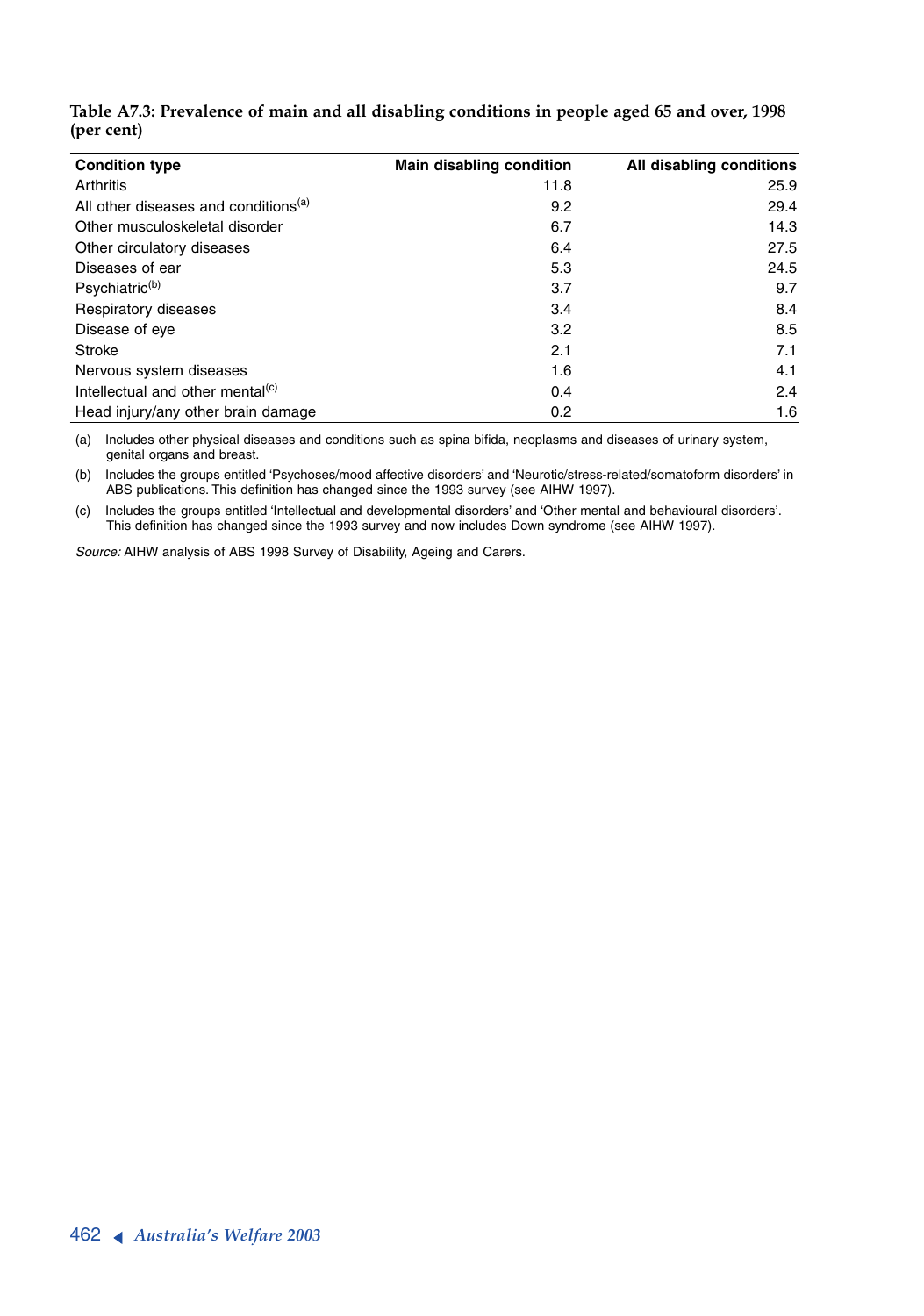|                                                                    | Age group       |         |         |           |           |           |        |           |
|--------------------------------------------------------------------|-----------------|---------|---------|-----------|-----------|-----------|--------|-----------|
|                                                                    | $60 - 64^{(a)}$ | 65-69   | 70-74   | $75 - 79$ | $80 - 84$ | $85 - 89$ | $90+$  | Total     |
| Age pensioners <sup>(b)</sup>                                      |                 |         |         |           |           |           |        |           |
| Males                                                              | $\cdot$ .       | 12.8    | 12.6    | 7.9       | 3.4       | 1.9       | 0.8    | 39.5      |
| Females                                                            | 8.4             | 14.3    | 13.0    | 9.9       | 7.3       | 4.8       | 2.8    | 60.5      |
| <b>Persons</b>                                                     | 8.4             | 27.1    | 25.6    | 17.9      | 10.7      | 6.8       | 3.6    | 100.0     |
| Persons (number)                                                   | 154,300         | 497,782 | 469,700 | 327,969   | 197,115   | 124,029   | 65,576 | 1,836,471 |
| Per cent of age<br>group population <sup>(c)</sup>                 | 18.0            | 70.3    | 74.5    | 61.8      | 55.0      | 66.4      |        | 54.5      |
| <b>DVA pensioners</b>                                              |                 |         |         |           |           |           |        |           |
| Males                                                              | 2.1             | 1.8     | 2.4     | 14.8      | 16.0      | 5.1       | 1.0    | 43.3      |
| Females                                                            | 2.2             | 3.4     | 9.5     | 19.3      | 14.8      | 5.7       | 1.8    | 56.7      |
| <b>Persons</b>                                                     | 4.2             | 5.3     | 11.9    | 34.2      | 30.7      | 10.9      | 2.8    | 100.0     |
| Persons (number)                                                   | 16,557          | 20,538  | 46,443  | 133,159   | 119,783   | 42,317    | 10,966 | 389,763   |
| Per cent of age<br>group population <sup>(c)</sup>                 | 1.9             | 2.9     | 7.4     | 25.1      | 33.4      | 18.7      |        | 11.6      |
| <b>Total Age and</b><br><b>DVA pensioners</b><br>as % of age group |                 |         |         |           |           |           |        |           |
| population <sup>(c)</sup>                                          | 19.9            | 73.2    | 81.9    | 86.8      | 88.5      | 85.1      | . .    | 66.0      |

#### **Table A7.4: Age and DVA pension recipients, December 2002 (per cent)**

(a) Eligibility for Age Pension in December 2002 was 62 years for women and 65 years for men.

(b) Includes 7,197 Age Pensions administered by DVA.

(c) Age and DVA pension recipients aged 85–89 and 90+ have been combined to enable the percentage of age group population to be calculated.

#### *Notes*

- 1. 58 cases with unknown age have been excluded.
- 2. Table includes full and part pensioners.
- 3. DVA pensioners include any person in receipt of either Service Pension, Disability Pension, War Widow Pension or Orphan Pension.
- 4. Age pensioners as at 13 December 2002, DVA pensioners as at 28 December 2002, population as at 31 December 2002.

*Sources:* ABS 2003a; Centrelink unpublished data; DVA Ad Hoc Information System.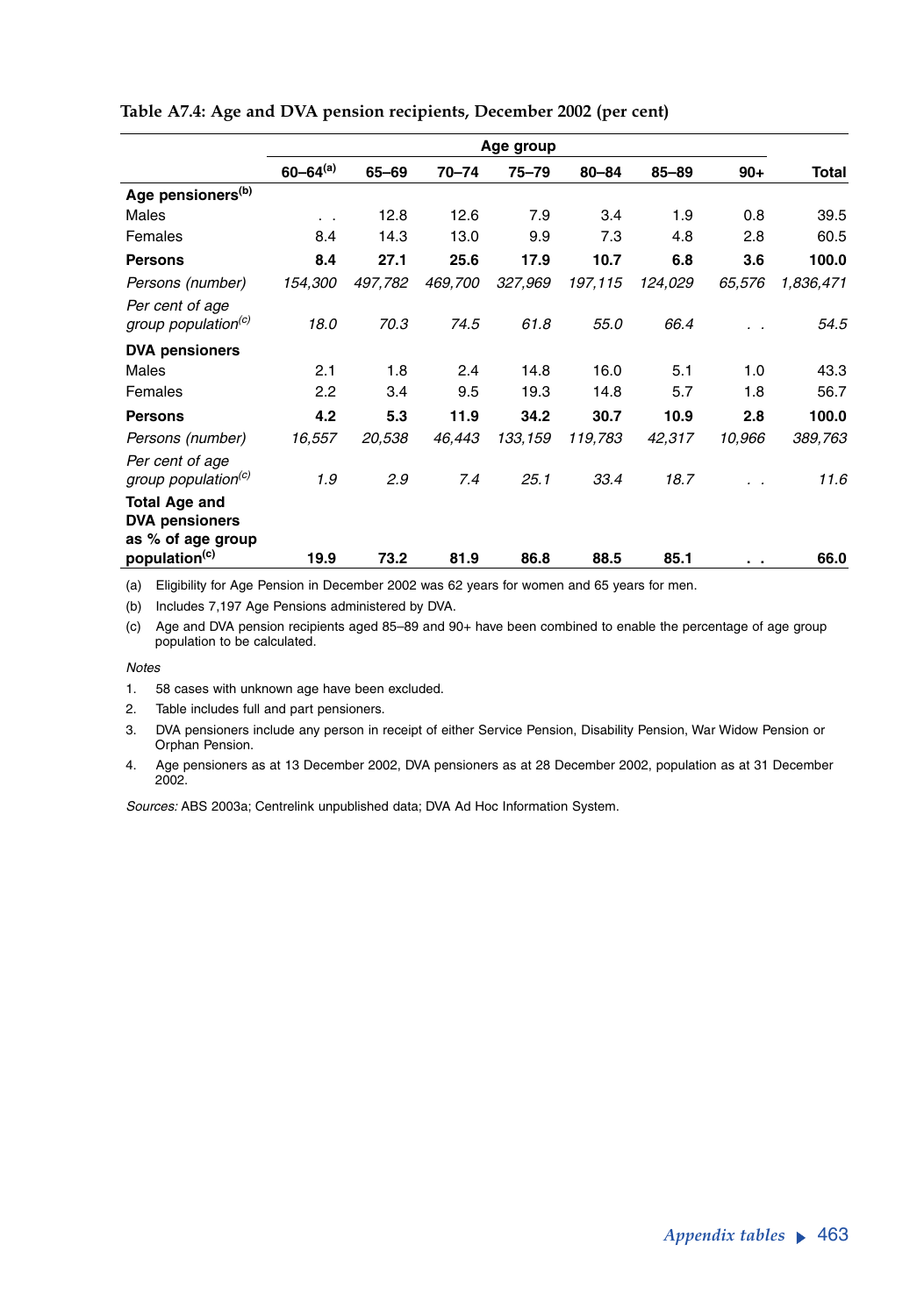| Age       | <b>Males</b> | <b>Females</b>                                 | <b>Persons</b> | <b>Males</b> | <b>Females</b> | <b>Persons</b> |
|-----------|--------------|------------------------------------------------|----------------|--------------|----------------|----------------|
|           |              | <b>Number</b>                                  |                |              | Per cent       |                |
|           |              | Carer looking after person(s) aged under 65    |                |              |                |                |
| $25$      | 823          | 1.316                                          | 2,139          | 1.8          | 2.9            | 4.6            |
| $25 - 34$ | 1,825        | 2,927                                          | 4,752          | 4.0          | 6.3            | 10.3           |
| $35 - 44$ | 3,445        | 6,167                                          | 9,612          | 7.5          | 13.4           | 20.8           |
| $45 - 54$ | 4,659        | 9,890                                          | 14,549         | 10.1         | 21.5           | 31.6           |
| $55 - 64$ | 6,922        | 7,496                                          | 14,418         | 15.0         | 16.3           | 31.3           |
| <65       | 17,674       | 27,796                                         | 45,470         | 38.3         | 60.3           | 98.6           |
| $65 - 74$ | 297          | 267                                            | 564            | 0.6          | 0.6            | 1.2            |
| $75+$     | 11           | 58                                             | 69             |              | 0.1            | 0.1            |
| 65+       | 308          | 325                                            | 633            | 0.7          | 0.7            | 1.4            |
| Total     | 17,982       | 28,121                                         | 46,103         | 39.0         | 61.0           | 100.0          |
|           |              | Carer looking after person(s) aged 65 and over |                |              |                |                |
| $25$      | 196          | 305                                            | 501            | 0.7          | 1.2            | 1.9            |
| $25 - 34$ | 611          | 879                                            | 1,490          | 2.3          | 3.3            | 5.7            |
| $35 - 44$ | 1,836        | 2,763                                          | 4,599          | 7.0          | 10.5           | 17.5           |
| $45 - 54$ | 2.862        | 6,338                                          | 9,200          | 10.9         | 24.1           | 34.9           |
| $55 - 64$ | 2,662        | 6,752                                          | 9,414          | 10.1         | 25.6           | 35.7           |
| $<$ 65    | 8,167        | 17,037                                         | 25,204         | 31.0         | 64.7           | 95.7           |
| $65 - 74$ | 369          | 568                                            | 937            | 1.4          | 2.2            | 3.6            |
| $75+$     | 81           | 111                                            | 192            | 0.3          | 0.4            | 0.7            |
| 65+       | 450          | 679                                            | 1,129          | 1.7          | 2.6            | 4.3            |
| Total     | 8,617        | 17,716                                         | 26,333         | 32.7         | 67.3           | 100.0          |

**Table A7.5: Carers receiving the Carer Payment, 31 December 2002**

*Note:* Carer Payment recipients may look after more than one person; at the end of December 2002, 71,210 people were receiving the Carer Payment.

*Source:* Centrelink unpublished data.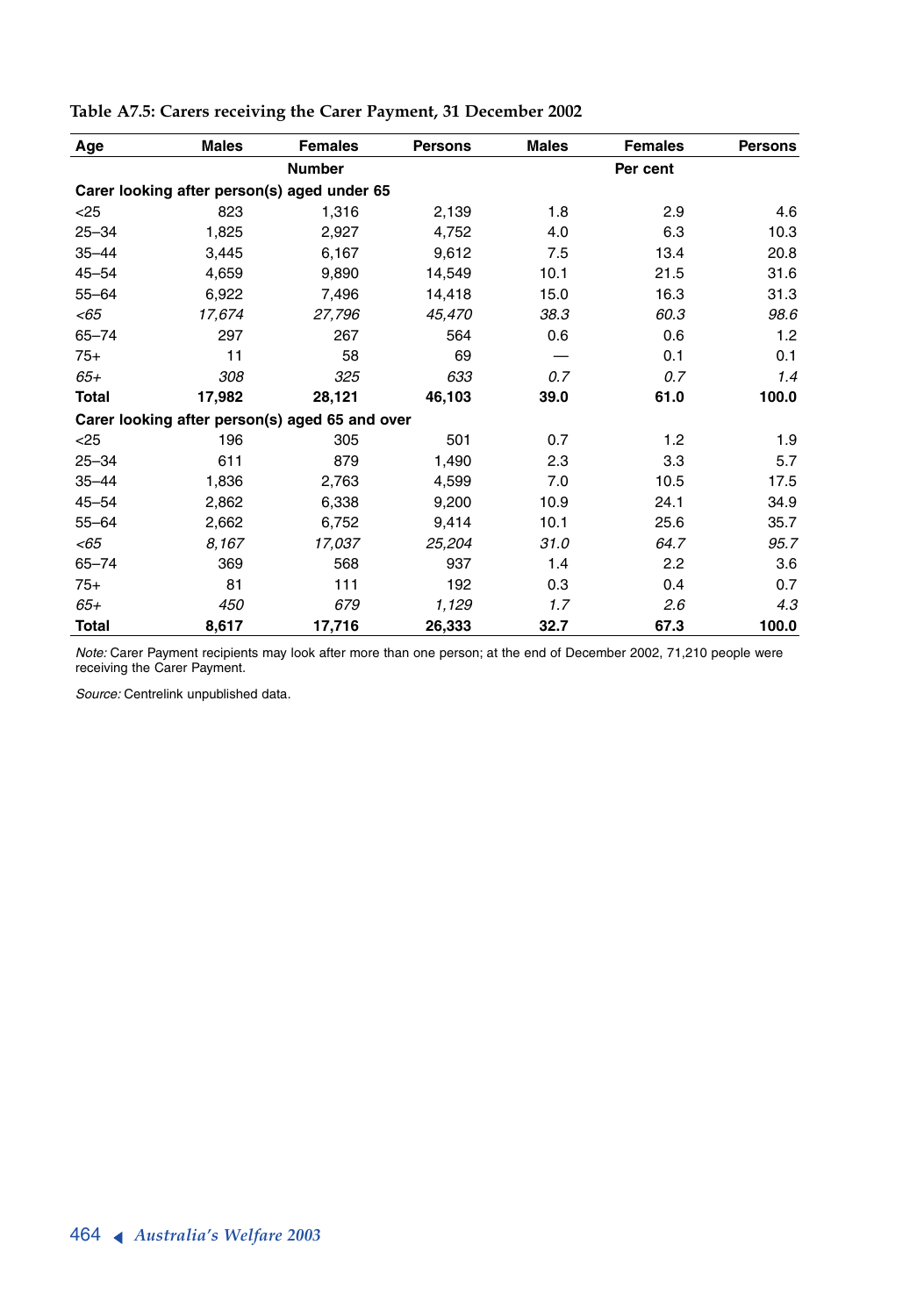| Age          | <b>Males</b> | <b>Females</b>                                 | <b>Persons</b> | <b>Males</b> | <b>Females</b> | <b>Persons</b> |
|--------------|--------------|------------------------------------------------|----------------|--------------|----------------|----------------|
|              |              | <b>Number</b>                                  |                |              | Per cent       |                |
|              |              | Carer looking after person(s) aged under 65    |                |              |                |                |
| $<$ 25       | 903          | 3,493                                          | 4,396          | 0.4          | 1.7            | 2.1            |
| $25 - 34$    | 2,871        | 38,252                                         | 41,123         | 1.4          | 18.5           | 19.9           |
| $35 - 44$    | 6,511        | 74,554                                         | 81,065         | 3.2          | 36.1           | 39.2           |
| $45 - 54$    | 6,982        | 37,758                                         | 44,740         | 3.4          | 18.3           | 21.7           |
| $55 - 64$    | 8,900        | 16.984                                         | 25.884         | 4.3          | 8.2            | 12.5           |
| < 65         | 26,167       | 171,041                                        | 197,208        | 12.7         | 82.8           | 95.5           |
| $65 - 74$    | 3,562        | 3,733                                          | 7,295          | 1.7          | 1.8            | 3.5            |
| 75-84        | 466          | 1,299                                          | 1,765          | 0.2          | 0.6            | 0.9            |
| $85+$        | 47           | 233                                            | 280            |              | 0.1            | 0.1            |
| 65+          | 4,075        | 5,265                                          | 9,340          | 2.0          | 2.5            | 4.5            |
| <b>Total</b> | 30,242       | 176,306                                        | 206,548        | 14.6         | 85.4           | 100.0          |
|              |              | Carer looking after person(s) aged 65 and over |                |              |                |                |
| $<$ 25       | 194          | 308                                            | 502            | 0.2          | 0.3            | 0.5            |
| $25 - 34$    | 631          | 1,086                                          | 1,717          | 0.7          | 1.2            | 1.9            |
| $35 - 44$    | 1,998        | 4,018                                          | 6,016          | 2.2          | 4.4            | 6.6            |
| $45 - 54$    | 3,497        | 9,381                                          | 12,878         | 3.8          | 10.2           | 14.0           |
| $55 - 64$    | 3,653        | 15,382                                         | 19,035         | 4.0          | 16.8           | 20.7           |
| $<$ 65       | 9,973        | 30,175                                         | 40.148         | 10.9         | 32.9           | 43.7           |
| $65 - 74$    | 8,104        | 18,297                                         | 26,401         | 8.8          | 19.9           | 28.8           |
| $75 - 84$    | 9,612        | 12,525                                         | 22,137         | 10.5         | 13.6           | 24.1           |
| $85+$        | 1,836        | 1,264                                          | 3,100          | 2.0          | 1.4            | 3.4            |
| 65+          | 19,552       | 32,086                                         | 51,638         | 21.3         | 35.0           | 56.3           |
| <b>Total</b> | 29,525       | 62,261                                         | 91,786         | 32.2         | 67.8           | 100.0          |

| Table A7.6: Carers receiving the Carer Allowance, 31 December 2002 |  |  |  |  |
|--------------------------------------------------------------------|--|--|--|--|
|                                                                    |  |  |  |  |

*Note:* Carer Allowance recipients may look after more than one person; at the end of December 2002, 294,806 people were receiving the Carer Allowance.

*Source:* Centrelink unpublished data.

|  |  |  |  | Table A7.7: Care recipients of carers receiving Carer Payment and/or Allowance, 31 December 2002 |  |  |
|--|--|--|--|--------------------------------------------------------------------------------------------------|--|--|
|  |  |  |  |                                                                                                  |  |  |

|                | <b>Carer Payment</b> |                          |                |               | <b>Carer Allowance</b> |                          |                |               |
|----------------|----------------------|--------------------------|----------------|---------------|------------------------|--------------------------|----------------|---------------|
| Age            | Males                | <b>Females</b>           | <b>Persons</b> | <b>Number</b> | Males                  | <b>Females</b>           | <b>Persons</b> | Number        |
|                |                      | Per cent care recipients |                |               |                        | Per cent care recipients |                |               |
| $0 - 14$       | 1.3                  | 0.9                      | 2.2            | 1,639         | 27.2                   | 14.0                     | 41.3           | 132,938       |
| $15 - 24$      | 4.3                  | 3.2                      | 7.5            | 5,567         | 5.9                    | 3.4                      | 9.3            | 29,989        |
| $25 - 34$      | 3.9                  | 3.9                      | 7.8            | 5,787         | 1.5                    | 1.3                      | 2.8            | 9,126         |
| $35 - 44$      | 5.0                  | 5.3                      | 10.3           | 7,647         | 1.9                    | 1.7                      | 3.7            | 11,869        |
| $45 - 54$      | 7.4                  | 7.7                      | 15.2           | 11,251        | 3.0                    | 2.4                      | 5.4            | 17,392        |
| $55 - 64$      | 11.2                 | 8.9                      | 20.1           | 14,890        | 5.2                    | 3.4                      | 8.6            | 27,871        |
| $<$ 65         | 33.0                 | 30.0                     | 63.0           | 46,781        | 44.8                   | 26.3                     | 71.1           | 229,185       |
| $65 - 74$      | 4.8                  | 5.7                      | 10.5           | 7,795         | 5.3                    | 4.4                      | 9.6            | 30,997        |
| $75 - 84$      | 4.3                  | 11.4                     | 15.7           | 11,622        | 6.6                    | 6.3                      | 13.0           | 41,789        |
| $85+$          | 2.6                  | 8.2                      | 10.8           | 8,031         | 2.3                    | 4.0                      | 6.3            | 20,284        |
| $65+$          | 11.7                 | 25.3                     | 37.0           | 27,448        | 14.2                   | 14.7                     | 28.9           | 93,070        |
| <b>Total</b>   | 44.7                 | 55.3                     | 100.0          | . .           | 59.0                   | 41.0                     | 100.0          | $\sim$ $\sim$ |
| Total (number) | 33,194               | 41,035                   | $\sim$         | 74,229        | 190,101                | 132,154                  |                | 322,255       |

*Source:* Centrelink unpublished data.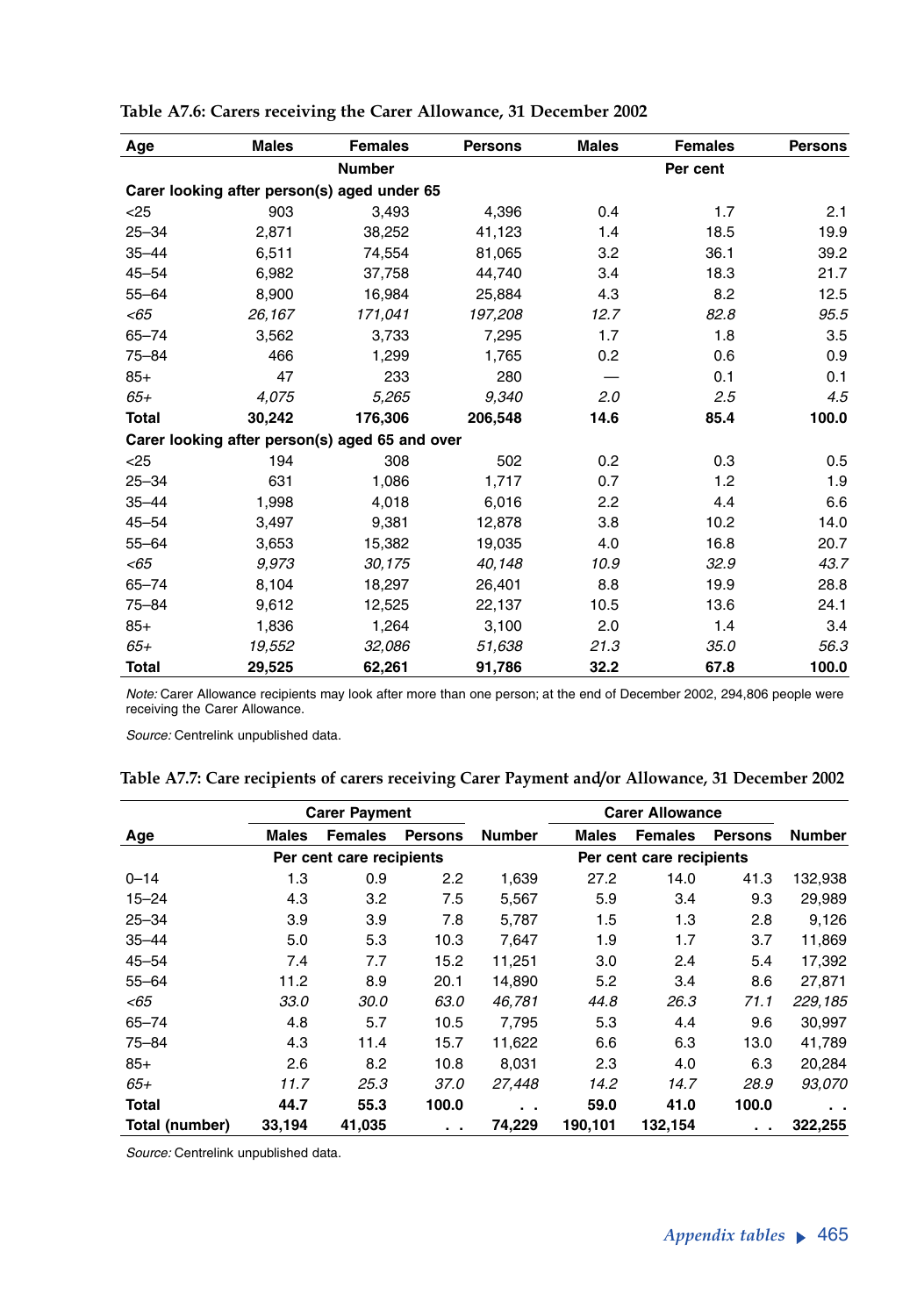| Table A7.8: Residential aged care service admissions, 1998-99 to 2001-02 |  |  |
|--------------------------------------------------------------------------|--|--|
|--------------------------------------------------------------------------|--|--|

| Care type  | 1998-99 | 1999-00 | 2000-01 | $2001 - 02$ |
|------------|---------|---------|---------|-------------|
| Aged $65+$ |         |         |         |             |
| Permanent  | 43.267  | 43.422  | 44.641  | 45,394      |
| Respite    | 38,599  | 40.028  | 40,983  | 40,726      |
| Total      | 81,866  | 83.450  | 85,624  | 86,120      |
| All ages   |         |         |         |             |
| Permanent  | 45,433  | 45.510  | 46,634  | 47,345      |
| Respite    | 41,008  | 42.647  | 43,618  | 43,309      |
| Total      | 86,441  | 88,157  | 90,252  | 90,654      |

*Note:* Table does not include clients of Multi-purpose and flexible services.

*Source:* AIHW analysis of DoHA ACCMIS database.

**Table A7.9: Length of stay in residential aged care by people aged 65 or more, separations during 2001–02 (per cent )**

|                            | <b>Respite care</b> | <b>Permanent care</b> |
|----------------------------|---------------------|-----------------------|
| <1 week                    | 7.9                 | 1.8                   |
| $1 - < 2$ weeks            | 21.8                | 2.3                   |
| $2 - < 3$ weeks            | 31.7                | 2.1                   |
| $3 - < 4$ weeks            | 13.9                | 1.8                   |
| 4-<8 weeks                 | 17.6                | 5.5                   |
| $8 - 13$ weeks             | 6.0                 | 4.7                   |
| 13-<26 weeks               | 1.0                 | 8.4                   |
| 26-<39 weeks               | 0.1                 | 6.2                   |
| 39-<52 weeks               |                     | 5.0                   |
| $1 - < 2$ years            |                     | 15.3                  |
| $2 - 3$ years              |                     | 11.5                  |
| $3 - < 4$ years            |                     | 8.6                   |
| $4 - 5$ years              |                     | 7.4                   |
| $5 - < 8$ years            |                     | 12.2                  |
| 8+ years                   |                     | 7.1                   |
| <b>Total</b>               | 100.0               | 100.0                 |
| <b>Total (separations)</b> | 40,923              | 44,003                |

*Notes*

1. Table does not include clients of Multi-purpose and flexible services.

2. Figures exclude transfers between service providers for care of the same type (that is, respite or permanent care).

*Source:* AIHW analysis of DoHA ACCMIS database.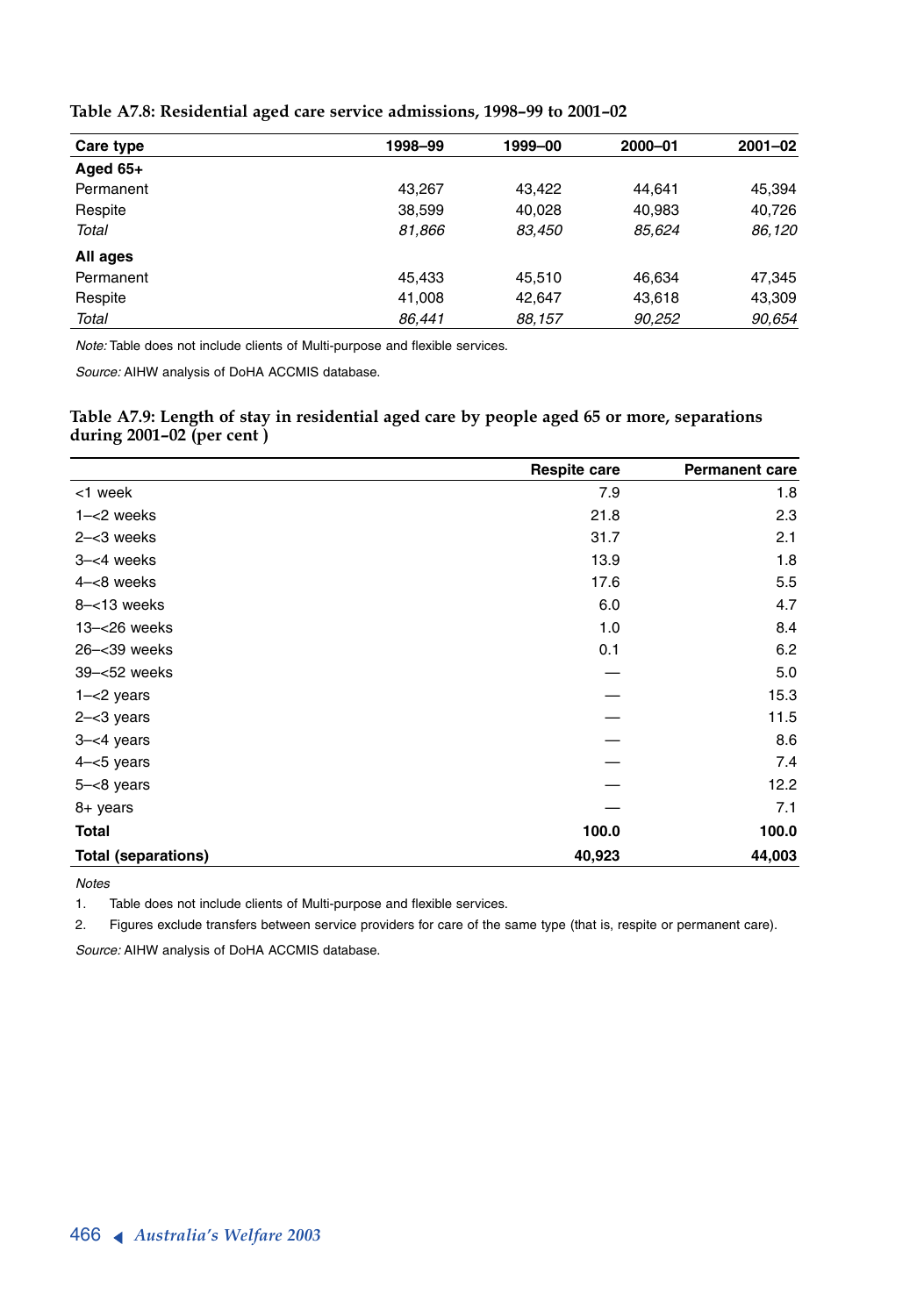|                                       |                        |                            | <b>Residential</b>    | Permanent              |
|---------------------------------------|------------------------|----------------------------|-----------------------|------------------------|
|                                       | <b>HACC</b><br>clients | <b>CACP</b>                | respite<br>admissions | aged care<br>residents |
| Sex/age                               | $2001 - 02$            | recipients<br>30 June 2002 | $2001 - 02$           | 30 June 2002           |
| <b>Males</b>                          |                        |                            |                       |                        |
| 65-69                                 | 3.4                    | 2.0                        | 2.7                   | 1.7                    |
| $70 - 74$                             | 5.6                    | 3.8                        | 4.9                   | 3.1                    |
| $75 - 79$                             | 7.4                    | 5.4                        | 8.3                   | 5.0                    |
| $80 - 84$                             | 7.6                    | 6.8                        | 9.4                   | 6.2                    |
| $85 - 89$                             | 5.3                    | 6.4                        | 7.3                   | 6.1                    |
| $90+$                                 | 2.4                    | 3.8                        | 4.1                   | 4.4                    |
| <b>Total males</b>                    | 31.7                   | 28.2                       | 36.8                  | 26.4                   |
| <b>Females</b>                        |                        |                            |                       |                        |
| $65 - 69$                             | 6.2                    | 3.6                        | 2.2                   | 1.6                    |
| $70 - 74$                             | 10.5                   | 7.2                        | 5.1                   | 3.8                    |
| $75 - 79$                             | 15.6                   | 13.6                       | 10.3                  | 9.1                    |
| $80 - 84$                             | 17.2                   | 19.0                       | 16.5                  | 16.5                   |
| $85 - 89$                             | 12.5                   | 18.2                       | 18.0                  | 21.3                   |
| $90+$                                 | 6.2                    | 10.2                       | 11.1                  | 21.2                   |
| <b>Total females</b>                  | 68.3                   | 71.8                       | 63.2                  | 73.6                   |
| <b>Persons</b>                        |                        |                            |                       |                        |
| 65-69                                 | 9.6                    | 5.6                        | 4.9                   | 3.3                    |
| $70 - 74$                             | 16.1                   | 11.0                       | 9.9                   | 6.9                    |
| $75 - 79$                             | 23.0                   | 18.9                       | 18.7                  | 14.0                   |
| $80 - 84$                             | 24.8                   | 25.8                       | 25.9                  | 22.7                   |
| $85 - 89$                             | 17.8                   | 24.6                       | 25.4                  | 27.5                   |
| $90+$                                 | 8.7                    | 14.0                       | 15.3                  | 25.6                   |
| <b>Total persons</b>                  | 100.0                  | 100.0                      | 100.0                 | 100.0                  |
| Total persons (number)                | 447,859                | 22,794                     | 40,726                | 130,523                |
| Clients aged <65 (number)             | 132,988                | 1,791                      | 2,583                 | 5,984                  |
| Clients aged <65 (% clients all ages) | 22.9                   | 7.3                        | 6.0                   | 4.4                    |

#### **Table A7.10: Clients of selected aged care services, 2002 (per cent)**

*Notes*

1. Not all HACC service providers submitted data to the HACC MDS. For 2001–02, an estimated 74% of providers submitted data. Figures for CACP recipients and residential care do not include clients of Multi-purpose and flexible services. Residential respite care annual figures exclude transfers between service providers for respite care.

2. Cases with missing age and/or sex are excluded from the table (affected HACC data only). In the HACC MDS, 481 and 1,828 records for people aged under 65 and aged 65 and over, respectively, had missing sex; cases with missing age (0.5% of HACC clients) were assumed to be aged 65 and over and have been pro-rated accordingly.

*Sources:* AIHW analysis of DoHA ACCMIS database; DoHA and AIHW analysis of HACC MDS.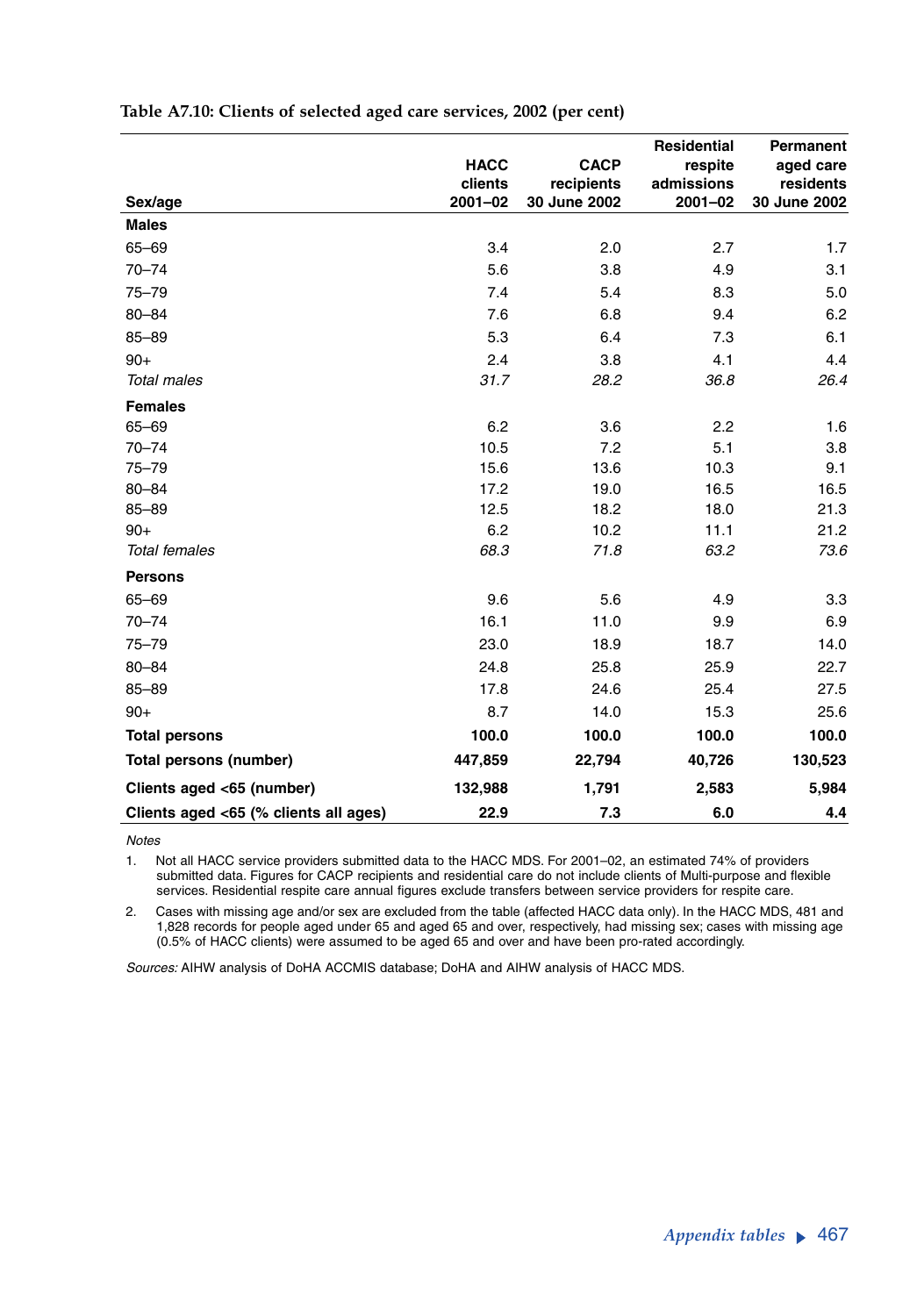|                                             | Dementia status <sup>(a)</sup> |             |              |               |
|---------------------------------------------|--------------------------------|-------------|--------------|---------------|
| Dependency item                             | <b>Highly likely</b>           | Less likely | <b>Total</b> | <b>Number</b> |
| Self-care <sup>(b)</sup>                    | 100.0                          | 95.9        | 97.2         | 125,219       |
| Mobility <sup>(c)</sup>                     | 97.4                           | 77.8        | 83.9         | 108,100       |
| Communication <sup>(d)</sup>                | 100.0                          | 94.7        | 96.4         | 124,159       |
| Total with at least one of the above        | 100.0                          | 98.8        | 99.2         | 127,806       |
| Behaviour <sup>(e)</sup>                    | 98.3                           | 93.4        | 94.9         | 122,278       |
| Other $(f)$                                 | 100.0                          | 99.5        | 99.6         | 128,371       |
| Total with at least one of all of the above | 100.0                          | 99.8        | 99.9         | 128,676       |
| <b>Total</b>                                | 31.0                           | 69.0        | 100.0        | . .           |
| Total (number)                              | 39.925                         | 88.927      | 128.852      | 128,852       |

**Table A7.11: Type of dependency and dementia status of permanent aged care residents aged 65 and over, 30 June 2002 (per cent)**

(a) Indicated for permanent residents by a response of 'D' (extensive difficulty) to RCS question 8 concerning understanding and undertaking living activities. Among the 128,852 permanent residents aged 65 and over at 30 June 2002 with information on the RCS, 13% had no difficulty understanding and undertaking living activities (A), 27% had some difficulty (B), 29% had major difficulty (C) and 31% had extensive difficulty (D).

(b) Includes at least some assistance or support required in any of the following areas: meals and drinks, personal hygiene, toileting, bladder management and bowel management (RCS questions 3 to 7).

(c) Includes at least some assistance or support required in the area of walking and transfers (RCS question 2).

(d) Includes at least some assistance or support required in any of the following areas: communicating with staff, relatives, friends and others, and in understanding and undertaking living activities (RCS questions 1 and 8).

(e) Includes at least some assistance or support required in any of the following areas: problem wandering or intrusive behaviour, verbally disruptive or noisy, physically aggressive, emotional dependence, danger to self and others and other behaviour (RCS questions 9 to 14).

Includes at least some assistance or support required in any of the following areas: social and human care needs (either for the care recipients or for family and friends), medication, technical and complex nursing procedures, therapy and 'other' services (RCS questions 15 to 20).

#### *Notes*

1. Table does not include clients of Multi-purpose and flexible services.

2. RCS assessments were unavailable for 1,671 permanent residents aged 65 and over in 2002.

*Source:* AIHW analysis of DoHA ACCMIS database.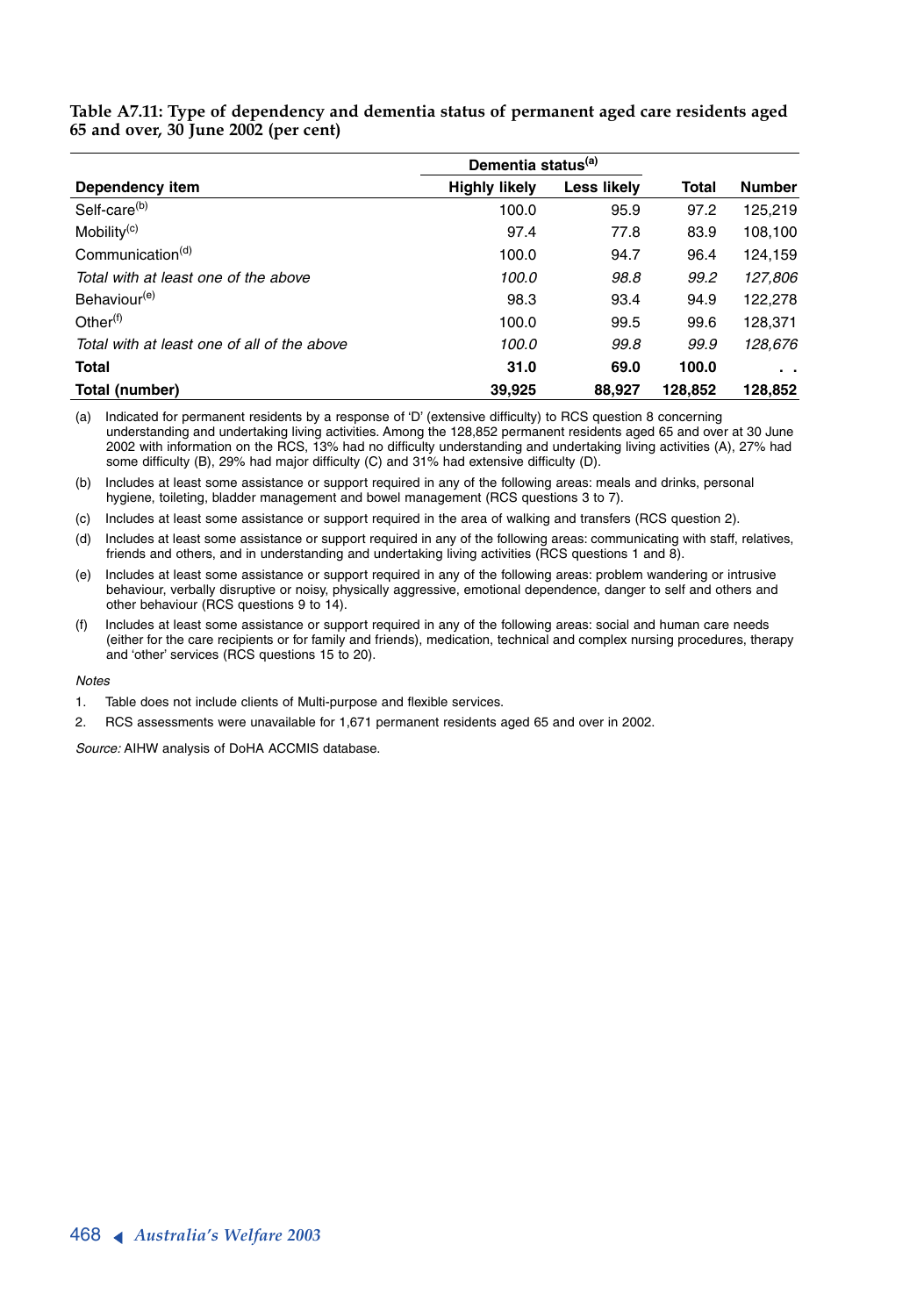|                                     |             |                        | <b>Residential</b> | <b>Permanent</b> |
|-------------------------------------|-------------|------------------------|--------------------|------------------|
|                                     | <b>HACC</b> |                        | respite            | aged care        |
|                                     | clients     | <b>CACP</b> recipients | admissions         | residents        |
|                                     | $2001 - 02$ | 30 June 2002           | $2001 - 02$        | 30 June 2002     |
| Clients (%)                         |             |                        |                    |                  |
| Australian-born                     | 73.6        | 67.4                   | 73.3               | 75.1             |
| Overseas-born: main English-        |             |                        |                    |                  |
| speaking countries                  | 10.7        | 12.0                   | 14.8               | 13.6             |
| Overseas-born: non-English-         |             |                        |                    |                  |
| speaking countries                  | 15.8        | 20.6                   | 11.8               | 11.3             |
| Total                               | 100.0       | 100.0                  | 100.0              | 100.0            |
| Total (number)                      | 449,687     | 22,794                 | 40,726             | 130,523          |
| Median age (years)                  |             |                        |                    |                  |
| Australian-born                     | 80.4        | 83.1                   | 83.4               | 85.7             |
| Overseas-born: main English-        |             |                        |                    |                  |
| speaking countries                  | 80.5        | 83.6                   | 83.8               | 86.8             |
| Overseas-born: non-English-speaking |             |                        |                    |                  |
| countries                           | 78.7        | 81.0                   | 81.4               | 84.3             |
| All                                 | 80.1        | 82.6                   | 83.2               | 85.5             |
| Ratio of female to male clients     |             |                        |                    |                  |
| Australian-born                     | 2.3         | 2.7                    | 1.8                | 2.9              |
| Overseas-born: main English-        |             |                        |                    |                  |
| speaking countries                  | 1.9         | 2.3                    | 1.6                | 2.7              |
| Overseas-born: non-English-         |             |                        |                    |                  |
| speaking countries                  | 1.9         | 2.3                    | 1.4                | 2.1              |
| All                                 | 2.2         | 2.5                    | 1.7                | 2.8              |
| Usage rate (per 1,000 people        |             |                        |                    |                  |
| aged $65+$ )                        | 180.6       | 9.2                    | 16.4               | 52.4             |
| Ratio of clients to people aged 65+ |             |                        |                    |                  |
| with severe or profound disability  |             |                        |                    |                  |
| (per 1,000 people)                  | 814.1       | 41.3                   | 73.7               | 236.3            |

**Table A7.12: Key statistics of clients (aged 65+) of selected aged care services, by cultural diversity, 2002**

*Notes*

1. The cultural diversity classification is based on country of birth. 'Australian-born' includes those born in Australian external territories. The main English-speaking country category for those born overseas comprises people born in New Zealand, Ireland, United Kingdom, United States of America, Canada or South Africa. The non-English-speaking country category for those born overseas comprises people born in other countries.

2. Population estimates by country of birth are derived from ABS estimates by country of birth for June 2001 in conjunction with the estimated resident population for June 2002.

3. Population estimates by disability status are obtained using age/sex disability rates from the ABS 1998 Survey of Disability, Ageing and Carers in conjunction with the estimated resident population for June 2002.

4. Not all HACC agencies submitted data to the HACC MDS. For 2001–02, an estimated 74% of agencies submitted data. Figures for CACP recipients and residential care do not include clients of Multi-purpose and flexible services. Residential respite care annual figures exclude transfers between service providers for respite care.

5. All cases with missing data are included in the table, using pro-rating. Missing rates (age, sex and/or country of birth) were as follows. HACC: 7.0%; CACP (country of birth only): 12.3%; permanent aged care residents (country of birth only): 1.4%; respite admissions (country of birth only): 0.2%.

*Sources:* ABS 2003a, 2003c; AIHW analysis of HACC MDS and DoHA ACCMIS database; AIHW analysis of ABS 1998 Survey of Disability, Ageing and Carers.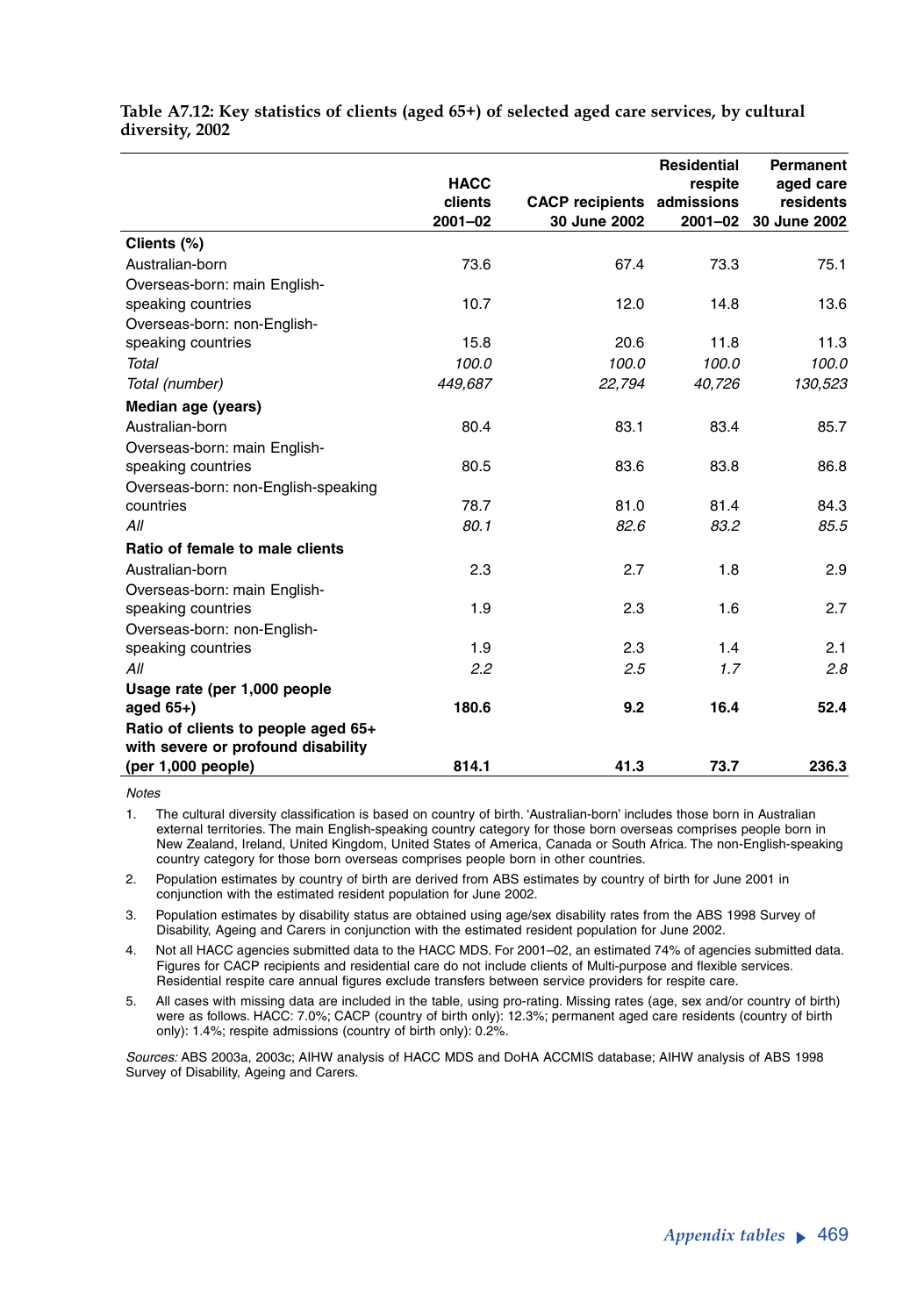|                                 | <b>CACP</b> recipients<br>30 June 2002 | <b>Residential respite</b> | Permanent aged care<br>admissions 2001-02 residents 30 June 2002 |
|---------------------------------|----------------------------------------|----------------------------|------------------------------------------------------------------|
| Clients (%)                     |                                        |                            |                                                                  |
| Indigenous                      | 2.8                                    | 1.0                        | 0.5                                                              |
| Non-Indigenous                  | 97.2                                   | 99.0                       | 99.5                                                             |
| Total                           | 100.0                                  | 100.0                      | 100.0                                                            |
| Total (number)                  | 24,335                                 | 43,309                     | 135,430                                                          |
| Median age (years)              |                                        |                            |                                                                  |
| Indigenous                      | 70.1                                   | 74.5                       | 76.4                                                             |
| Non-indigenous                  | 82.3                                   | 82.8                       | 85.3                                                             |
| All                             | 82.1                                   | 82.8                       | 85.3                                                             |
| Ratio of female to male clients |                                        |                            |                                                                  |
| Indigenous                      | 2.0                                    | 1.3                        | 1.5                                                              |
| Non-Indigenous                  | 2.4                                    | 1.7                        | 2.7                                                              |
| All                             | 2.4                                    | 1.7                        | 2.7                                                              |
| Usage rate (per 1,000 people    |                                        |                            |                                                                  |
| aged $50+$ )                    | 4.3                                    | 7.6                        | 23.7                                                             |

**Table A7.13: Key statistics of clients (aged 50+) of selected aged care services, by Indigenous status, 2002**

*Notes*

1. Figures for CACP recipients and residential care exclude clients of Multi-purpose and flexible services. Residential care annual figures exclude transfers between service providers for respite care.

2. All cases with missing data are included in the table. No data on age and sex were missing. Cases with missing data on Indigenous status have been pro rated within sex/age groups. Missing rates were as follows. CACP: 0.1%; permanent aged care residents: 8.9%; respite admissions (year): 8.1%.

*Sources:* ABS 2003a; AIHW analysis of DoHA ACCMIS database.

### **Table A7.14: New residential aged care allocations and operational places, 1994–95 to 2001–02**

|                       |                        | Increase in        |
|-----------------------|------------------------|--------------------|
| <b>Financial year</b> | <b>New allocations</b> | operational places |
| 1994-95               | 2,955                  | 3,459              |
| 1995-96               | 1,253                  | 2,041              |
| 1996-97               | 1,258                  | 2,207              |
| 1997-98               | 0                      | 859                |
| 1998-99               | 2,266                  | 734                |
| 1999-00               | 2,946                  | 511                |
| 2000-01               | 7,642                  | 1,465              |
| $2001 - 02$           | 6,286                  | 2,032              |

*Note:* Table does not include Multi-purpose and flexible services.

*Sources*: AIHW 2003a; 2003c.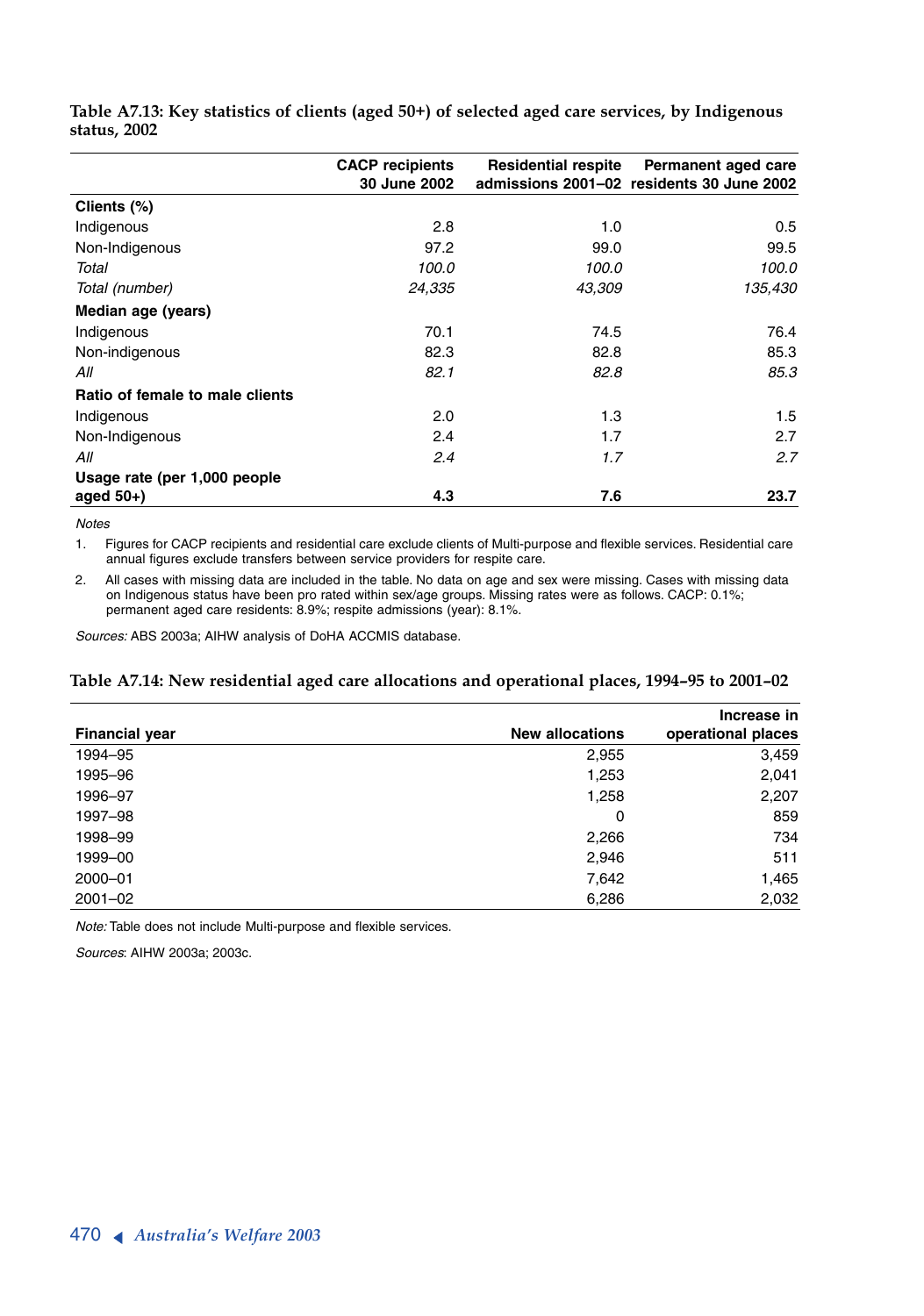| $5 - 14$ 15-64<br>65+ Total 5-64 All ages<br>65+ Total 5-64 All ages 0-14 15-64<br>65+ Total 0-64 All ages<br>5-14 15-64<br><b>Males</b><br>2.1<br>11.6<br>3.2<br>5.0<br>8.9<br>6.2<br>13.5<br>1981<br>2.0<br>2.1<br>29.4<br>8.1<br>10.6<br>42.0<br>11.8<br>1988<br>12.7<br>14.5<br>2.5<br>2.1<br>2.2<br>3.4<br>7.2<br>11.5<br>43.6<br>10.7<br>7.0<br>14.2<br>53.4<br>12.5<br>1993<br>2.3<br>11.4<br>15.3<br>2.7<br>12.4<br>2.4<br>3.5<br>7.3<br>44.3<br>10.7<br>14.6<br>7.6<br>56.9<br>13.4<br>1998<br>3.3<br>14.8<br>3.6<br>4.9<br>10.6<br>13.3<br>12.8<br>16.6<br>9.8<br>17.2<br>57.3<br>4.9<br>45.0<br>15.4<br><b>Females</b><br>1981<br>1.2<br>2.2<br>19.7<br>4.6<br>7.4<br>35.6<br>10.9<br>4.2<br>11.2<br>43.6<br>9.6<br>2.1<br>3.0<br>6.6<br>1988<br>1.9<br>2.5<br>21.9<br>5.3<br>10.2<br>46.2<br>9.3<br>14.7<br>5.1<br>12.2<br>52.2<br>2.4<br>5.1<br>10.5<br>1993<br>20.8<br>5.0<br>9.8<br>44.9<br>8.9<br>14.1<br>5.1<br>12.5<br>51.2<br>1.8<br>2.4<br>2.3<br>4.5<br>10.8<br>1998<br>2.4<br>3.4<br>23.3<br>3.2<br>6.1<br>5.7<br>11.4<br>10.0<br>15.6<br>14.2<br>52.5<br>45.9<br>5.5<br>12.1<br><b>Persons</b><br>1981<br>16.2<br>3.9<br>8.1<br>10.7<br>5.2<br>12.4<br>1.6<br>2.2<br>2.1<br>4.0<br>32.9<br>7.4<br>42.9<br>10.7<br>1988<br>17.9<br>4.3<br>13.2<br>2.2<br>2.3<br>2.3<br>6.2<br>10.9<br>45.1<br>10.0<br>14.6<br>6.1<br>52.7<br>11.5<br>4.3<br>1993<br>2.3<br>2.4<br>17.1<br>2.3<br>5.9<br>10.6<br>44.6<br>9.8<br>14.3<br>6.4<br>13.9<br>53.7<br>12.1<br>1998<br>5.5<br>3.7<br>3.3<br>19.6<br>3.4<br>8.2<br>12.4<br>45.5<br>11.7<br>16.1<br>15.7<br>54.6<br>13.8<br>7.7<br>Disability data were re-derived using criteria common to the four surveys. Rates are age-standardised to the estimated resident population for March 1998.<br>(a)<br>Only people aged 5 years and over are included. Information on severity of core activity restriction among children aged under 5 years was collected in the 1998<br>(b)<br>survey but not in the previous surveys. For comparative purposes, information on activity restrictions among children under 5 is not included in the data presented<br>here, and people aged under 5 years have been excluded from the total population used as the denominator to calculate the prevalence rates. | Severe/profound core activity restriction <sup>(b)</sup> |  |  |  |  | All with specific restrictions (b) |  |  |  |  | <b>Total with disability</b> |  |  |      |
|------------------------------------------------------------------------------------------------------------------------------------------------------------------------------------------------------------------------------------------------------------------------------------------------------------------------------------------------------------------------------------------------------------------------------------------------------------------------------------------------------------------------------------------------------------------------------------------------------------------------------------------------------------------------------------------------------------------------------------------------------------------------------------------------------------------------------------------------------------------------------------------------------------------------------------------------------------------------------------------------------------------------------------------------------------------------------------------------------------------------------------------------------------------------------------------------------------------------------------------------------------------------------------------------------------------------------------------------------------------------------------------------------------------------------------------------------------------------------------------------------------------------------------------------------------------------------------------------------------------------------------------------------------------------------------------------------------------------------------------------------------------------------------------------------------------------------------------------------------------------------------------------------------------------------------------------------------------------------------------------------------------------------------------------------------------------------------------------------------------------------------------------------------------------------------------------------------------------------------------------------------------|----------------------------------------------------------|--|--|--|--|------------------------------------|--|--|--|--|------------------------------|--|--|------|
|                                                                                                                                                                                                                                                                                                                                                                                                                                                                                                                                                                                                                                                                                                                                                                                                                                                                                                                                                                                                                                                                                                                                                                                                                                                                                                                                                                                                                                                                                                                                                                                                                                                                                                                                                                                                                                                                                                                                                                                                                                                                                                                                                                                                                                                                  |                                                          |  |  |  |  |                                    |  |  |  |  |                              |  |  |      |
|                                                                                                                                                                                                                                                                                                                                                                                                                                                                                                                                                                                                                                                                                                                                                                                                                                                                                                                                                                                                                                                                                                                                                                                                                                                                                                                                                                                                                                                                                                                                                                                                                                                                                                                                                                                                                                                                                                                                                                                                                                                                                                                                                                                                                                                                  |                                                          |  |  |  |  |                                    |  |  |  |  |                              |  |  |      |
|                                                                                                                                                                                                                                                                                                                                                                                                                                                                                                                                                                                                                                                                                                                                                                                                                                                                                                                                                                                                                                                                                                                                                                                                                                                                                                                                                                                                                                                                                                                                                                                                                                                                                                                                                                                                                                                                                                                                                                                                                                                                                                                                                                                                                                                                  |                                                          |  |  |  |  |                                    |  |  |  |  |                              |  |  | 15.0 |
|                                                                                                                                                                                                                                                                                                                                                                                                                                                                                                                                                                                                                                                                                                                                                                                                                                                                                                                                                                                                                                                                                                                                                                                                                                                                                                                                                                                                                                                                                                                                                                                                                                                                                                                                                                                                                                                                                                                                                                                                                                                                                                                                                                                                                                                                  |                                                          |  |  |  |  |                                    |  |  |  |  |                              |  |  | 16.8 |
|                                                                                                                                                                                                                                                                                                                                                                                                                                                                                                                                                                                                                                                                                                                                                                                                                                                                                                                                                                                                                                                                                                                                                                                                                                                                                                                                                                                                                                                                                                                                                                                                                                                                                                                                                                                                                                                                                                                                                                                                                                                                                                                                                                                                                                                                  |                                                          |  |  |  |  |                                    |  |  |  |  |                              |  |  | 18.1 |
|                                                                                                                                                                                                                                                                                                                                                                                                                                                                                                                                                                                                                                                                                                                                                                                                                                                                                                                                                                                                                                                                                                                                                                                                                                                                                                                                                                                                                                                                                                                                                                                                                                                                                                                                                                                                                                                                                                                                                                                                                                                                                                                                                                                                                                                                  |                                                          |  |  |  |  |                                    |  |  |  |  |                              |  |  | 19.9 |
|                                                                                                                                                                                                                                                                                                                                                                                                                                                                                                                                                                                                                                                                                                                                                                                                                                                                                                                                                                                                                                                                                                                                                                                                                                                                                                                                                                                                                                                                                                                                                                                                                                                                                                                                                                                                                                                                                                                                                                                                                                                                                                                                                                                                                                                                  |                                                          |  |  |  |  |                                    |  |  |  |  |                              |  |  |      |
|                                                                                                                                                                                                                                                                                                                                                                                                                                                                                                                                                                                                                                                                                                                                                                                                                                                                                                                                                                                                                                                                                                                                                                                                                                                                                                                                                                                                                                                                                                                                                                                                                                                                                                                                                                                                                                                                                                                                                                                                                                                                                                                                                                                                                                                                  |                                                          |  |  |  |  |                                    |  |  |  |  |                              |  |  | 14.2 |
|                                                                                                                                                                                                                                                                                                                                                                                                                                                                                                                                                                                                                                                                                                                                                                                                                                                                                                                                                                                                                                                                                                                                                                                                                                                                                                                                                                                                                                                                                                                                                                                                                                                                                                                                                                                                                                                                                                                                                                                                                                                                                                                                                                                                                                                                  |                                                          |  |  |  |  |                                    |  |  |  |  |                              |  |  | 16.2 |
|                                                                                                                                                                                                                                                                                                                                                                                                                                                                                                                                                                                                                                                                                                                                                                                                                                                                                                                                                                                                                                                                                                                                                                                                                                                                                                                                                                                                                                                                                                                                                                                                                                                                                                                                                                                                                                                                                                                                                                                                                                                                                                                                                                                                                                                                  |                                                          |  |  |  |  |                                    |  |  |  |  |                              |  |  | 16.3 |
|                                                                                                                                                                                                                                                                                                                                                                                                                                                                                                                                                                                                                                                                                                                                                                                                                                                                                                                                                                                                                                                                                                                                                                                                                                                                                                                                                                                                                                                                                                                                                                                                                                                                                                                                                                                                                                                                                                                                                                                                                                                                                                                                                                                                                                                                  |                                                          |  |  |  |  |                                    |  |  |  |  |                              |  |  | 17.6 |
|                                                                                                                                                                                                                                                                                                                                                                                                                                                                                                                                                                                                                                                                                                                                                                                                                                                                                                                                                                                                                                                                                                                                                                                                                                                                                                                                                                                                                                                                                                                                                                                                                                                                                                                                                                                                                                                                                                                                                                                                                                                                                                                                                                                                                                                                  |                                                          |  |  |  |  |                                    |  |  |  |  |                              |  |  |      |
|                                                                                                                                                                                                                                                                                                                                                                                                                                                                                                                                                                                                                                                                                                                                                                                                                                                                                                                                                                                                                                                                                                                                                                                                                                                                                                                                                                                                                                                                                                                                                                                                                                                                                                                                                                                                                                                                                                                                                                                                                                                                                                                                                                                                                                                                  |                                                          |  |  |  |  |                                    |  |  |  |  |                              |  |  | 14.6 |
|                                                                                                                                                                                                                                                                                                                                                                                                                                                                                                                                                                                                                                                                                                                                                                                                                                                                                                                                                                                                                                                                                                                                                                                                                                                                                                                                                                                                                                                                                                                                                                                                                                                                                                                                                                                                                                                                                                                                                                                                                                                                                                                                                                                                                                                                  |                                                          |  |  |  |  |                                    |  |  |  |  |                              |  |  | 16.5 |
|                                                                                                                                                                                                                                                                                                                                                                                                                                                                                                                                                                                                                                                                                                                                                                                                                                                                                                                                                                                                                                                                                                                                                                                                                                                                                                                                                                                                                                                                                                                                                                                                                                                                                                                                                                                                                                                                                                                                                                                                                                                                                                                                                                                                                                                                  |                                                          |  |  |  |  |                                    |  |  |  |  |                              |  |  | 17.2 |
|                                                                                                                                                                                                                                                                                                                                                                                                                                                                                                                                                                                                                                                                                                                                                                                                                                                                                                                                                                                                                                                                                                                                                                                                                                                                                                                                                                                                                                                                                                                                                                                                                                                                                                                                                                                                                                                                                                                                                                                                                                                                                                                                                                                                                                                                  |                                                          |  |  |  |  |                                    |  |  |  |  |                              |  |  | 18.8 |
|                                                                                                                                                                                                                                                                                                                                                                                                                                                                                                                                                                                                                                                                                                                                                                                                                                                                                                                                                                                                                                                                                                                                                                                                                                                                                                                                                                                                                                                                                                                                                                                                                                                                                                                                                                                                                                                                                                                                                                                                                                                                                                                                                                                                                                                                  |                                                          |  |  |  |  |                                    |  |  |  |  |                              |  |  |      |
|                                                                                                                                                                                                                                                                                                                                                                                                                                                                                                                                                                                                                                                                                                                                                                                                                                                                                                                                                                                                                                                                                                                                                                                                                                                                                                                                                                                                                                                                                                                                                                                                                                                                                                                                                                                                                                                                                                                                                                                                                                                                                                                                                                                                                                                                  |                                                          |  |  |  |  |                                    |  |  |  |  |                              |  |  |      |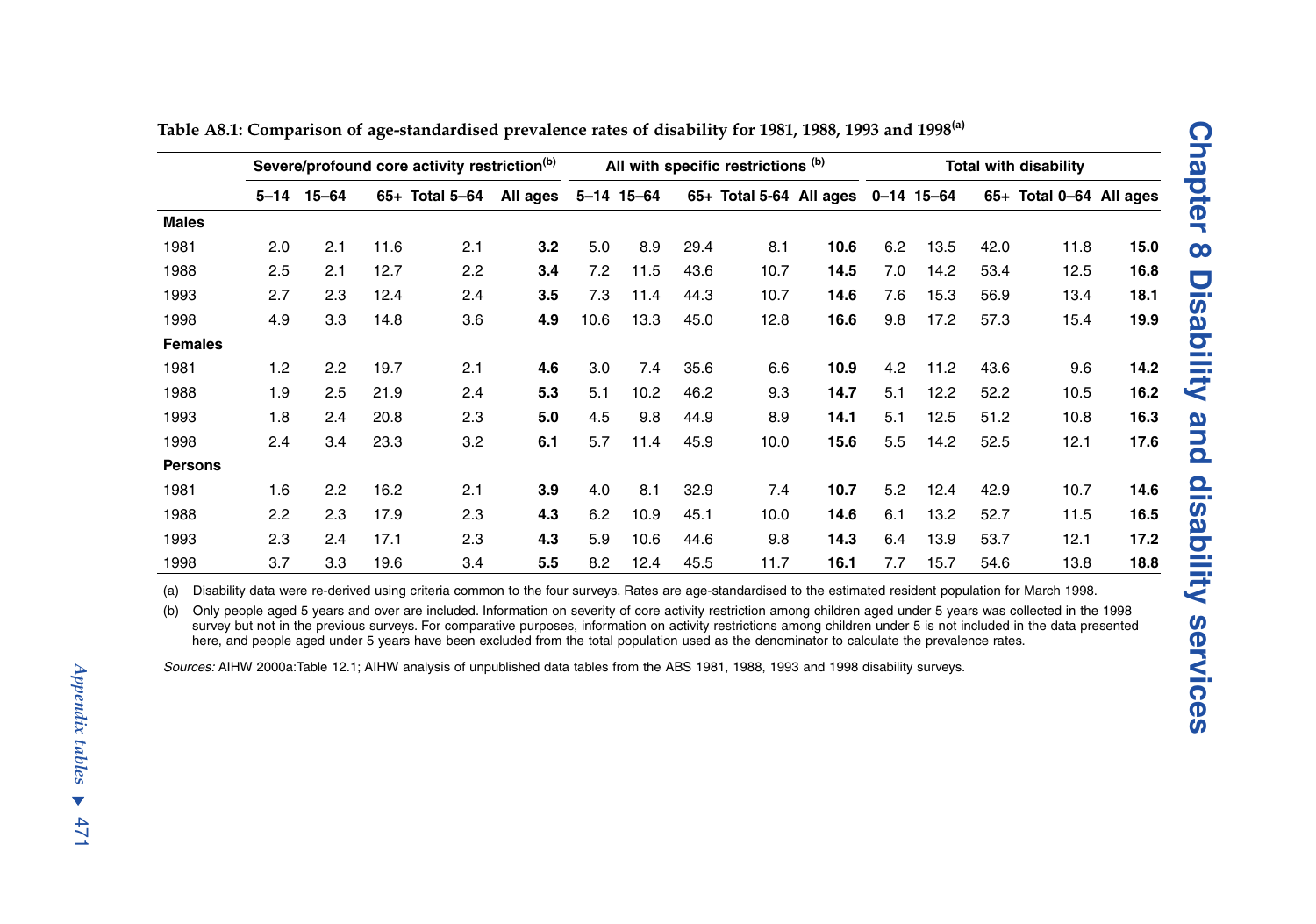|             | Ratios of age-specific rates |      |      |      |  |  |  |  |  |
|-------------|------------------------------|------|------|------|--|--|--|--|--|
| Age (years) | 1981                         | 1988 | 1993 | 1998 |  |  |  |  |  |
| $5 - 14$    | 1.0                          | 1.4  | 1.5  | 2.3  |  |  |  |  |  |
| $15 - 24$   | 1.0                          | 1.1  | 1.4  | 1.8  |  |  |  |  |  |
| $25 - 34$   | 1.0                          | 1.2  | 1.4  | 1.7  |  |  |  |  |  |
| $35 - 44$   | 1.0                          | 1.2  | 1.2  | 1.5  |  |  |  |  |  |
| $45 - 54$   | 1.0                          | 1.0  | 1.0  | 1.5  |  |  |  |  |  |
| $55 - 59$   | 1.0                          | 0.9  | 1.1  | 1.6  |  |  |  |  |  |
| $60 - 64$   | 1.0                          | 1.0  | 0.8  | 1.4  |  |  |  |  |  |
| $65 - 69$   | 1.0                          | 1.1  | 1.0  | 1.1  |  |  |  |  |  |
| $70 - 74$   | 1.0                          | 1.2  | 1.2  | 1.2  |  |  |  |  |  |
| $75+$       | 1.0                          | 1.1  | 1.0  | 1.2  |  |  |  |  |  |

**Table A8.2: Ratios of age-specific prevalence of rates of severe or profound restrictions, 1981, 1988, 1993 and 1998**

*Source:* AIHW analysis of unpublished data tables from the ABS 1981, 1988, 1993 and 1998 disability surveys.

**Table A8.3: Males reporting slowness/difficulty with learning or understanding, by age, 1993 and 1998 (per cent)**

| Age (years) | 1993 males | 1998 males |
|-------------|------------|------------|
| $0 - 4$     | 0.7        | 1.1        |
| $5 - 9$     | 4.2        | $5.5\,$    |
| $10 - 14$   | 4.3        | 7.8        |
| $15 - 19$   | 2.3        | 4.8        |
| $20 - 24$   | 1.4        | 2.9        |
| $25 - 29$   | 1.2        | 1.6        |
| $30 - 34$   | 1.2        | 2.1        |
| $35 - 39$   | 1.1        | 2.0        |
| $40 - 44$   | 0.5        | 1.4        |
| $45 - 49$   | 0.8        | 2.2        |
| $50 - 54$   | 1.1        | $1.3$      |
| $55 - 59$   | 1.4        | 2.4        |
| $60 - 64$   | 1.5        | 1.5        |
| 65-69       | 1.5        | 1.7        |
| $70 - 74$   | 2.2        | 2.6        |
| $75 - 79$   | 2.3        | 4.9        |
| $80+$       | 9.2        | 13.0       |

*Source:* AIHW analysis of unpublished data tables from the ABS 1993 and 1998 surveys of disability, ageing and carers.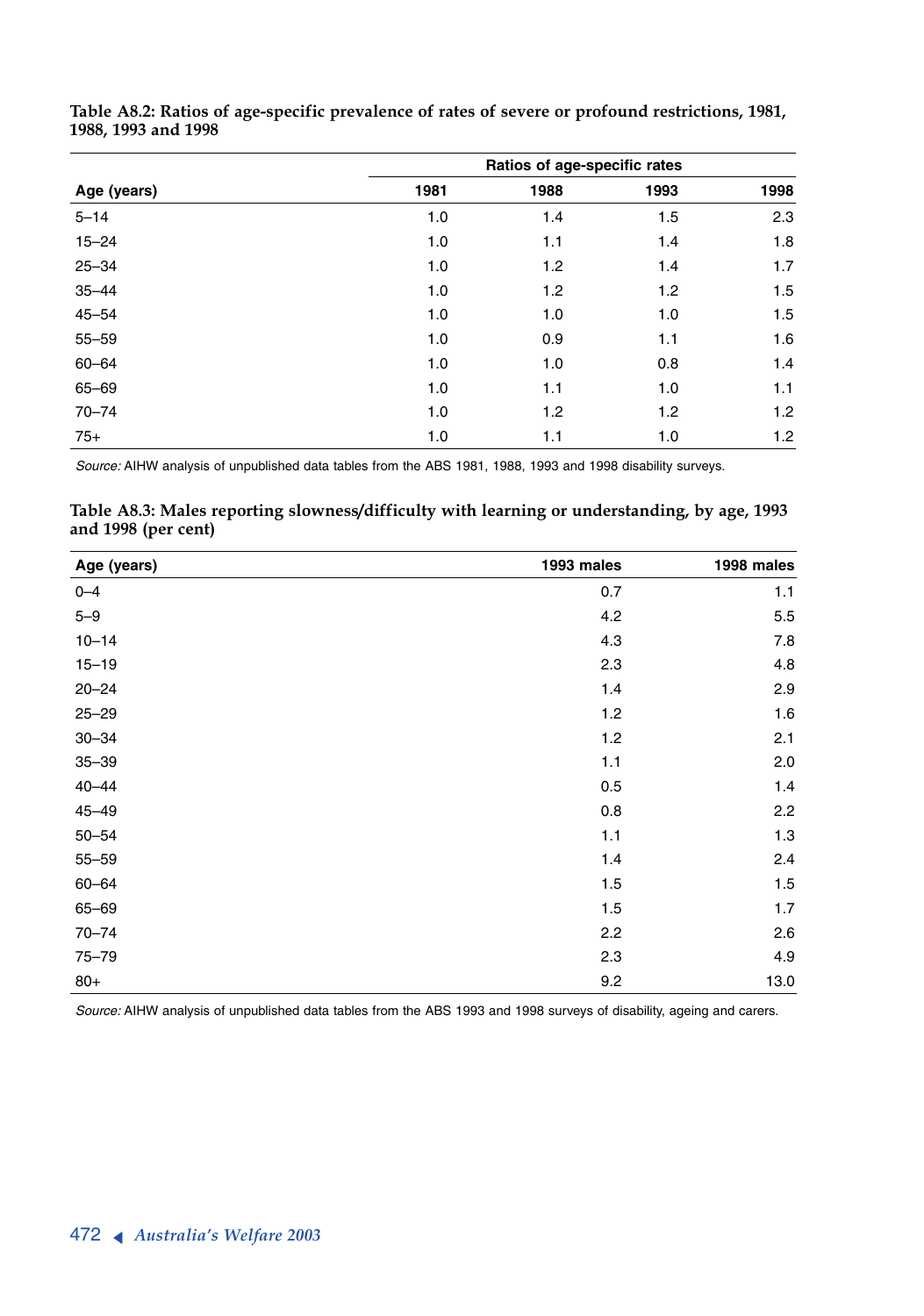| Service group         | 1999 | 2000 | 2001 | 2002 |
|-----------------------|------|------|------|------|
| Accommodation support | 38.3 | 39.1 | 39.8 | 40.4 |
| Community support     | 18.5 | 17.6 | 18.1 | 14.9 |
| Community access      | 34.8 | 34.3 | 34.0 | 33.9 |
| Respite               | 19.3 | 20.4 | 22.5 | 22.8 |
| Employment            | 33.9 | 34.6 | 34.9 | 35.4 |
| All services          | 33.1 | 33.1 | 33.6 | 34.0 |

**Table A8.4: Median age of consumers of CSDA-funded services on a snapshot day, 1999–2002**

*Notes*

1. Consumer data are estimates after use of a statistical linkage key to account for individuals who received more than one service on the snapshot day.

2. Data for consumers of the following CSDA-funded service types were not collected: advocacy, information/referral, combined information/advocacy, mutual support/self-help groups, print disability/alt. formats of communication, research & evaluation, training & development, peak bodies, and other support services.

3. The re-categorisation of the service type 'recreation/holiday programs' from 'community support' to 'community access' is partially responsible for the fall in median ages of consumers of community support services between 2001 and 2002. The median age of consumers of community support services would be 16.5 years if consumers of 'recreation/ holiday programs' were still included in this service group. There would be no change in the median age of consumers of community access services (33.9 years) if these consumers were removed from the group.

4. Data provided by the Commonwealth are preliminary and cover 99% of Commonwealth-funded services.

*Source:* AIHW 2003a.